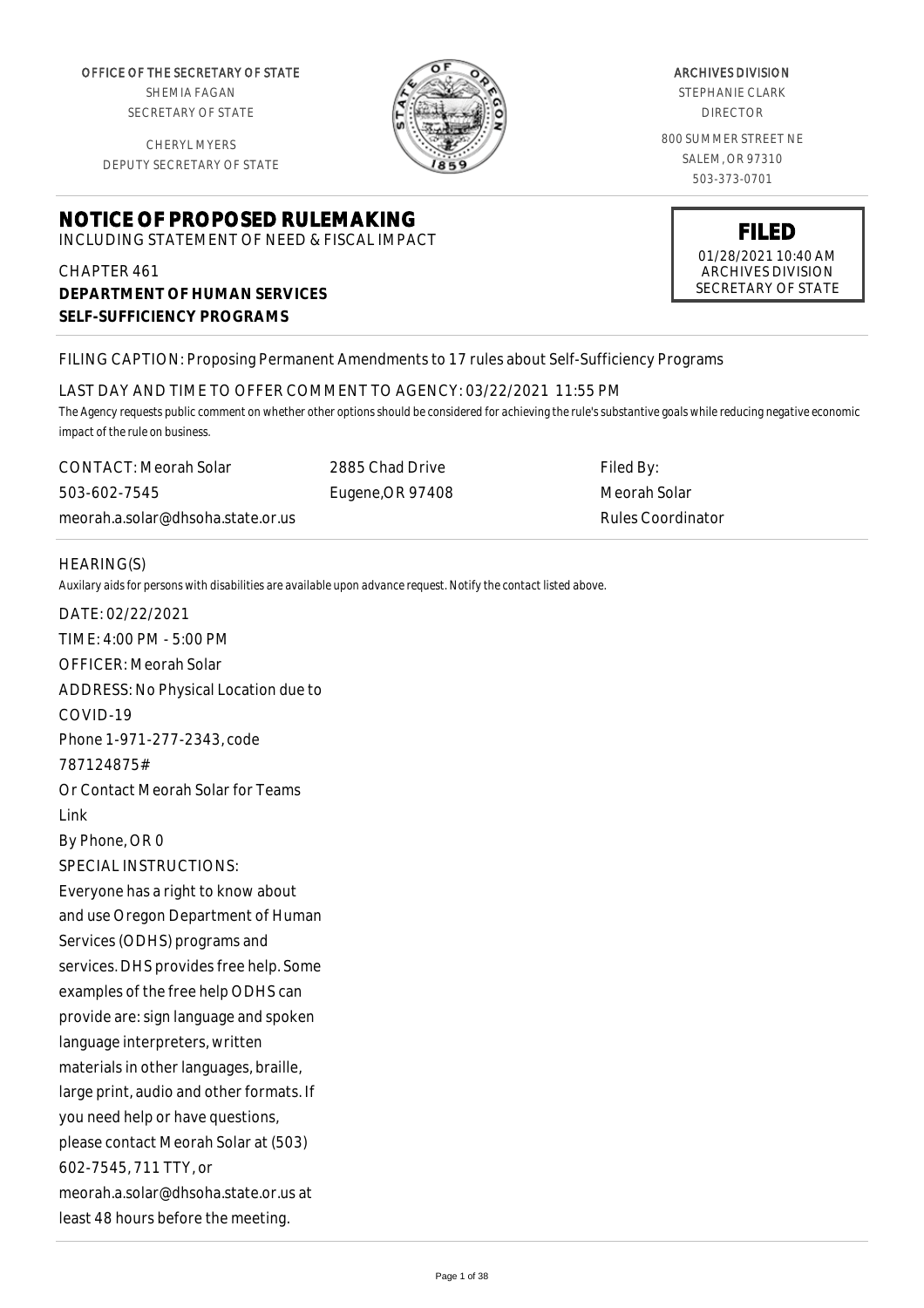NEED FOR THE RULE(S):

OARs 461-130-0305, 461-130-0310, 461-135-0075, 461-135-0475, 461-135-1250, 461-135-1260, 461-145-0320, 461-145-0410 need to be amended to remove the Post-TANF program, which is not in operation and whose funding ended in April of 2012; and to make clear information about other employment programs and program names. The changes improve rule accuracy and reduce confusion.

OARs 461-135-0220, 461-135-0440, and 461-135-0660 need to be amended to make permanent, temporary changes regarding ODHS program operating during COVID-19, that have been filed within the last 180 days. They also need to be amended to adopt changes made after the temporary rules were filed regarding ODHS program operating during COVID-19. This will ensure that amendments that need to continue during the pandemic will remain.

OARs 461-135-0493 and 461-135-0494 need to be amended to make permanent temporary changes regarding the DSNAP program, excluding provisions that were specific to COVID-19. It also needs to be amended to add clarity regarding DSNAP for individuals with SNAP.

OAR 461-135-0520 needs to be amended to permanently adopt temporary provisions regarding time limits for individuals considered an ABAWD and the Oregon time limit and time limit areas.

OAR 461-145-0087 needs to be amended to permanently adopt temporary rule provisions regarding treatments of certain types of income authorized under the Coronavirus Aid, Relief, and Economic Security (CARES) Act.

OAR 461-180-0120 needs to be amended to permanently adopt temporary rule provisions regarding effective dates for removing an individual from a program's benefit group.

OAR 461-190-0310 needs to be amended to permanently adopt temporary rule provisions regarding to which individuals the SNAP Training and Employment Program (STEP) is available.

## DOCUMENTS RELIED UPON, AND WHERE THEY ARE AVAILABLE:

Food and Nutrition Service "Supplemental Nutrition Assistance Program (SNAP) – Oregon Request to Waive Able-Bodied Adults Without Dependents (ABAWDs) Time Limit – Approval" available from SNAP Policy Analyst Team

Any documents regarding SNAP Training and Employment Program participant age requirements available from SNAP and Employment and Training Policy Analyst Team

Presidential Proclamation on Declaring a National Emergency, available here: https://www.whitehouse.gov/presidentialactions/proclamation-declaring-national-emergency-concerningnovelcoronavirus-disease-covid-19-outbreak/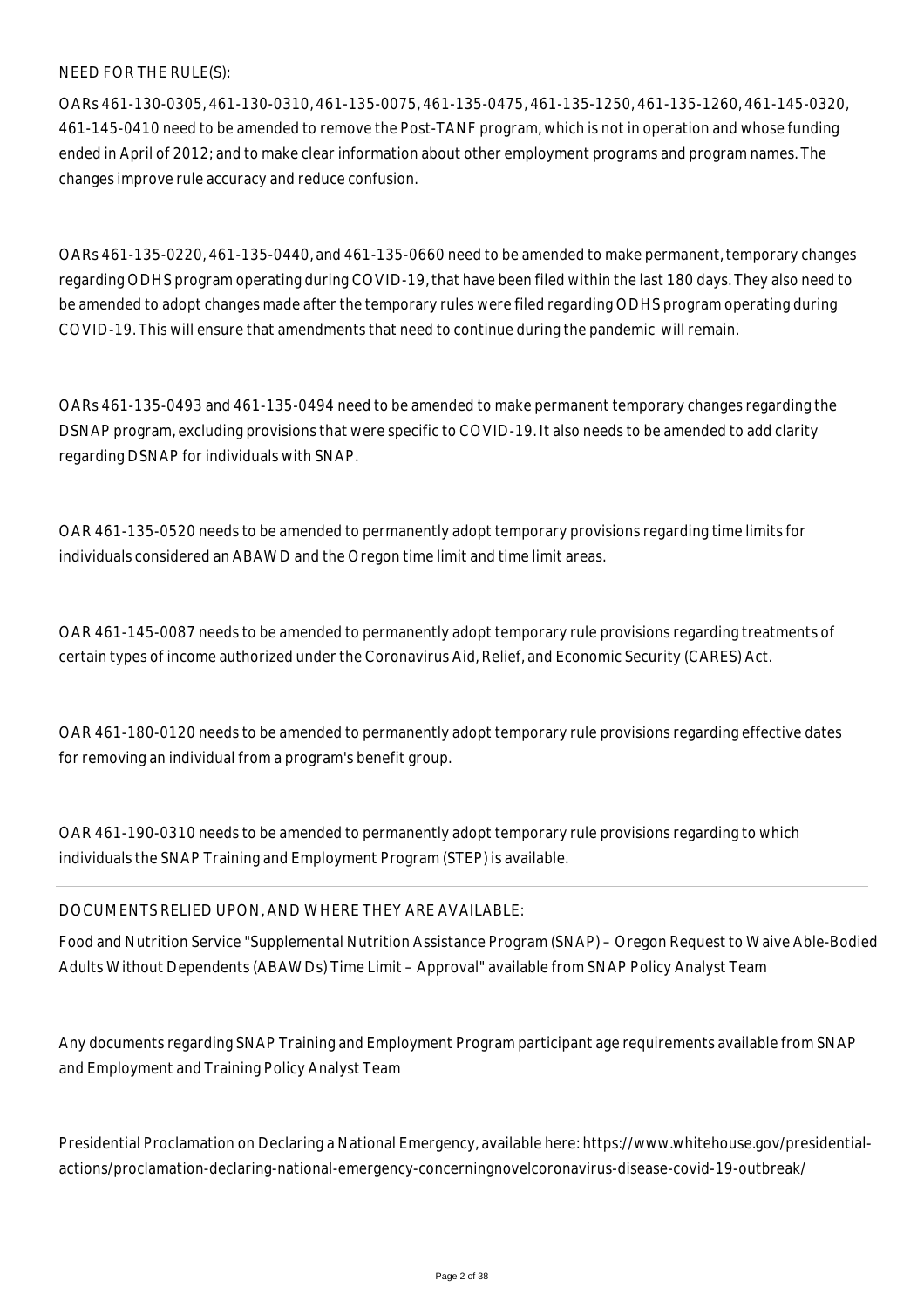USDA "Supplemental Nutrition Assistance Program – Questions and Answers, COVID-19, Set #1," available at: https://fns-prod.azureedge.net/sites/default/files/resource-files/SNAP-COVID-QA1.pdf

Public Law 116-127 Families First Coronavirus Response Act, available at: https://www.congress.gov/116/plaws/publ127/PLAW-116publ127.htm

Any Food and Nutrition Service guidance regarding treatment of Federal Pandemic Unemployment Compensation available from SNAP Policy Analyst Team

Any documents relied upon are available from the ERDC Policy Analyst Team.

Covid-19 Extended Assistance for ORR Populations; Policy Letter 20-06, available here: https://www.acf.hhs.gov/sites/default/files/orr/pl\_20\_06\_extended\_assistance\_for\_orr\_populations\_affected\_by\_covid.pdf

Governor's state of emergency declaration on 3/8/2020 in response to the COVID -19 pandemic, available here: https://govsite-assets.s3.amazonaws.com/jkAULYKcSh6DoDF8wBM0\_EO 20-12.pdf

Governor's fourth extension of executive order 20-03 and COVID 19 state of emergency until January 2nd 2021 response to the COVID -19 pandemic, available here: https://www.oregon.gov/gov/Documents/executive\_orders/eo\_20-59.pdf

TANF-ACF-PI-2020-01 (Questions and answers about TANF and the Coronavirus Disease 2019 (COVID-19) pandemic), available here: https://www.acf.hhs.gov/ofa/resource/tanf-acf-pi-2020-01

American Public Human Services Association - Policy Levers for State Human Service Agencies in Response to COVID-19, available here: https://files.constantcontact.com/391325ca001/09c14e28-eba2-4042-8d4f-c039289689bd.pdf

Office of the Governor, State or Oregon Executive order N. 20-65, Temporary Freeze to Address surge in Covide-19 Cases in Oregon, available here: https://www.oregon.gov/gov/Documents/executive\_orders/eo\_20-65.pdf

Communications between Food and Nutrition Service and SNAP analysts, including waivers, available from the SNAP Policy Team.

SNAP COVID-19 Emergency Allotments Guidance, located here: https://www.fns.usda.gov/snap/covid-19 emergencyallotments-guidance Oregon: COVID-19 Waivers & Flexibilities, located here: https://www.fns.usda.gov/disaster/pandemic/covid-19/oregon#snap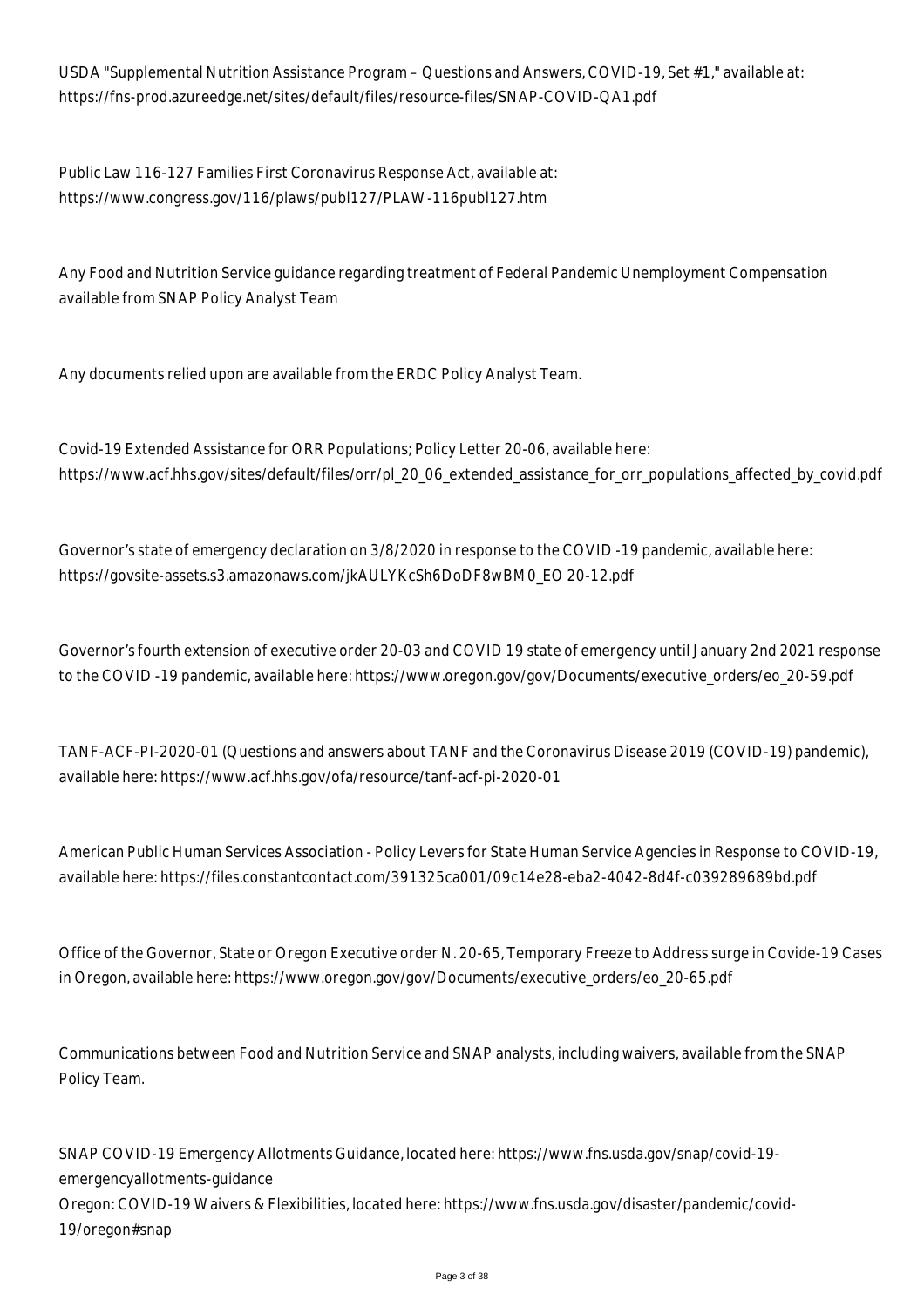FNS Disaster Assistance, Oregon Disaster Nutrition Assistance, located here: https://www.fns.usda.gov/disaster/oregondisaster-nutrition-assistance

Oregon Disaster State Plan is available from SNAP Policy.

Documents available from the ODHS SSP Rules Coordinator.

Communications regarding this rule change, including but not limited to communications with the Department of Education, the lead agency for the Child Care Development Fund, and the Governor's Office; are available from the ERDC Policy Analyst Term.

#### FISCAL AND ECONOMIC IMPACT:

The Department estimates that amending OARs 461-130-0305, 461-130-0310, 461-135-0075, 461-135-0475, 461- 135-0493, 461-135-0494, 461-135-0660, 461-135-1250, 461-135-1260, 461-145-0320, 461-145-0410, and 461- 180-0120 will have no fiscal impact on clients, the public, the Department, other state agencies, local government, and business, including small business. There is no cost of compliance for small businesses. No small businesses are subject to this rule.

The Department is unable to estimate the exact fiscal impact of amending OAR 461-135-0220 because it is unknown how many individuals will choose to apply for program benefits, or how many individuals will qualify for benefits due to the continued suspension of resource limits, however, the Department expects a positive fiscal impact to clients or applicants. For the same reasons, the Department is unable to estimate the exact fiscal impact on the Department, but anticipates it would be negative if anything. Department estimates that the only possible fiscal impact on other state agencies or local government would be positive and only if any of these organizations were assisting individuals who will now qualify for assistance given these rule amendments. The Department estimates no fiscal impact to business including small business. There is no cost of compliance for small business.

The Department is unable to estimate the exact fiscal impact of amending OAR 461-135-0440 because it is unknown how many individuals will choose to apply for program benefits. The Department expects a positive fiscal impact to clients or applicants. We can estimate the cost of continuing to waive the ERDC copay based on the average copay of \$277 per case. This figure was determined by averaging the copays for all families receiving ERDC for the 8 months prior to the beginning of the waived copay for ERDC cases, July 1, 2019 through February 29, 2020. This means the average family accessing ERDC has a positive fiscal impact of \$277 per month.

The exact collective fiscal impact on providers is unknown as there is no data on how many providers will choose to bill for days or retroactive payment that would have been denied under previous rule, however, the Department expects a positive fiscal impact to providers. For the same reasons, the Department is unable to estimate the exact total fiscal impact on the Department, but anticipates it will be negative. The Department estimates no fiscal impact on other state agencies, local government, and business, including small business. There is no cost of compliance for small businesses. No small businesses are subject to this rule.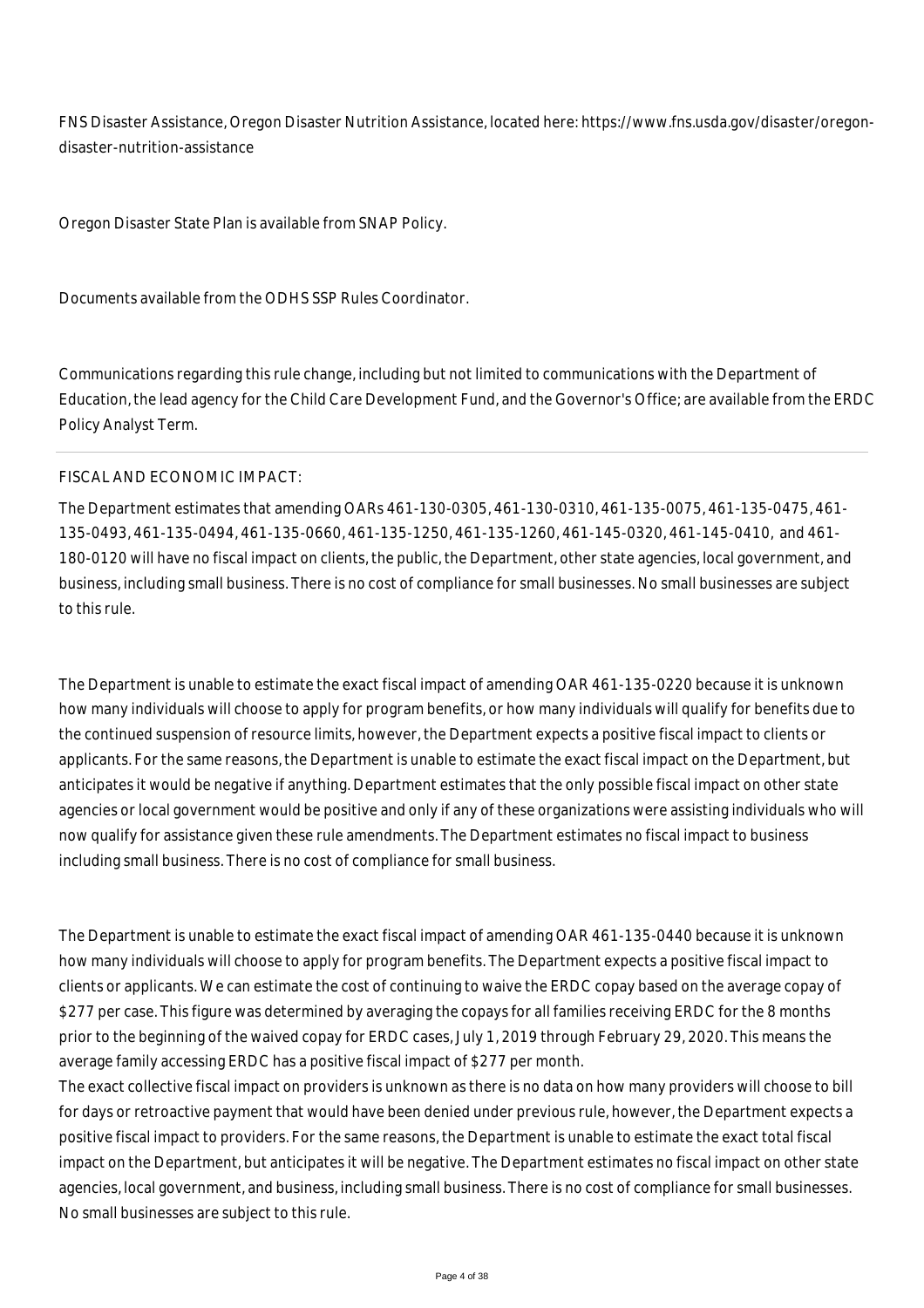The Department is unable to estimate the exact fiscal impact of amending OAR OAR 461-135-0520 on individuals applying for or receiving SNAP because it is unknown how many ABAWDs would have chosen to participate or not participate in SNAP time limit areas, however, the Department anticipates a general positive fiscal impact on any of those individuals, and that the max individual positive fiscal impact is \$204 per month. The Department anticipates no fiscal impact on the Department, other state agencies, local government, and business, including small business. There is no cost of compliance for small businesses. No small businesses are subject to this rule.

The Department anticipates a positive fiscal impact on clients or applicants by amending OARs 461-145-0087 and 461- 190-0310, but is unable to estimate the exact fiscal impact. For 461-145-0087, this is because it is not known how many individuals with FPUC will apply for different programs, whose eligibility may be different due to the new FPUC exclusions. For 461-190-0310, this is because it's unknown how many individuals who newly qualify to participate in STEP will choose to, or what costs they would have paid that will now be offset. The Department estimates that these amendments will have no fiscal impact on the SNAP Program, but is unable to anticipate an exact fiscal impact on the Department for the same reasons listed above regarding client or applicant fiscal impact. The Department estimates that the only fiscal impact on other state agencies or local government would be positive if any of these organizations were assisting individuals who will now qualify for assistance given these rule amendments. The Department estimates no fiscal impact to business including small business. There is no cost of compliance for small business.

#### COST OF COMPLIANCE:

*(1) Identify any state agencies, units of local government, and members of the public likely to be economically affected by the rule(s). (2) Effect on Small Businesses: (a) Estimate the number and type of small businesses subject to the rule(s); (b) Describe the expected reporting, recordkeeping and administrative activities and cost required to comply with the rule(s); (c) Estimate the cost of professional services, equipment supplies, labor and increased administration required to comply with the rule(s).*

see above under Fiscal and Economic Impact

## DESCRIBE HOW SMALL BUSINESSES WERE INVOLVED IN THE DEVELOPMENT OF THESE RULE(S):

Small businesses were not involved in the development of these rules but are invited to provide input during the public comment period.

#### WAS AN ADMINISTRATIVE RULE ADVISORY COMMITTEE CONSULTED? NO IF NOT, WHY NOT?

The Department was unable to hold a formal RAC previous to the February 1, 2021 publishing date due to rules added to this filing quite late. The Department is holding a meeting in early February, and inviting those who would have been invited to the RAC, to review all information and edits in this filing.

#### RULES PROPOSED:

461-130-0305, 461-130-0310, 461-135-0075, 461-135-0220, 461-135-0440, 461-135-0475, 461-135-0493, 461- 135-0494, 461-135-0520, 461-135-0660, 461-135-1250, 461-135-1260, 461-145-0087, 461-145-0320, 461-145- 0410, 461-180-0120, 461-190-0310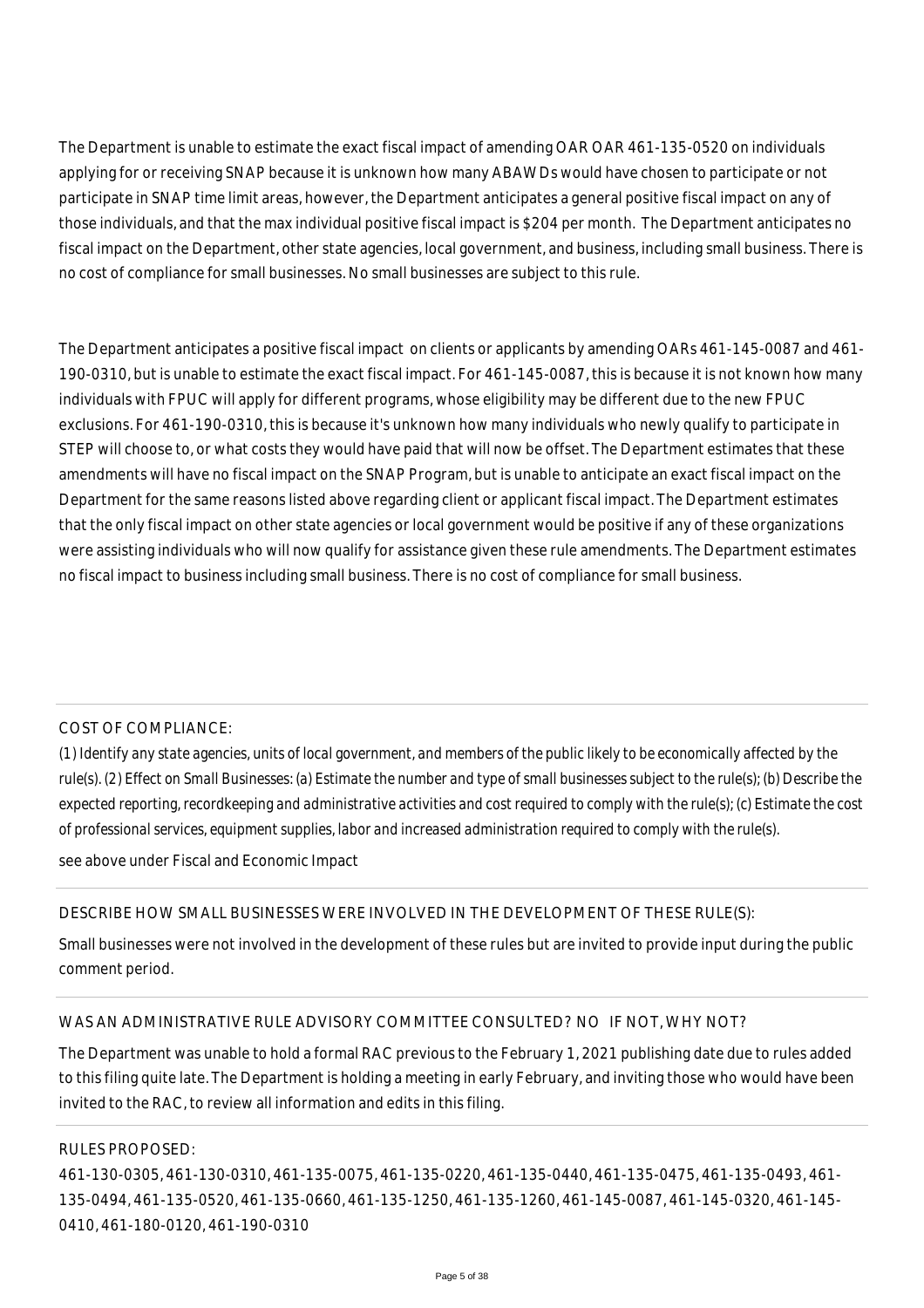RULE SUMMARY: OAR 461-130-0305 about General Provisions; Employment Programs, is being changed to remove mentions of the Post-TANF program, to correct the name of the SNAP employment program, and to make clear information about employment programs.

CHANGES TO RULE:

461-130-0305 General Provisions; Employment Programs ¶

(1) This division of rules states:¶

(a) The requirements for an individual participating in the employment programs of the Post-TANF, Pre-TANF, REF, SNAP, and TANF programs. The employment programs are the Jobs Opportunity and Basic Skills (JOBS), REP, and SNAP Employment and TrainingTraining and Employment Program (see OAR 461-001-0020) employment programs. (The employment and training requirements for ABAWD individuals in the SNAP program are also covered in OAR 461-135-0520.)¶

(b) The effect of a labor strike on the eligibility of an individual for program benefits.¶

(2) The following definitions apply to OAR 461-130-0305 through 461-130-0335 and OAR 461-135-0520:¶ (a) "Exempt" means:¶

(A) In all programs except the TANF program, an individual who the Department determines is not mandatory (see subsection (b) of this section) for an employment program in accordance with OAR 461-130-0310.¶

(B) In the TANF program, a parent (see OAR 461-001-0000) or caretaker relative (see OAR 461-001-0000) in the need group (see OAR 461-110-0630) who meets a federal exemption (see OAR 461-130-0310). "Exempt" individuals are not eligible to participate in the JOBS program.¶

(b) "Mandatory" means:¶

(A) In all programs except the SNAP and TANF programs, an individual in the need group who the Department determines must participate in an employment program in accordance with OAR 461-130-0310.¶

(B) In the SNAP program, an individual in the need group who the Department determines must register for an employment program in accordance with OAR 461-130-0310.¶

(C) In the TANF program, mandatory participants, who are not otherwise federally exempt, are JOBS eligible individuals in the need group who the Department determines must participate in an employment program in accordance with OAR 461-130-0310.¶

(c) "Volunteer" means:¶

(A) An individual who is not mandatory and chooses to participate in an employment program.¶

(B) The following individuals may volunteer to participate in an employment program:¶

(i) In the SNAP program, an individual who is an ABAWD living in one of the SNAP time limit exempt areas (see OAR 461-135-0520) who is either exempt (see subsection (a) of this section) or mandatory and chooses to participate in SNAP Employment and Training;Training and Employment Program.¶

(ii) An individual who is not an ABAWD and is either exempt or mandatory and chooses to participate in SNAP Employment and TrainingTraining and Employment Program.

(iii) In the TANF program, a JOBS volunteer is an individual who is federally mandatory and eligible to participate in an employment program, but who may not be disqualified as they meet a state exemption according to OAR 461-130-0310.¶

(iv) In the REF program, an REP volunteer is an individual who is exempt (see subsection (a) of this section) and chooses to participate in the REP program.¶

(3) An individual must provide the information necessary for the Department to determine each of the following:¶

(a) The participation classification of the individual (see OAR 461-130-0310);¶

(b) The level of participation of the individual; and¶

(c) If applicable, whether an individual had good cause (see OAR 461-130-0327) for any failure to meet a requirement of an employment program.¶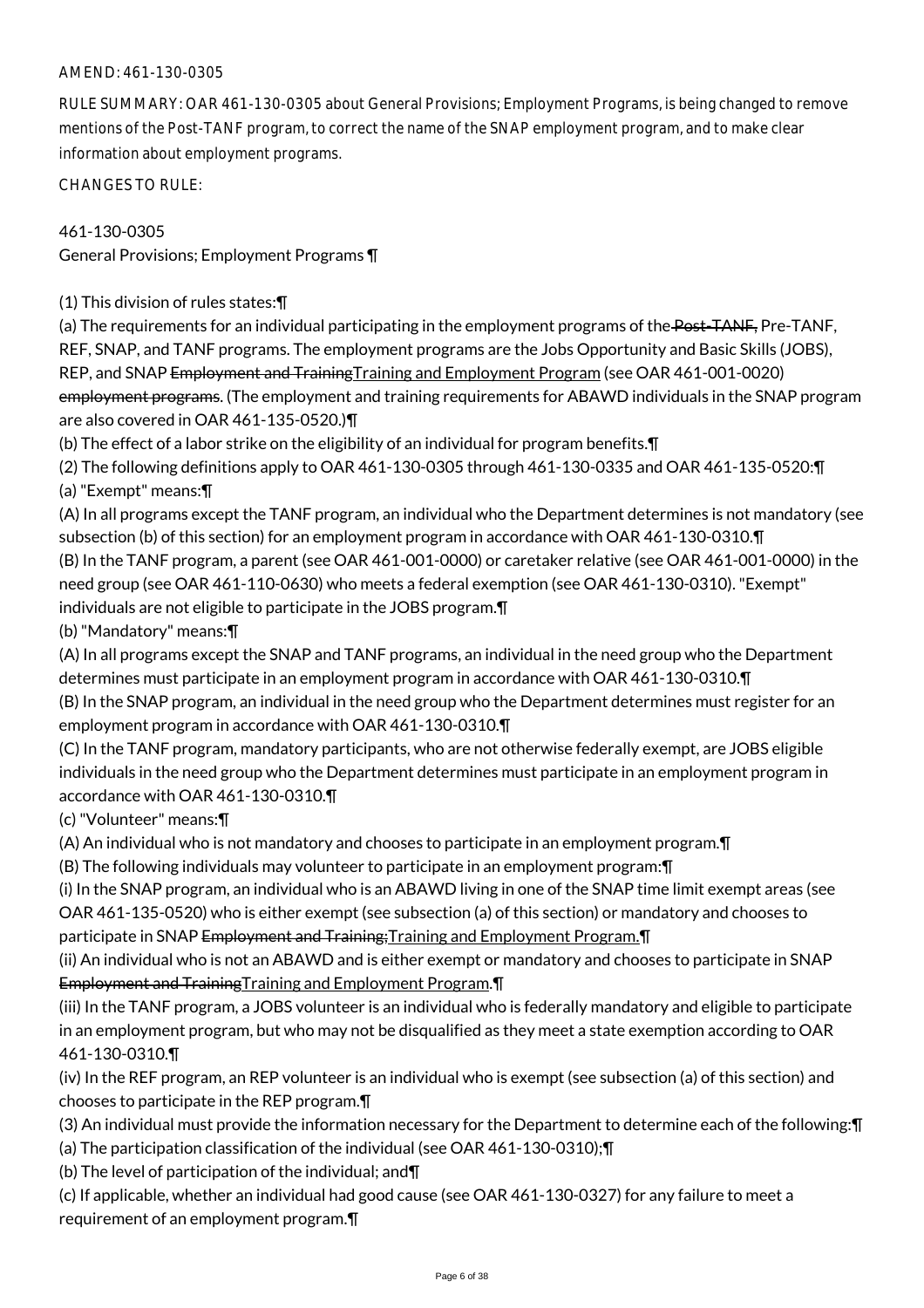(4) In the SNAP program, a mandatory individual (see OAR 461-130-0310(3)(b)) is registered for the employment program when a member of the filing group (see OAR 461-110-0370) or an authorized representative (see OAR 461-115-0090 and 461-115-0140) signs the SNAP program application.

Statutory/Other Authority: ORS 409.050, 411.060, 411.816, 412.006, 412.009, 412.049 Statutes/Other Implemented: ORS 409.010, 411.060, 411.816, 412.006, 412.009, 412.049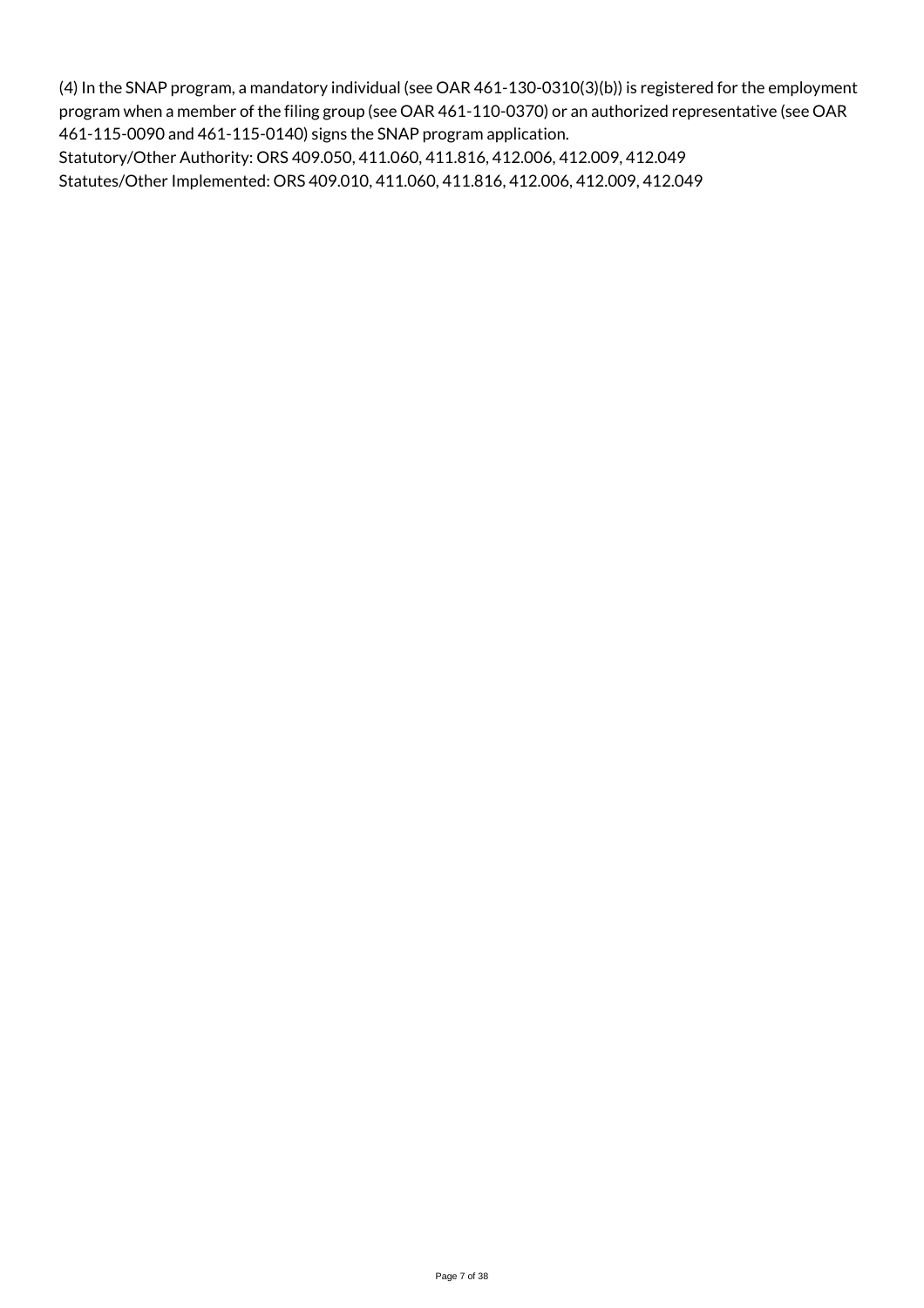RULE SUMMARY: OAR 461-130-0310 about Participation Classifications: Exempt, Mandatory, and Volunteer, is being amended to remove the Post-TANF program and to clarify SNAP employment program information.

CHANGES TO RULE:

# 461-130-0310

Participation Classifications: Exempt, Mandatory, and Volunteer ¶

(1) In the Post-TANF, Pre-TANF, REF, SNAP, and TANF programs:¶

(a) The Department assigns an individual to one or more employment program participation classifications: exempt, mandatory, and volunteer (see OAR 461-130-0305 for definitions of all three terms).¶

(b) Notwithstanding OAR 461-130-0503(2)(c), in the Post-TANF program or while receiving Employment Payments (see OAR 461-001-0025) under OAR 461-135-1270, an individual is classified as a volunteer.¶ (2) In the Pre-TANF and TANF programs:¶

(a) An individual in the need group (see OAR 461-110-0630) is JOBS exempt from employment program participation and disqualification if the individual meets the requirements of at least one of the following paragraphs. The individual is -¶

(A) A parent (see OAR 461-001-0000) providing care for a family member who is an individual with a disability (see OAR 461-001-0000) and is in the household group (see OAR 461-110-0210) with the parent. Medical documentation to support the need for the care is required.¶

(B) A noncitizen who is not authorized to work in the United States.¶

(C) An individual who is eligible for and receives supplemental security income (SSI) from the Social Security Administration.¶

(D) A caretaker relative (see OAR 461-001-0000) who is non-needy.¶

(b) A caretaker relative of a dependent child or unborn who receives TANF program benefits is JOBS eligible if the caretaker relative is in the same filing group with the dependent child (see OAR 461-001-0000) or unborn (even if the caretaker relative is not in the TANF program benefit group under OAR 461-110-0750), unless the caretaker relative is otherwise JOBS exempt from participation under subsection (a) of this section.¶

(c) A JOBS volunteer is an individual who is federally mandatory and eligible to participate in an employment program, but who may not be disqualified as they meet at least one of the following state exemptions:¶ (A) Pregnant and the pregnancy has reached the first of the calendar month prior to the month in which the due date falls.¶

(B) Pregnant and experiencing medical complications due to the pregnancy that prohibit participation in activities of the program and are documented by a qualified and appropriate professional.¶

(C) A parent, who is 20 years old and older, or has a high school diploma or GED and is age 18 or 19, during the first six months after the birth of the parent's dependent child except that the Department may require the parent to participate in parenting classes or a family stability activity (see OAR 461-001-0000). An exemption allowed under this paragraph may apply only to one JOBS Eligible participant in each filing group (see OAR 461-110- 0330).¶

(D) A parent under age 20 years old without a high school diploma or GED, during the first 16 weeks after the birth of the parent's dependent child except that the Department may require the parent to participate in parenting classes, a family stability activity, or an educational track if the parent has not completed high school, GED, or equivalency program.¶

(E) An individual whose participation is likely to cause undue hardship or is contrary to the best interests of the dependent child or needy caretaker relative.¶

(F) Pregnant and participating more than 10 hours per week during the first two months of the third trimester.¶ (G) A VISTA volunteer.¶

(3) In the SNAP program:¶

(a) An individual is exempt from registration in an employment program and disqualification if the individual meets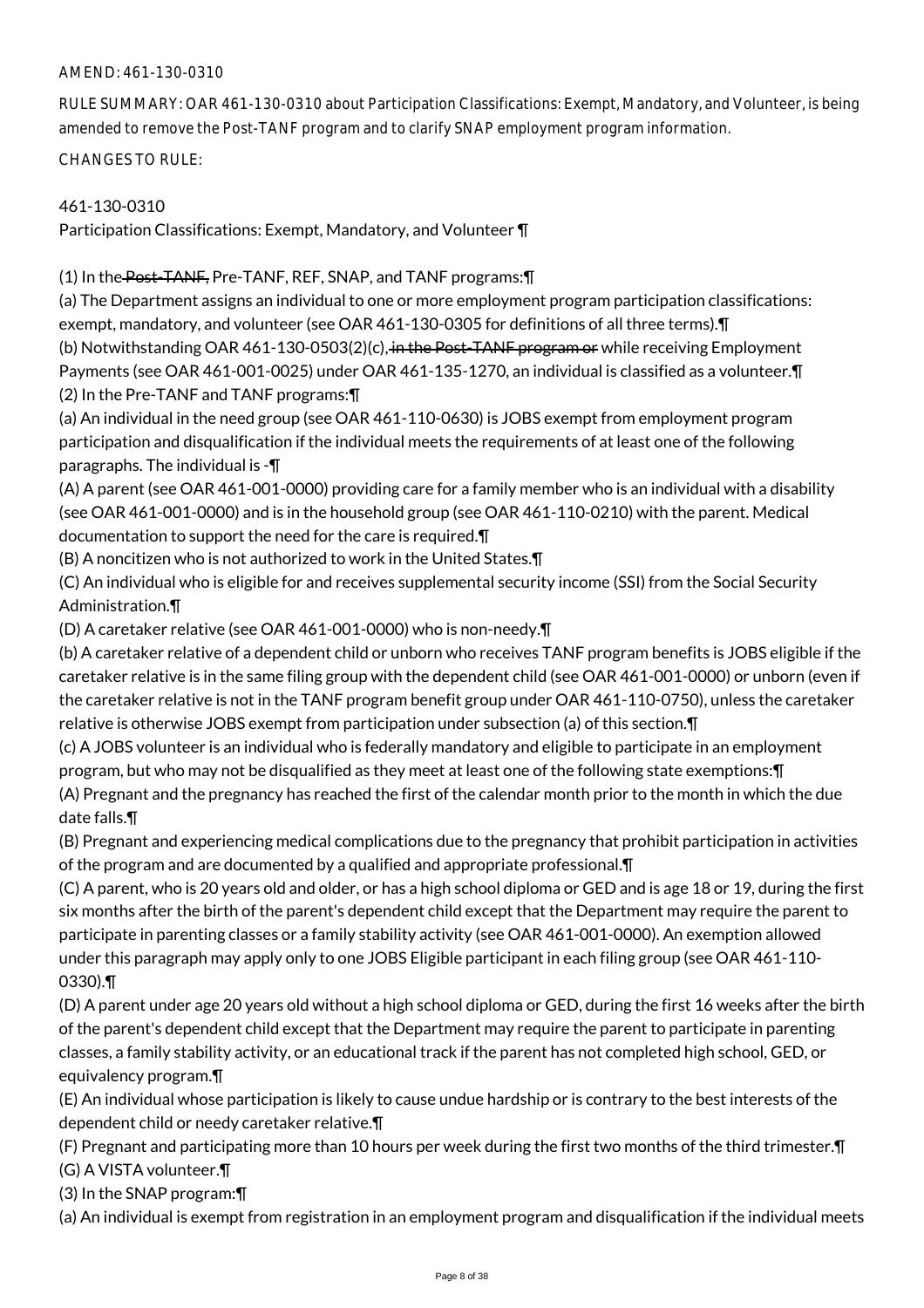the requirements of one of the following paragraphs. The individual is:¶

(A) An individual with a physical, mental, or behavioral health condition that prevents performance of work or the ability to obtain or maintain employment, including but not limited to:¶

(i) Having a disability (see OAR 461-001-0015) or receiving disability income, or has applied for disability benefits pending a decision or is in the appeal process.¶

(ii) Pregnant and a medical practitioner has limited their work due to medical complications related to the pregnancy.¶

(iii) Receiving "wrap-around services" focused on physical or mental health. "Wrap-around services" means a range of services provided by a Community Based Organization (CBO) addressing a participant's needs which include medical or health issues preventing a participant from obtaining or maintaining employment.¶

(B) Responsible for the care of a child (see OAR 461-001-0000) in the filing group under 6 years of age.¶ (C) Responsible for the care of an individual with an incapacity that substantially reduces or eliminates the individual's ability to care for themselves, and providing this care prevents the participant from obtaining or maintaining employment.¶

(D) A student enrolled at least half-time, as defined by the school, in any high school or equivalent program recognized by a school district or enrolled at least half-time in any school, training program, or institution of higher education. An individual remains exempt during normal periods of class attendance, vacation, and recess but no longer qualifies for the student exemption when a break in enrollment occurs due to graduation, suspension or expulsion, or when the student drops out of school or does not enroll in classes for the next regular school term (excluding summer term).¶

(E) A regular participant in a drug addiction or alcoholic treatment and rehabilitation program.¶

(b) An individual is mandatory for registration in an employment program and the requirements in OAR 461-130- 0315 if the individual meets the requirements of one of the following paragraphs. These individuals may be disqualified under OAR 461-130-0330 for failing to meet the requirements in OAR 461-130-0315. The individual is not required to participate in any SNAP e<del>mployment and training pTraining and Employment</del> Program and is not subject to the SNAP time limit under OAR 461-135-0520. The individual is:¶

(A) Working a minimum of 30 hours a week or earning money equal to at least the federal minimum wage multiplied by 30 hours per week multiplied by 4.3 weeks. An individual who is self-employed with allowable costs must meet the earnings threshold after allowing the 50 percent deduction. This includes migrant and seasonal farm workers (see OAR 461-001-0015) who are under contract or similar agreement with an employer or crew chief to begin employment within 30 days.¶

(B) Engaged in the TANF JOBS program under Title IV-A of the Social Security Act. ¶

(C) In receipt of unemployment insurance benefits, has completed an application for unemployment insurance benefits and is waiting for an initial decision on the claim, or is participating in at least one of the following Employment Department training programs: ¶

(i) The Trade Readjustment Allowance (TRA) program serving displaced workers under the Trade Act. ¶

(ii) The Training Unemployment Insurance (TUI) program. ¶

(iii) The Self-Employment Insurance (SEA) program. ¶

(iv) The Apprenticeship Program (APT).¶

(c) A mandatory client is an individual in the need group (see OAR 461-110-0630); who is 16 or 17 years of age and a primary person (see OAR 461-001-0015), or 18 years of age and older and 59 years of age and younger; and who is not exempt under subsection (a) of this section.¶

(4) In the REF program, an individual in the need group is exempt from the REP program participation and disqualification if the individual meets the requirements of at least one of the following subsections. The individual is -¶

(a) 65 years of age or older.¶

(b) An individual providing care for a family member who is in the household group and has a disability (see OAR 461-001-0000). Medical documentation to support the need for the care is required. ¶

(c) An individual whose participation is likely to cause undue hardship to that individual.¶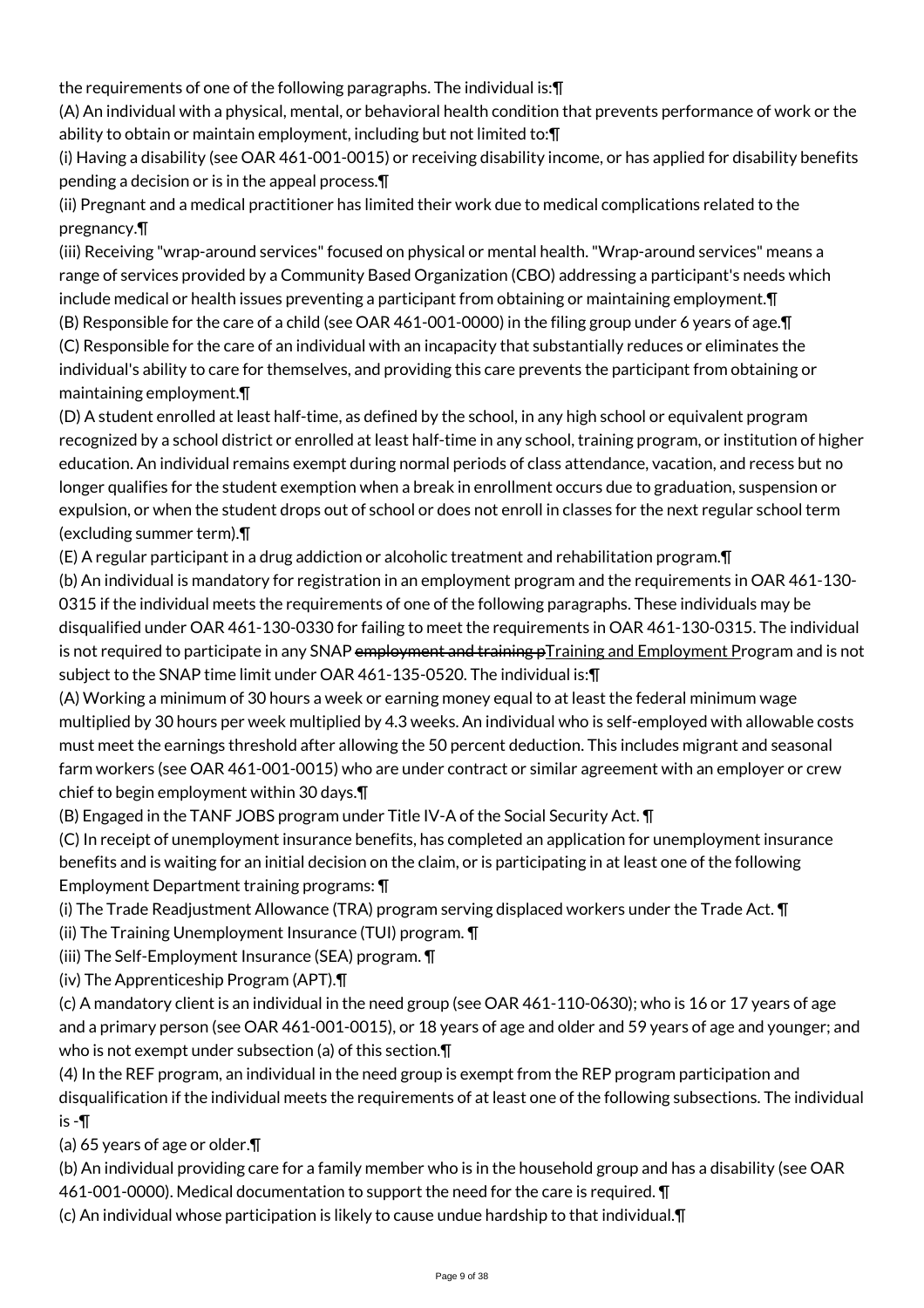(d) Pregnant and the pregnancy has reached the first of the calendar month prior to the month in which the due date falls.¶

(e) Pregnant and experiencing medical complications due to the pregnancy that prohibit participation in activities of the program and are documented by a qualified and appropriate professional.¶

(f) Pregnant and participating more than 10 hours per week during the first two months of the third trimester. Statutory/Other Authority: ORS 409.050, 411.060, 411.070, 411.816, 412.006, 412.009, 412.014, 412.049 Statutes/Other Implemented: ORS 409.010, 409.750, 411.060, 411.070, 411.816, 411.837, 412.006, 412.009, 412.014, 412.049, 7 USC 2015(d), 7 CFR 273.7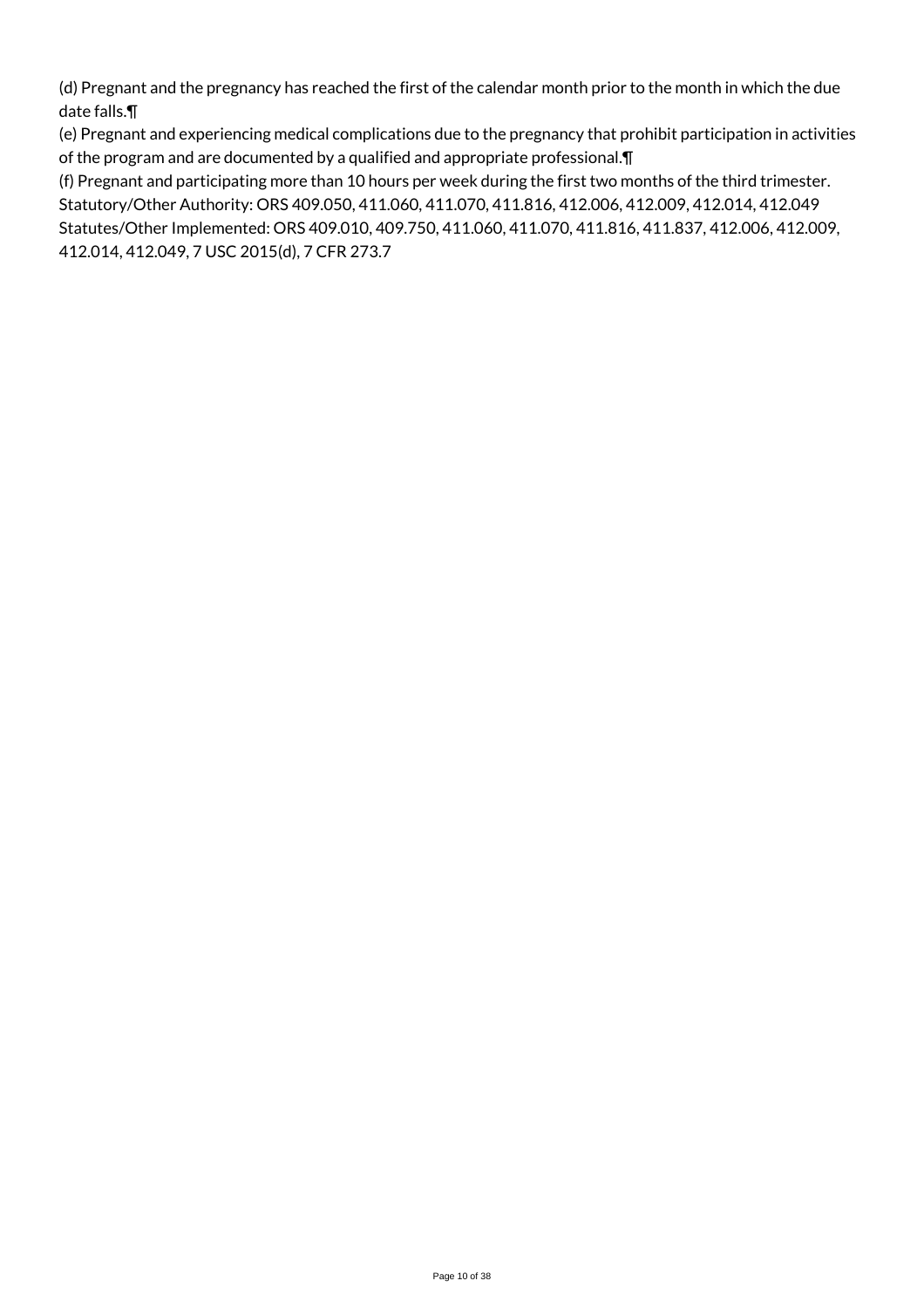RULE SUMMARY: OAR 461-135-0075 about TANF Time Limit; Exemptions, is being amended to remove the Post-TANF program.

CHANGES TO RULE:

461-135-0075 TANF Time Limit; Exemptions ¶

(1) The following months do not count toward the accrual of the time limit in OAR 461-135-0071:¶

(a) Months prior to July 1, 2003 in which a minor parent (see OAR 461-001-0000) head of household or an adult received a TANF grant in Oregon or another state.¶

(b) Months between July 1, 2003 and September 30, 2007 in which a minor parent head of household or adult received TANF in Oregon; and¶

(A) Participated in required JOBS activities or other education, employment, or job training program including teen parent (see OAR 461-001-0000) programs; or¶

(B) Was not required to participate in JOBS activities or other education, employment, or job training program including teen parent programs.¶

(c) Months between October 1, 2007 and June 30, 2009 and months between October 1, 2011 and April 30, 2012 in which the filing group (see OAR 461-110-0330) is a two-parent family receiving cash assistance in Oregon for which deprivation is based on unemployment or underemployment.¶

(d) Months beginning October 1, 2007 in which a minor parent head of household or adult received aid in Oregon and is a participant in the Degree Completion Initiative (DCI) activity (see OAR 461-001-0025) enrolled in an educational institution.¶

(e) Months beginning October 1, 2008 in which a minor parent head of household or adult received aid in Oregon and is a participant in the Parents as Scholars (PAS) activity (see OAR 461-001-0025) enrolled in an educational institution consistent with OAR 461-190-0199.¶

(f) Months between October 1, 2007 and March 31, 2016 in which the individual is unable to obtain or maintain employment for a sufficient number of hours in a month to satisfy the federally required participation rates (see OAR 461-001-0025) because the individual:¶

(A) Was a victimsurvivor of domestic violence (see OAR 461-001-0000);¶

(B) Had a certified learning disability;¶

(C) Had a verified alcohol and drug or mental health condition;¶

(D) Had a child (see OAR 461-001-0000) with a disability (see OAR 461-001-0000), which prevented the parent

(see OAR 461-001-0000) from obtaining or keeping employment;¶

(E) Was an individual with a disability;¶

(F) Was providing care for a family member who lived in the home and was an individual with a disability;¶

(G) Was deprived of needed medical care; or¶

(H) Was subjected to battery or extreme cruelty. For purposes of this rule, an individual was subjected to battery

or extreme cruelty if the individual was subjected to one or more of the following:¶

(i) Physical acts that resulted in, or threatened to result in, physical injury to the individual.¶

(ii) Sexual abuse.¶

(iii) Sexual activity involving a dependent child.¶

(iv) Being forced as the caretaker relative (see OAR 461-001-0000) of a dependent child (see OAR 461-001-0000) to engage in nonconsensual sexual acts or activities.¶

(v) Threats of, or attempts at, physical or sexual abuse.¶

(vi) Mental abuse.¶

(vii) Neglect or deprivation of medical care.¶

(g) Months beginning July 1, 2003 in which the parent or needy caretaker relative resided in Indian Country (as defined in 18 U.S.C. 1151) and 50 percent or more of the adult residents of that area were unemployed. The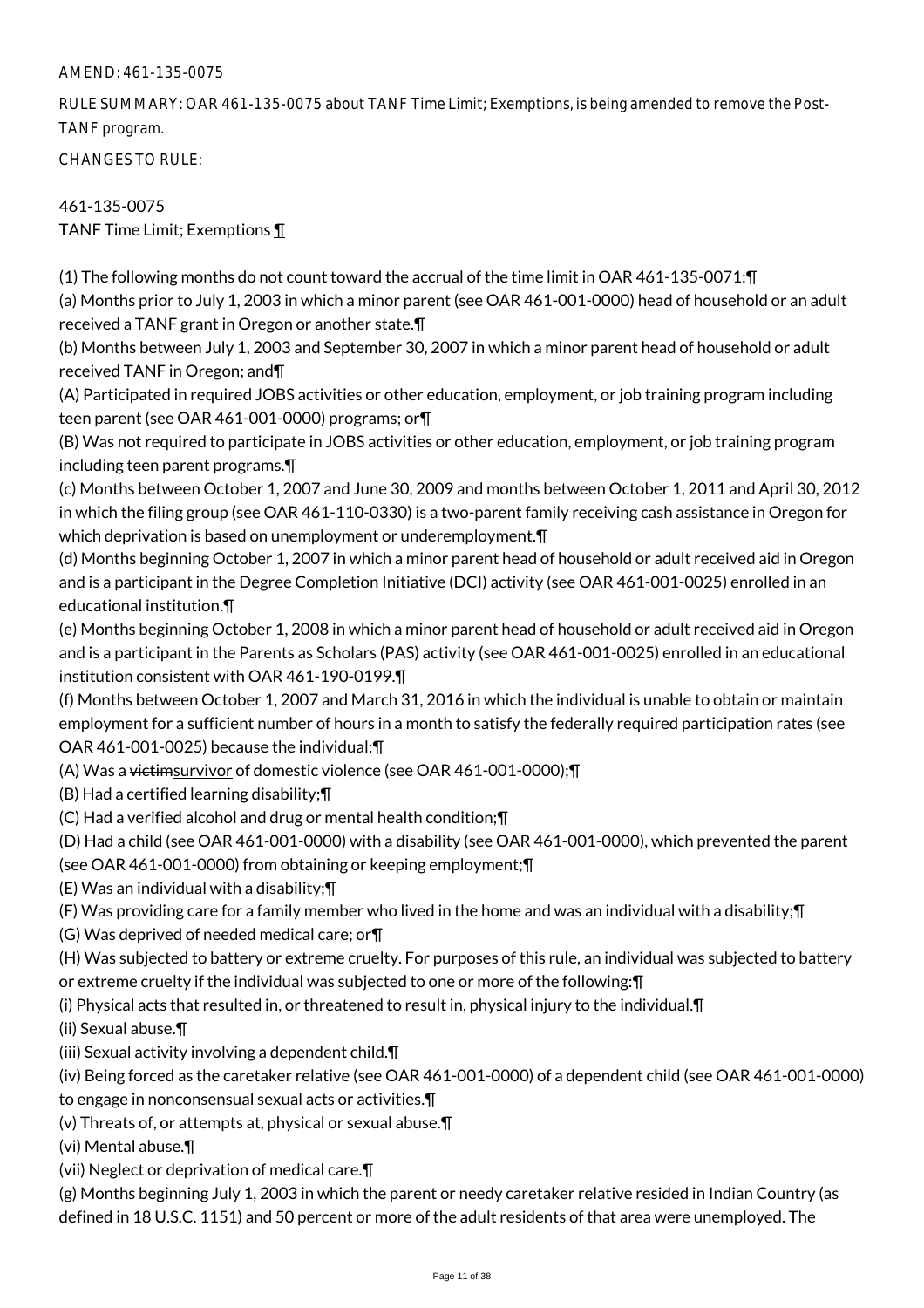Department considers an individual to meet the requirements of this subsection if:¶

(A) The individual resides on an Indian reservation, tribal allotment, or Dependent Indian Community as defined by the Bureau of Indian Affairs; or¶

(B) The individual is a member of one of the nine federally-recognized tribes in Oregon and resides in a county listed in subparagraph (ii) of this paragraph.¶

(i) The nine federally-recognized tribes in Oregon are Burns Paiute Tribe; Confederated Tribes of the Coos, Lower Umpqua and Siuslaw Indians; Confederated Tribes of the Grand Ronde Community of Oregon; Confederated Tribes of the Siletz Indians; Confederated Tribes of the Umatilla Reservation; Confederated Tribes of Warm Springs; Coquille Indian Tribe; Cow Creek Band of the Umpqua Tribe of Indians; and Klamath Tribes.¶ (ii) The following Oregon counties are covered under paragraph (B) of this subsection for October 1, 2017 to

September 30, 2018: Coos, Crook, Curry, Douglas, Josephine, and Lincoln.¶

(h) Months beginning October 1, 2007 in which the minor parent head of household or adult is a participant in the JOBS Plus, Pre-TANF, Post-TANF, or SFPSS program.

(i) Months beginning October 1, 2007 in which the individual who is now a parent or pregnant was in that month a minor child and neither the head of a household nor married to the head of a household.¶

(j) Months beginning October 1, 2011 in which the minor parent head of household or adult is a participant in the JPI program.¶

(k) Months in which the minor parent head of household or adult is a recipient of Employment Payments (see OAR 461-001-0025 and 461-135-1270) unless a TANF payment was issued in the same month.¶

(l) Months between July 1, 2008 and April 30, 2012 in which the individual did not qualify for any other TANF time-limit exemption under this rule, and was unable to obtain or maintain employment for a sufficient number of hours in a month to satisfy the federally required participation rates (see OAR 461-001-0025) when Oregon's statewide average unemployment rate as published by the Oregon Employment Department was equal to or greater than seven percent. For purposes of this rule, this determination:¶

(A) Through December 31, 2011 is calculated based on a six-month period as follows:¶

(i) The time period during July 1, 2008 through June 30, 2009 was based on Oregon's statewide average unemployment rate as published by the Oregon Employment Department for the period July 1, 2008 through December 31, 2008.¶

(ii) In each six-month period, starting July 1, 2009 and ending December 31, 2011:¶

(I) The time period during January 1 through June 30 was based on Oregon's statewide average unemployment rate as published by the Oregon Employment Department for the period April 1 through September 30 of the preceding year.¶

(II) The time period during July 1 through December 31 was based on Oregon's statewide average unemployment rate as published by the Oregon Employment Department for the period October 1 through December 31 of the preceding year and January 1 through March 31 of the current year.¶

(B) From January 1, 2012 through April 30, 2012 was based on Oregon's statewide average unemployment rate as published by the Oregon Employment Department for the period April 1 through September 30, 2011.¶

(2) Months that did not count toward the time limit based on a condition described in paragraphs (1)(f)(B) to

 $(1)(f)(F)$  of this rule require documentation from a licensed or certified professional qualified to make such a determination.

Statutory/Other Authority: ORS 409.050, 411.060, 411.070, 412.006, 412.049, 412.079 Statutes/Other Implemented: ORS 409.010, 409.050, 411.060, 411.070, 411.117, 412.049, 412.079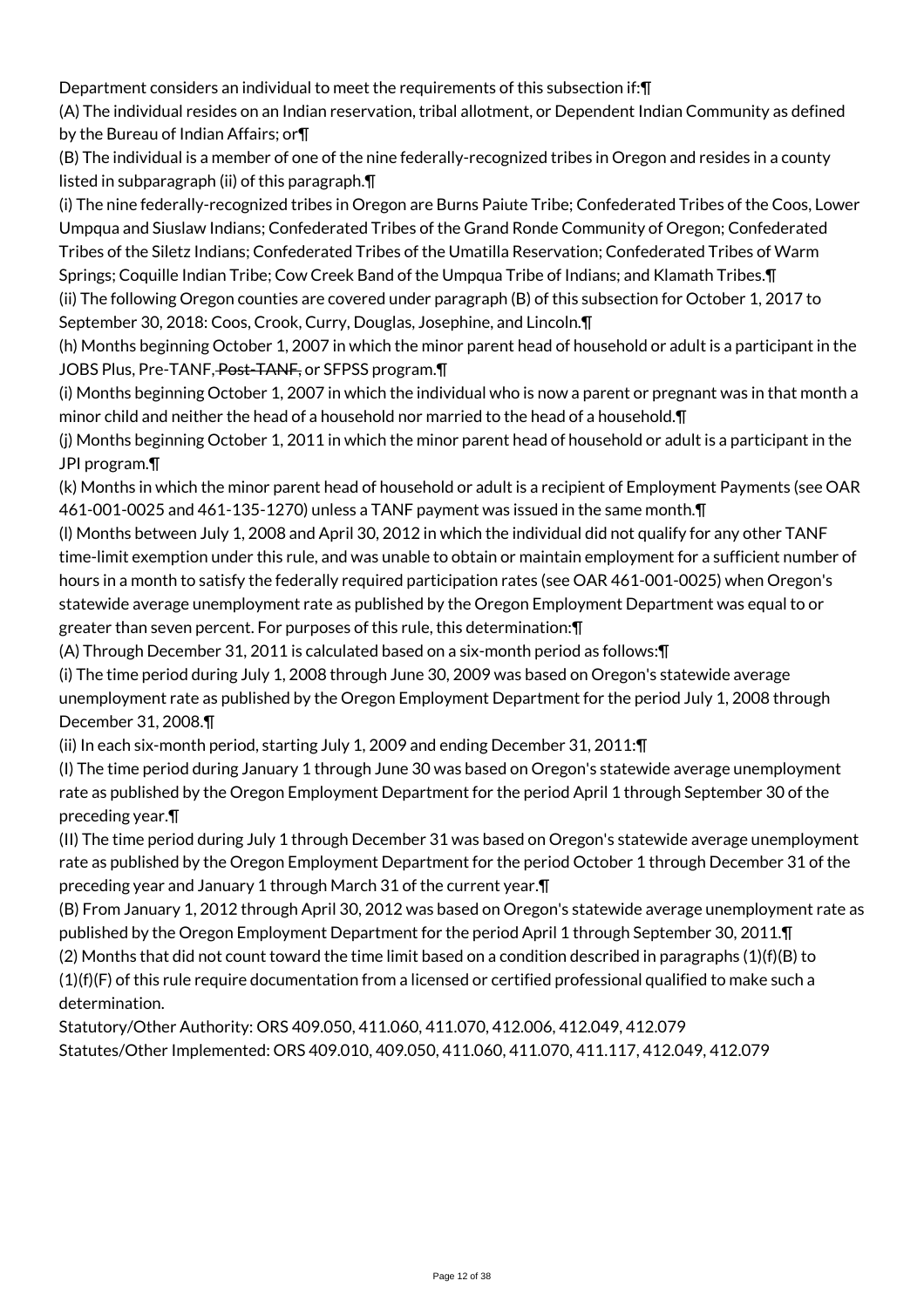RULE SUMMARY: OAR 461-135-0220 about REF, REFM, and TANF Programs; COVID-19, is being amended to extend COVID-19 resource limit provisions past November 30, 2020, to make clear how certain REF program payments shall be made, and to amend certain REF program eligibility limit provisions for individuals meeting certain criteria. The rule is also being amended to expand the definition of client error overpayment for the REF program and to adopt changes to the REF, REFM, and TANF programs due to COVID-19.

CHANGES TO RULE:

## 461-135-0220

REF, REFM, and TANF Programs; COVID-19

The provisions in this rule apply to the REF, REFM, and TANF programs.¶

(1) Notwithstanding OAR 461-115-0040(2), the "filing date" may be established telephonically by the Department making record of:¶

(a) The name of the applicant, and their authorized representative (see OAR 461-115-0090) if one exists,¶

(b) The applicant's address,¶

(c) The applicant's request for REF, REFM, or TANF benefits,¶

(d) The applicant stating their full name as their signature, and¶

(e) The date the above occur. ¶

(2) Any individual may apply for REF, REFM, or TANF benefits using the Department approved "telephonic application" (see section (3) of this rule) and "narrated telephonic signature" (see section (4) of this rule) processes.

An individual submitting a telephonic application must submit the application with a narrated telephonic

## signature.¶

(3) A telephonic application is accepted if the following requirements are met: ¶

(a) All questions on the application are answered.¶

(b) All information necessary to determine eligibility (see OAR 461-001-0000) and benefit amount is provided for each individual in the filing group (see OAR 461-110-0310). ¶

(c) The applicant or their authorized representative provides a narrated telephonic signature as defined in this rule. ¶

(4) A narrated telephonic signature is accepted for an application for REF, REFM, or TANF benefits if the following requirements are met:¶

(a) The "Your Rights and Responsibilities" form is reviewed and sent to the mailing address of the applicant.¶

(b) The following sections at the end of the application form are reviewed and sent to the mailing address of the applicant:¶

(A) "Information about cash benefits,"¶

(B) "Information about TANF program penalties,"¶

(C) "Information about all programs," and¶

(D) "Information about your rights and responsibilities." ¶

(c) The "Cooperating with Child Support Enforcement" form, is reviewed, including the good cause for noncooperation with Child Support section, and sent to the mailing address of the applicant.¶

(d) The "Your Rights and Responsibilities While in JOBS, JOBS Plus, and Refugee Employment Services" form is sent to the mailing address of the applicant.¶

(e) The applicant or their authorized representative affirms that they:¶

(A) Have heard and understand their rights and responsibilities; ¶

(B) Agree to their rights and responsibilities;¶

(C) Have given true, correct, and complete information to the Department; and¶

(D) States their full name as their signature.¶

(f) The Department makes record of the narrated telephonic signature.¶

(5) The Department determines eligibility at least once every six months when telephonic application and narrated telephonic signature are used.¶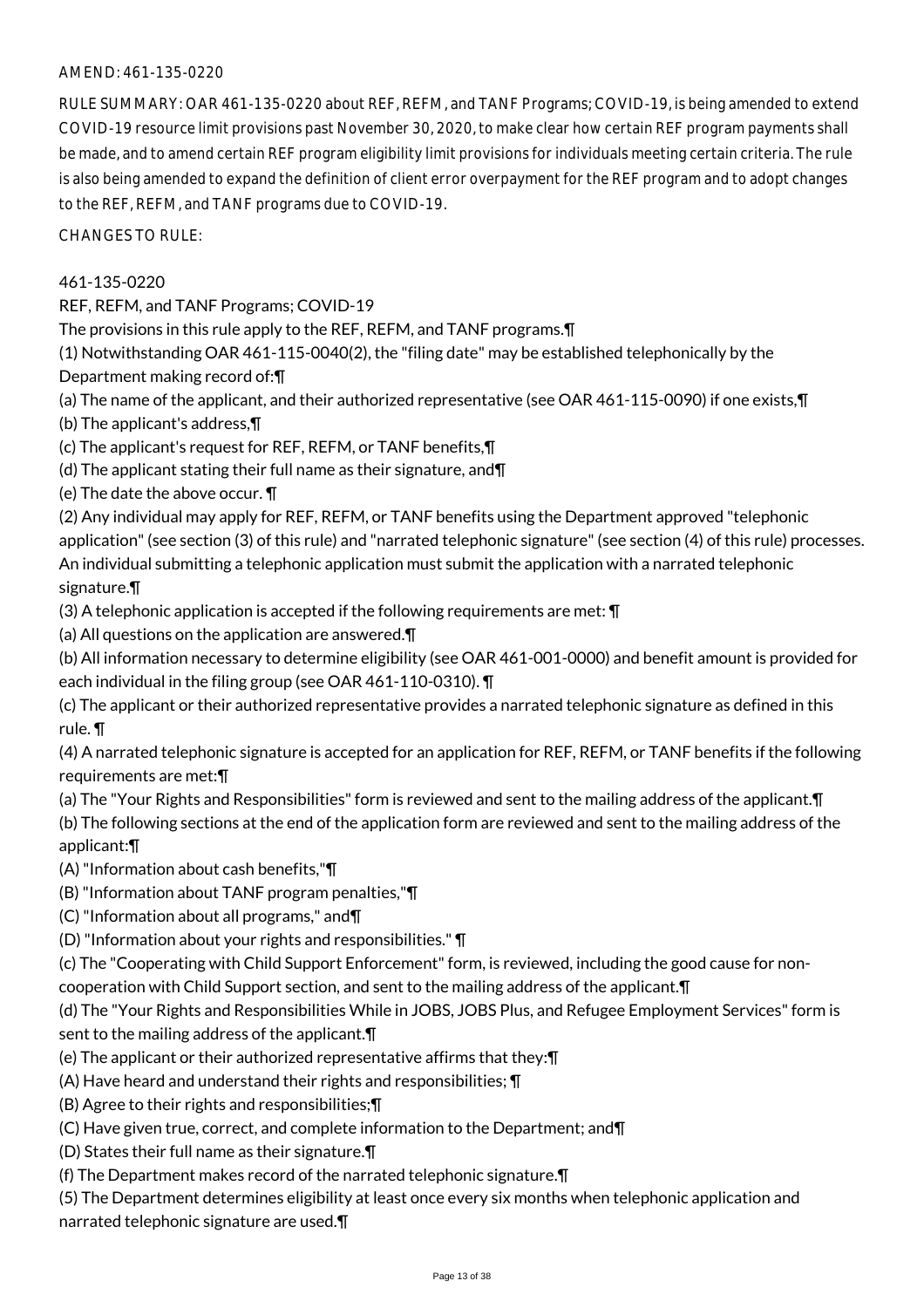(6) The Department amends the resource limit for the REF, REFM, and TANF programs (see OAR 461-160- 0015(6) and (8)) until November 30, 2020, as follows:¶

(a) \$2,500 for a need group (see OAR 461-110-0630) with every caretaker relative (see OAR 461-001-0000) serving an intentional program violation (see OAR 461-195-0601). ¶

(b) \$10,000 for new applicants and all other need groups (see OAR 461-110-0630).¶

(7) In the REF program, notwithstanding the provisions in OAR 461-190-0211(1)(d) and (8), the Department may authorize payments, to be made through partner agencies, for housing, utilities, and other emergency expenses for individuals who are within 60 months of being granted an eligible noncitizen status as defined in OAR 461-

120-0125(5). Eligibility for payments are subject to the following requirements:¶

(a) Individuals are not eligible for payments if they:¶

(A) Are currently enrolled in the Matching Grant program.¶

(B) Have received any other subsidized payment for the same expense for the same month.¶

(b) The income of the financial group (see OAR 461-110-0530) must have been negatively affected by COVID-19.¶

(c) The gross income of the financial group shall not exceed 250 percent of the federal poverty level as listed OAR 461-155-0180. ¶

(d) The resource limit of the financial group must meet section (6) of this rule. ¶

(e) The sum of all assistance payments under this section must not exceed \$2500 per filing group (see OAR 461- 110-0430). ¶

(f) Payments shall be made through partner agencies designated by the Department and are subject to availability of funding.¶

(8) The following provisions apply to individuals issued an immigration status listed under OAR 461-120-0125(5) between April 1, 2019 and May 31, 2020:¶

(a) The eight-month program eligibility limit stated in OAR 461-135-0090(4), OAR 461-135-0930(3) and (6), and OAR 461-195-0621(4)(c) is extended to January 31, 2021, provided:¶

(A) All other financial and non-financial eligibility requirements for REF are met, and¶

(B) The income or employability of the financial group was negatively affected by COVID-19.¶

(b) A filing group that establishes a filing date (see OAR 461-115-0040) between December 1, 2020 and

December 31, 2020, shall receive REF benefits for the months of October and November 2020 if: I

(A) All financial and non-financial eligibility requirements for REF are met for the months of October and November 2020,¶

(B) The filing group did not already receive REF benefits for October and November 2020, and¶

(C) The filing group was not in a Matching Grant Program during the months of October and November 2020.¶

(c) REF benefits shall be categorized as client error overpayment (see OAR 461-195-0501) for any month in which both REF benefits and unemployment compensation benefits (see OAR 461-145-0550) were issued. An overpayment created under this provision will be handled in accordance with OAR 461-195-0301 to OAR 461- 195-0350.

Statutory/Other Authority: ORS 409.050, 411.060, 411.070, 411.083, 412.006, 412.049, 412.064 Statutes/Other Implemented: ORS 409.010, 411.060, 411.070, 411.081, 411.083, 411.087, 412.006, 412.049, 412.064, 45 CFR 206.10, 45 CFR 400.155, 45 CFR 261.11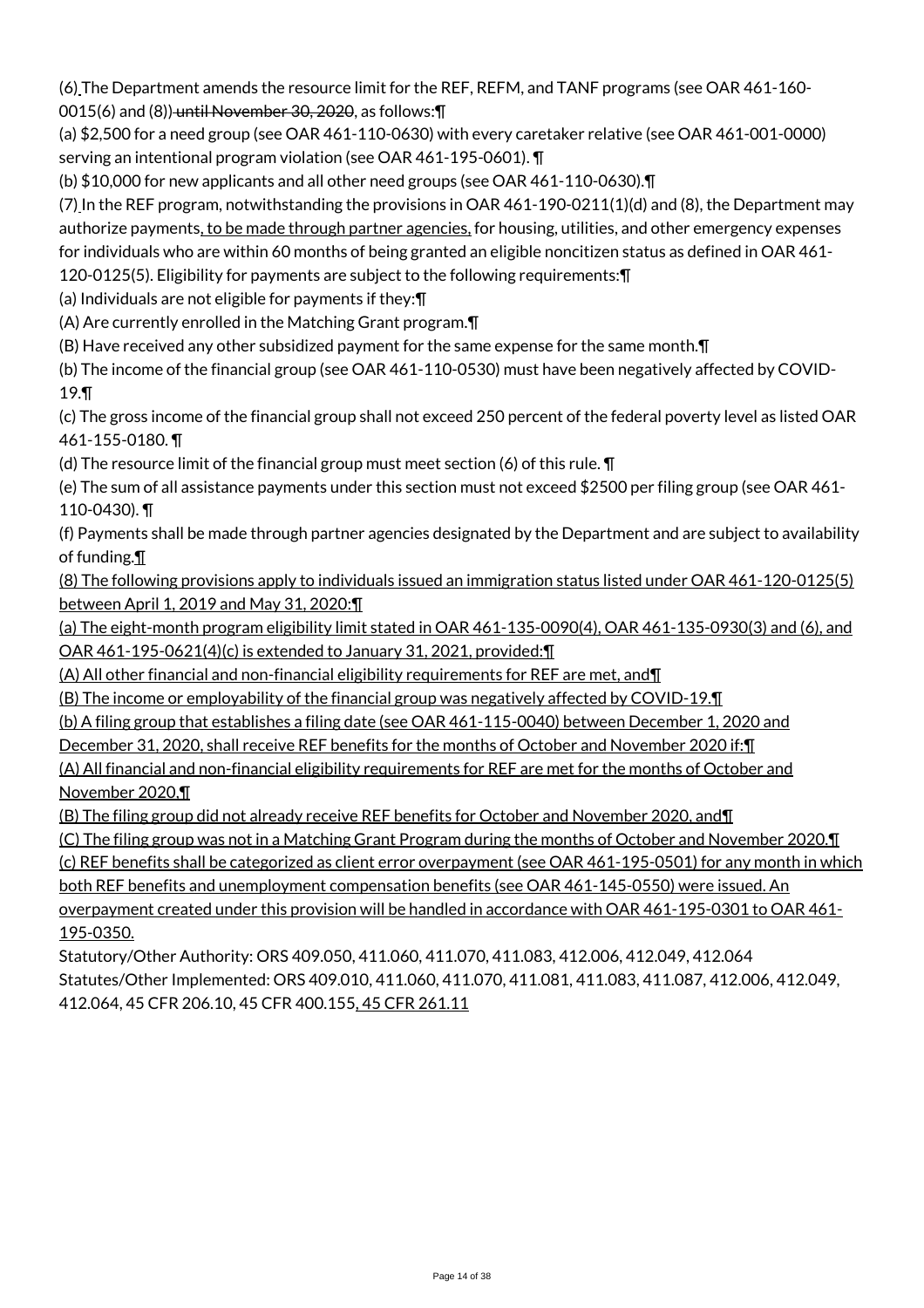RULE SUMMARY: OAR 461-135-0440 about Child Care Benefit Eligibility and Payment; COVID-19, is being changed to extend the \$0 monthly child care copay, to make it more clear that a provision in the rule is for COVID-19 related circumstances, and to place into rule the provisions regarding the Oregon wildfires that occurred during the pandemic. The rule is also being amended to adopt the one time payment provisions, the changes around training and certification requirements when not offered in the preferred language of the provider, and to make clear when providers may receive retroactive payment. The rule is also being changed to adopt changes to Child Care Benefit Eligibility and Payment due to COVID-19.

 $CHANGFS TO RUIF$ 

#### 461-135-0440

Child Care Benefit Eligibility and Payment; COVID-19

The provisions in this rule apply to child care benefits and requirements for child care providers in the ERDC and TANF programs.¶

(1) The Department suspends the following rules or rule sections regarding the ERDC or TANF programs:¶ (a) OAR 461-155-0150(5), (5)(c), (5)(e) through (5)(h), (12) through (14);¶

(b) OAR 461-160-0040(4);¶

(c) OAR 461-160-0193(2);¶

(d) OAR 461-160-0300(2), (3)(b);¶

(e) OAR 461-135-0405(2); and¶

(f) OAR 461-155-0150(3), (3)(g).¶

(2) The Department amends the following rule sections regarding the ERDC or TANF programs as provided in this rule:¶

(a) OAR 461-165-0160(2)(f),¶

(b) OAR 461-165-0180(13)(a)(A), and¶

(bc) OAR 461-170-0160(1), (2), (3).¶

(3) The ERDC monthly countable income (see OAR 461-001-0000) standard is the 250 percent FPL or 85 percent state median income (SMI), whichever is higher, described under OAR 461-155-0180. To be eligible, the countable income of the need group (see OAR 461-110-0630) must be less than:¶

- (a) The standard listed for the number of individuals in the need group for groups of eight or fewer.¶
- (b) The standard listed for eight individuals in the need group for groups of more than eight individuals.¶

(4) The monthly copay is  $$0 b$ Beginning the month of March 2020, the monthly copay is \$0 for the entirety of the certification period (see OAR 461-001-0000), for cases whose certification period begins on or before October 31, 2020. ¶

(5) The Department shall pay for:¶

(a) Absent days each month the child is absent. For the purposes of this rule, absent days will be paid for up to 31 days each month if:¶

(A) The child was scheduled to be in care,¶

(B) The provider bills for the time the child was scheduled to be in care, and¶

(C) It is the provider's policy to bill all families for absent days.¶

(b) Days a child is unable to attend care due to a temporary shutdown related to COVID-19 during the COVID-19 state of emergency period initiated by Executive Order 20-03 of the Governor of Oregon.¶

(c) Days a school-age child is attending child care and participating in distance learning due to concerns, school closures, or medical reasons related to COVID-19.¶

(d) For the months of September, October, and November of 2020; days a child is unable to attend care due to a temporary shutdown related to Oregon wildfires during the COVID-19 state of emergency period initiated by Executive Order 20-03 of the Governor of Oregon; if the location at which care is provided was in an:¶ (A) Evacuation Level 1, 2, or 3 area; or¶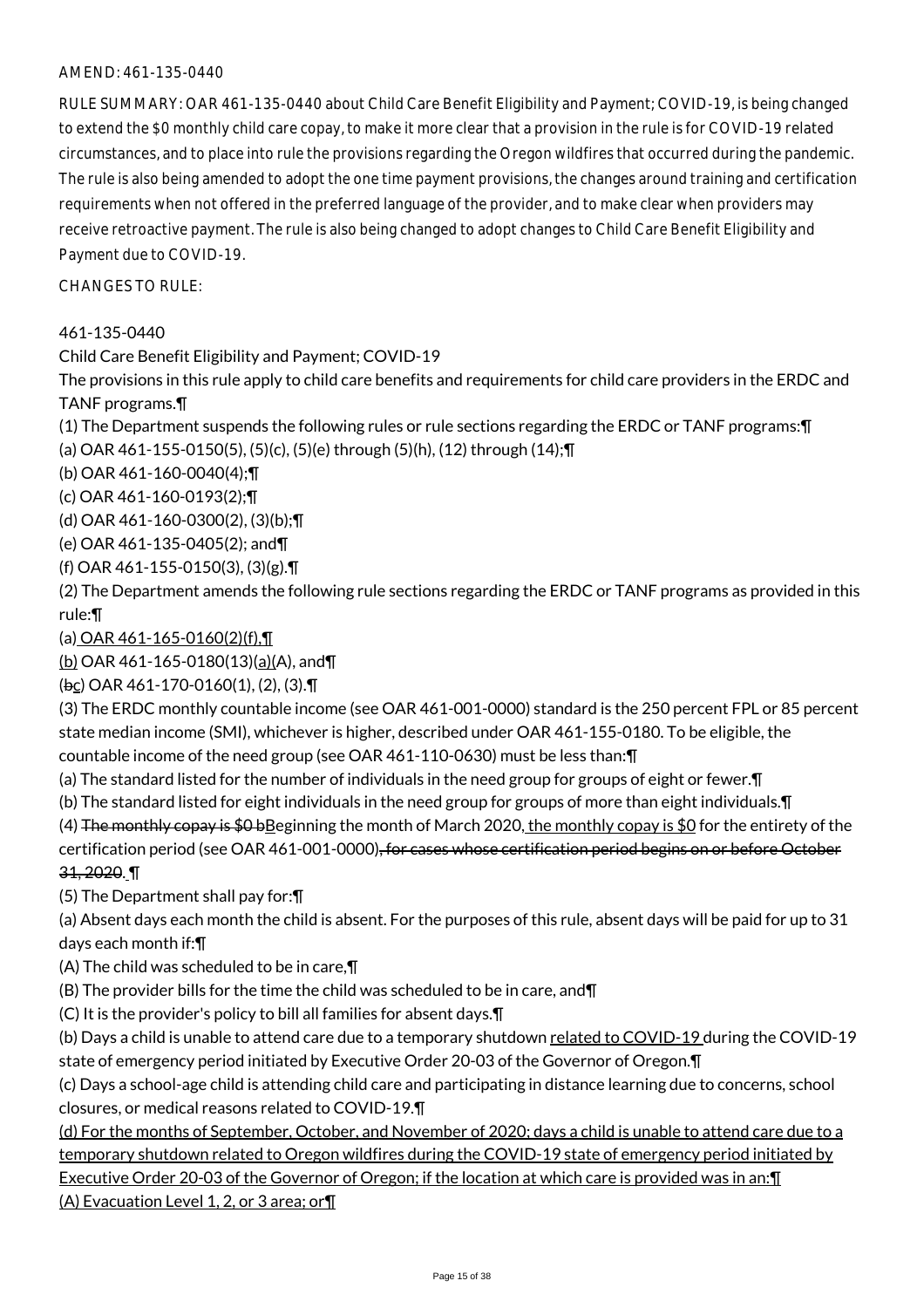(B) Area with an Air Quality Index of 101 or higher.¶

(e) A one-time supplemental payment of one of the following:¶

(A) In the amount of \$2,312.00 to child care providers who, at the time the Department completed the data pull on November 13, 2020, met the following criteria:¶

(i) Eligible for payment under OAR 461-165-0180,¶

(ii) Designation of a license-exempt standard family or enhanced family provider as identified by a Standard Family Rate provider type (see OAR 461-155-0150) or an Enhanced Family Rate provider type (see OAR 461-155-0150), and¶

(iii) Received a payment from the Department for child care provided during April, May, June, July, August, September, October, or November 2020.¶

(B) In the amount of \$2,842.00 to child care providers who, at the time the Department completed the data pull on November 13, 2020, met the following criteria:¶

(i) Met all criteria in subparagraph (5)(e)(A)(i) through (iii) of this rule, and¶

(ii) Have not received an Emergency Child Care grant from the Oregon Department of Education, Early Learning Division for either phase one or phase two.¶

(6) In addition to provisions in OAR 461-170-0160, an individual may apply for ERDC benefits using the Department approved "telephonic application" (see section (7) of this rule) and "narrated telephonic signature" (see section (8) of this rule) processes. An individual submitting a telephonic application must submit the application with a narrated telephonic signature.¶

(7) A telephonic application is accepted when the following requirements are met: ¶

(a) All ERDC program related questions on the application are answered.¶

(b) All information necessary to determine eligibility (see OAR 461-001-0000) and benefit amount is provided for each individual in the filing group (see OAR 461-110-0310). ¶

(c) The applicant or their authorized representative (see OAR 461-115-0090) provides a narrated telephonic signature as defined in this rule. ¶

(8) A narrated telephonic signature is accepted for an application for ERDC benefits when the Department makes record that the following requirements are met:¶

(a) The "Your Rights and Responsibilities" form is reviewed and sent to the mailing address of the applicant.¶

(b) The following sections at the end of the application form are reviewed and sent to the mailing address of the applicant:¶

(A) "Information about all programs," and¶

(B) "Information about your rights and responsibilities." ¶

(c) The applicant or their authorized representative affirms that they:¶

(A) Have heard and understand their rights and responsibilities; ¶

(B) Agree to their rights and responsibilities;¶

(C) Have given true, correct, and complete information to the Department; and¶

(D) State their full name as their signature.¶

(d) The Department makes record of the narrated telephonic signature.¶

(9) Notwithstanding OAR 461-165-0180(13)(a)(A), legally exempt (see OAR 461-165-0180) providers that are not a legally exempt relative (see OAR 461-165-0180) to all children in care must have an up-to-date infant and child CPR and first aid certification, within 90 days of approval by the Department. Online infant and child CPR trainings approved through the Oregon Registry will be accepted by the Department until July 31, 2021.¶ (a) Providers and their staff are not subject to the infant and child CPR and first aid certification renewal provisions if the training is not available in their preferred language.¶

(b) Individuals to whom subsection (9)(a) applies must complete the infant and child CPR and first aid certification within 60 days of the day the Governor of Oregon ends the COVID-19 state of emergency period initiated by Executive Order 20-03.¶

(10) Providers who are approved by the Department may receive retroactive payment prior to the Department approval date and beginning the date the following were met:¶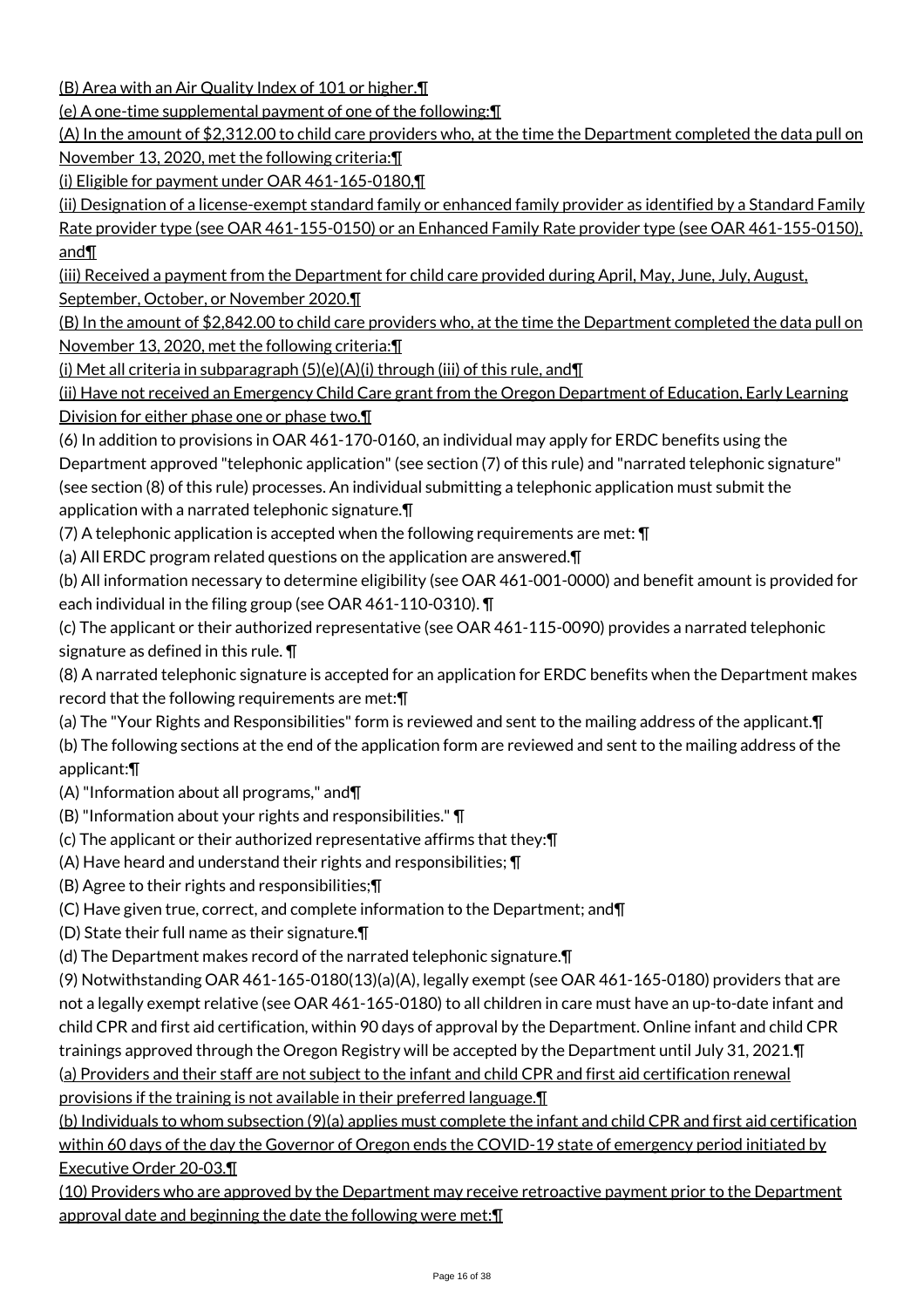(a) The provider was approved through the Office of Child Care (OCC) as an Emergency Child Care provider due to the COVID-19 state of emergency, and¶

(b) The provider met all other Department provider requirements.¶

 $(110)$  Providers who are not legally exempt are not eligible to receive payment from the Department if:  $\P$ 

(a) Their application or approval to operate Emergency Child Care was denied, suspended, or revoked by the Office of Child Care (OCC); or¶

(b) They voluntarily surrendered their Emergency Child Care approval while under investigation by the OCC or at any time after OCC gave them notice of any administrative proceeding.¶

 $(142)$  Unless indicated otherwise in this rule, the provisions in this rule end on the last day of the month in which the Governor of Oregon ends the COVID-19 state of emergency period initiated by Executive Order 20-03. Statutory/Other Authority: ORS 131.715, 329a.500, ORS 84.001, ORS 411.060, 411.070, 412.006, 412.049, 409.050, 131.715, 329a.500, ORS 84.001 to 84.06184.061, 84.004, 84.007, 84.010, 84.013, 84.014, 84.016, 84.019, 84.022, 84.025, 84.028, 84.031, 84.034, 84.037, 84.040, 84.043, 84.046, 84.049, 84.052, 84.055, 84.058 Statutes/Other Implemented: ORS 411.122, 411.141, 418.485, ORS 131.715, 329a.500, ORS 84.001, ORS 411.060, 411.070, 412.006, 412.049, 409.610, 411.122, 411.141, 418.485, 131.715, 329a.500, ORS 84.001 to 84.06184.061, 84.004, 84.007, 84.010, 84.013, 84.014, 84.016, 84.019, 84.022, 84.025, 84.028, 84.031, 84.034, 84.037, 84.040, 84.043, 84.046, 84.049, 84.052, 84.055, 84.058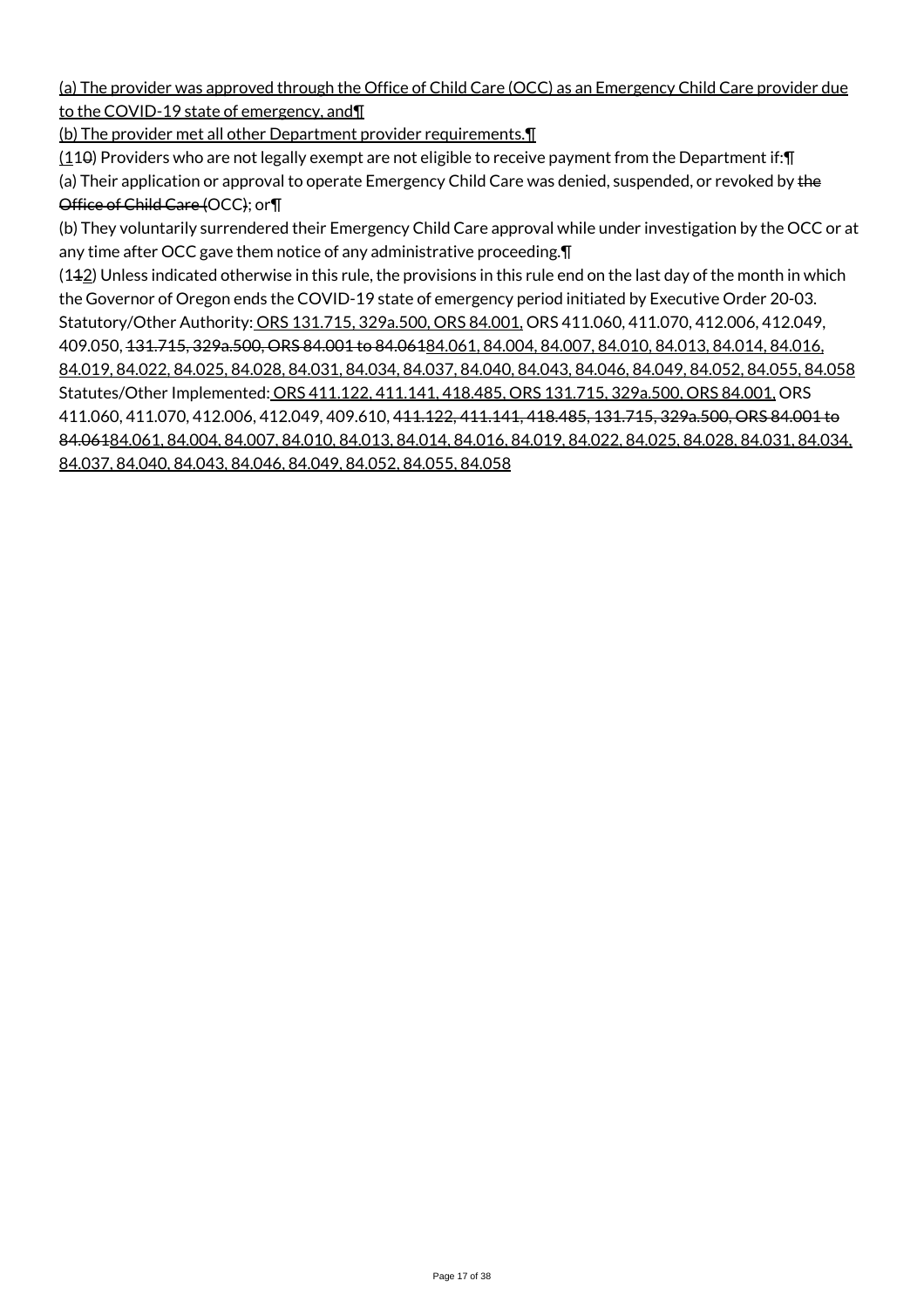RULE SUMMARY: OAR 461-135-0475 about Specific Requirements; Pre-TANF Program, is being amended to remove the Post-TANF program.

CHANGES TO RULE:

## 461-135-0475

Specific Requirements; Pre-TANF Program ¶

(1) This rule explains specific requirements for the Pre-TANF program. The eligibility (see OAR 461-001-0000) criteria of the Pre-TANF program are the same as the TANF program. It is not the intent of the Pre-TANF program to delay the start of TANF program benefits. The purposes of the Pre-TANF program are:¶

(a) To help individuals find employment or other alternatives.¶

(b) To assess the employment potential of individuals.¶

(c) To help individuals determine the service level needed to enhance their employability and their likelihood of becoming self-sufficient.¶

(d) To determine if a needy caretaker relative (see OAR 461-001-0000) has or may have a barrier (see OAR 461- 001-0025) to employment or to family stability (see OAR 461-001-0000).¶

(e) To develop an individualized case plan (see OAR 461-001-0025), when appropriate, that establishes goals and identifies suitable activities (see OAR 461-001-0025) that promote family stability and financial independence.¶ (f) To provide basic living expenses, as described in section (5) of this rule, immediately to families in need.¶ (2) Applicants for the TANF program whose unverified application indicates the individual meets the TANF eligibility requirements participate in the Pre-TANF program. Their applications for the TANF program are also considered applications for the Pre-TANF program. The Pre-TANF program is open for not longer than 30 days following the filing date (see OAR 461-115-0040).¶

(3) Individuals in the Pre-TANF program are subject to the requirements of the JOBS program, described in divisions 130 and 190 of this chapter of rules, and they are subject to the requirements of OAR 461-135-0085 pertaining to substance abuse and mental health.¶

(4) During the Pre-TANF program, each caretaker relative authorized to work in the United States in the need group (see OAR 461-110-0630) must complete an employability screening (see OAR 461-135-0485). At least one caretaker relative in the need group must participate in an overview of the JOBS program (see OAR 461-135- 0485). If the employability screening indicates there is or may be a barrier, the individual must be offered additional screenings, at no cost to the individual, by a person with relevant expertise or specialized training. When appropriate, per OAR 461-190-0211, the individual and the Department prepare a case plan that lists the activities of the individual and support services (see OAR 461-001-0025) payments if available.¶

(5) The Department may provide the individual with basic living expenses necessary to stabilize the household so the individual can accomplish the activities in the case plan. Basic living expenses covered by this section are limited to the current need of the individual for personal incidentals that the individual cannot meet with other, immediately available resources. Payments under this section are limited to 100 percent of the payment standard in OAR 461-155-0030 for the benefit group (see OAR 461-110-0750). Payment for "past expenses" is made only when the need of the participant cannot be adequately met by a less expensive alternative.¶

(6) During the Pre-TANF program, an individual may receive support services payments listed in the case plan pursuant to OAR 461-190-0211.¶

(7) The Pre-TANF program is closed, at any point during the 30 days following the filing date (see OAR 461-115- 0040) for TANF program benefits, in any of the following circumstances:¶

(a) The individual is unlikely to become employed due to the employability of the individual, the circumstances affecting the family, or other causes.¶

(b) The individual fails without good cause (see OAR 461-130-0327) to comply with a requirement of an employment program or the case plan.¶

(c) In any circumstance that would make an individual ineligible for TANF.¶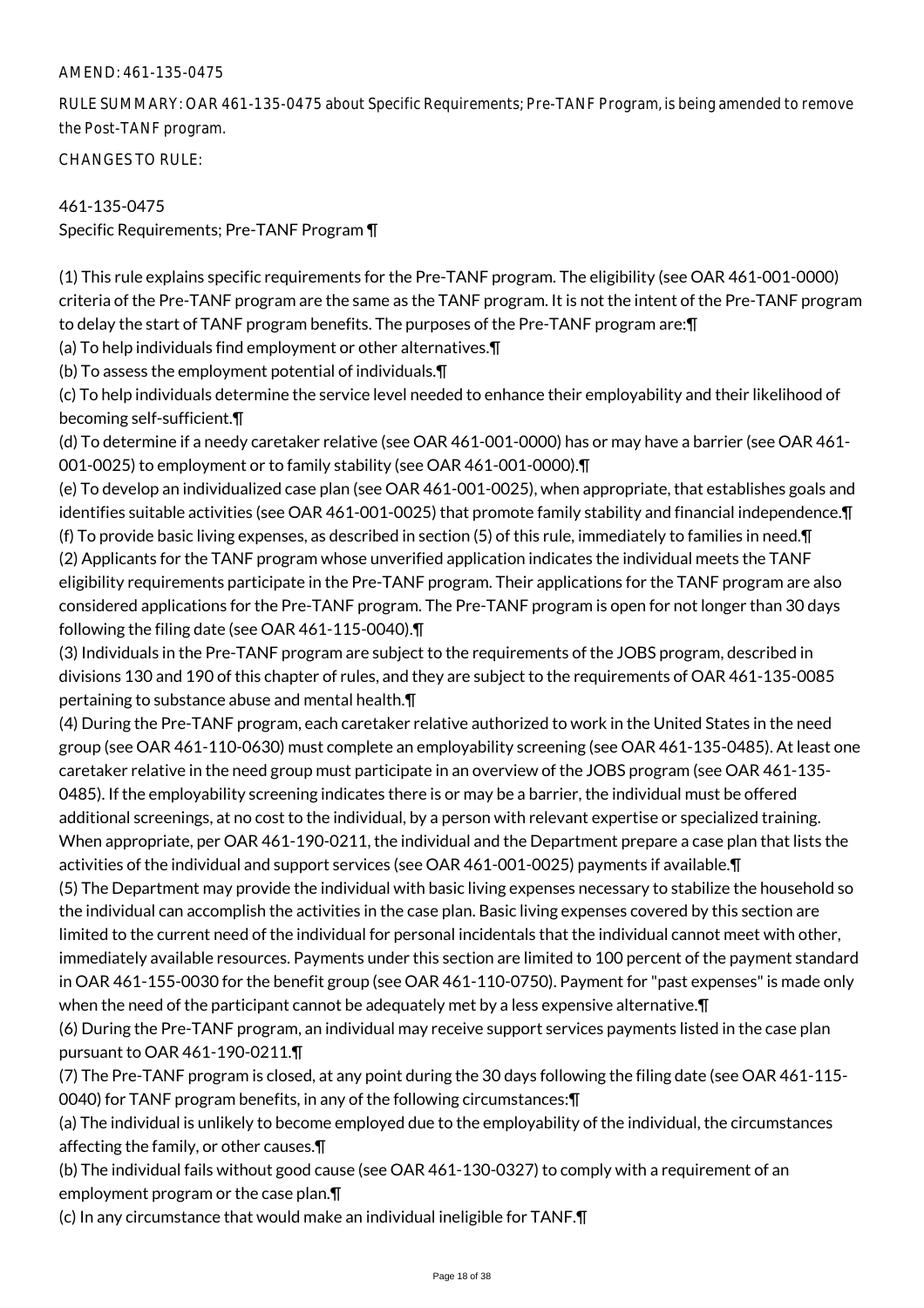(d) Upon starting a JOBS Plus assignment.¶

(e) Upon employment and enrollment in Employment Payments (see OAR 461-001-0025) under OAR 461-135-

# 1270 or the Post-TANF program. \

(8) If Pre-TANF benefits are closed pursuant to subsection (7)(a) or (b) of this rule, TANF benefits may be opened if all TANF eligibility requirements are met.

Statutory/Other Authority: ORS 409.050, 411.060, 411.070, 412.006, 412.049

Statutes/Other Implemented: ORS 409.010, 411.060, 411.070, 412.006, 412.049, 412.064, 412.001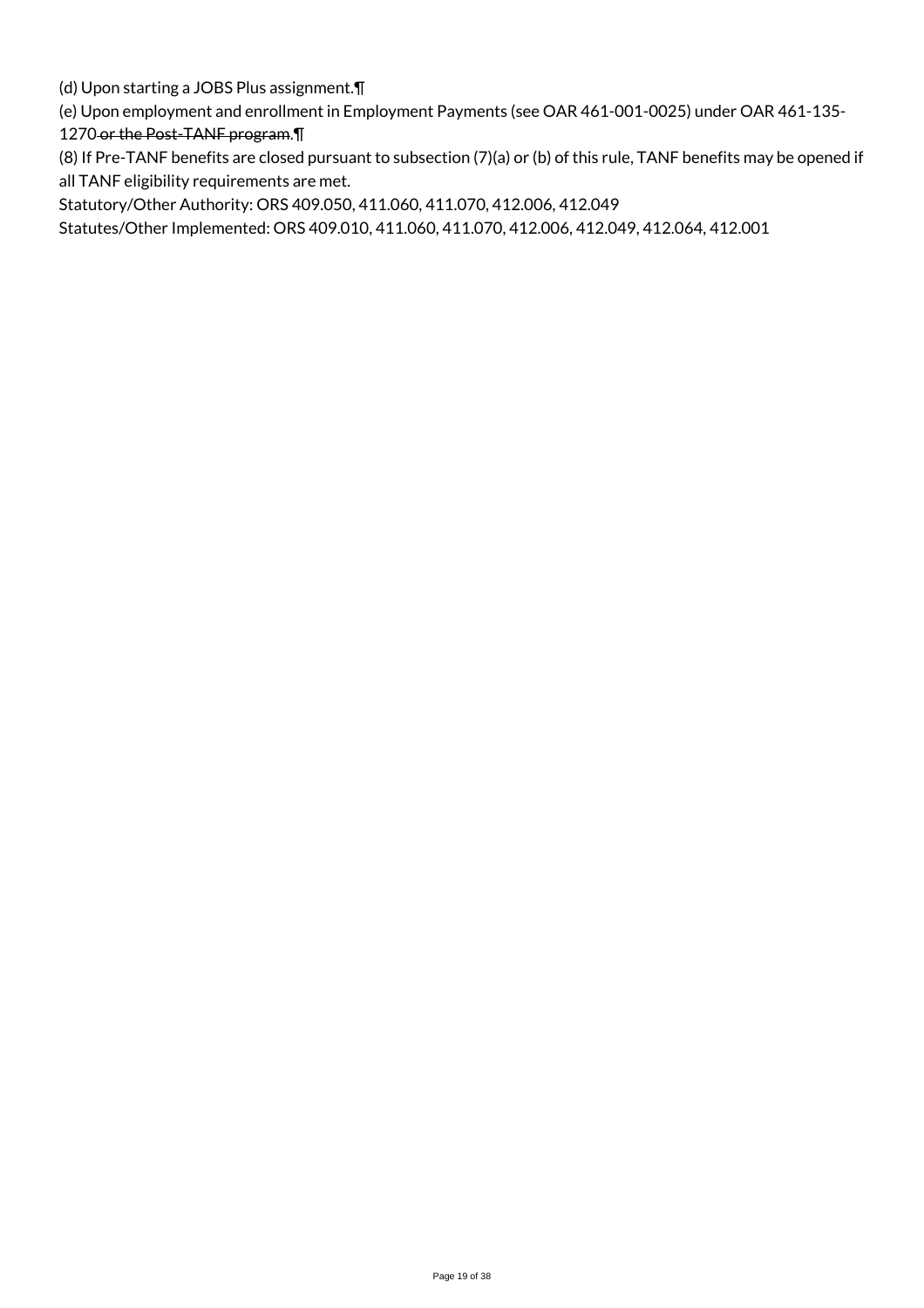RULE SUMMARY: OAR 461-135-0493 about Eligibility and Benefit Amount for DSNAP, is being amended to remove the COVID-19 specific rule suspensions adopted temporarily in October. It is also being amended to permanently adopt the Food Distribution Program limitations, the meaning of liquid resource accessibility, the correction of the disaster related expenses provisions, the inclusion of damaged fuel, and the clarification of the disaster benefit period.

CHANGES TO RULE:

#### 461-135-0493

Eligibility and Benefit Amount for DSNAP ¶

(1) To be eligible for emergency SNAP assistance during a disaster, a household (see OAR 461-135-0491) must meet all the following criteria:¶

(a) At the time the disaster struck, the household must have resided or a member of the household must have worked within the geographical area authorized by Food and Nutrition Services (FNS) for disaster procedures. The household may be certified for emergency SNAP assistance, even if at the time of application it is occupying temporary accommodations outside the disaster area. However, the representative of the household must be present at the disaster certification site to be certified for DSNAP assistance.¶

(b) The household must purchase food during the disaster period authorized by FNS. A household residing in a temporary shelter but not expected to remain in the shelter for the entire benefit period is eligible for DSNAP program benefits.¶

(c) The household may not receive a food box under the Disaster Food Distribution Program authorized under TEFAP during the DSNAP application period.¶

(d) The household may not receive benefits under Food Distribution Program on Indian Reservations (FDPIR) during the DSNAP benefit period authorized by FNS.¶

(e) The household must have experienced at least one of the following adverse effects due to the disaster:¶ (A) Loss or inaccessibility of income involving a reduction or termination of income or a significant delay in receipt of income. This effect could occur if the disaster has caused a place of employment to close or reduce its work days, if pay checks or other payments are lost or destroyed, or if there is a significant delay in the issuance of pay checks or other payments. This effect could also occur if the work location is inaccessible due to the disaster.¶ (B) Inaccessibility of liquid resources. The household is unable to reach its cash resources and is not expected to be able to access its liquid resources for most of the disaster benefit period authorized by FNS. This inaccessibility may occur because the financial institutions where the household has its resources are closed due to the disaster and there is no access to ATMs or on-line banking .¶

(C) Loss of food that is not eligible for a SNAP benefit replacement.¶

(D) Real property damage. Damage to or destruction of the home or self-employment business of the household Disaster-related expenses were paid under subsection (2)(b) of this rule.¶

(2) To be eligible for emergency SNAP assistance during a disaster, the take-home pay of the household for the disaster benefits period authorized by FNS, plus its cash resources (cash on hand and accessible funds in checking and savings accounts), less disaster-related expenses, must be less than or equal to the DSNAP income standard (see OAR 461-155-0180) for the size of the household and the length of the disaster benefit period (see sections (3) and (4) of this rule).¶

(a) For DSNAP, take-home pay includes all of the following to the extent accessible during the benefit period:¶

(A) The wages a household actually receives after taxes and other payroll withholdings are taken out.¶

(B) The assistance payment or other unearned income a household received.¶

(C) Self-employment income earned after taxes for personal income and social security as well as actual costs of producing the self-employment income are subtracted. Allowable costs of producing the self-employment income are described in OAR 461-145-0920<del>, 461-145-0930,</del> and 461-145-09340.

(b) For DSNAP, disaster-related expenses include expenses the household has paid or is expected to pay for one of the following expenses during the disaster benefit period authorized by FNS if full reimbursement is not expected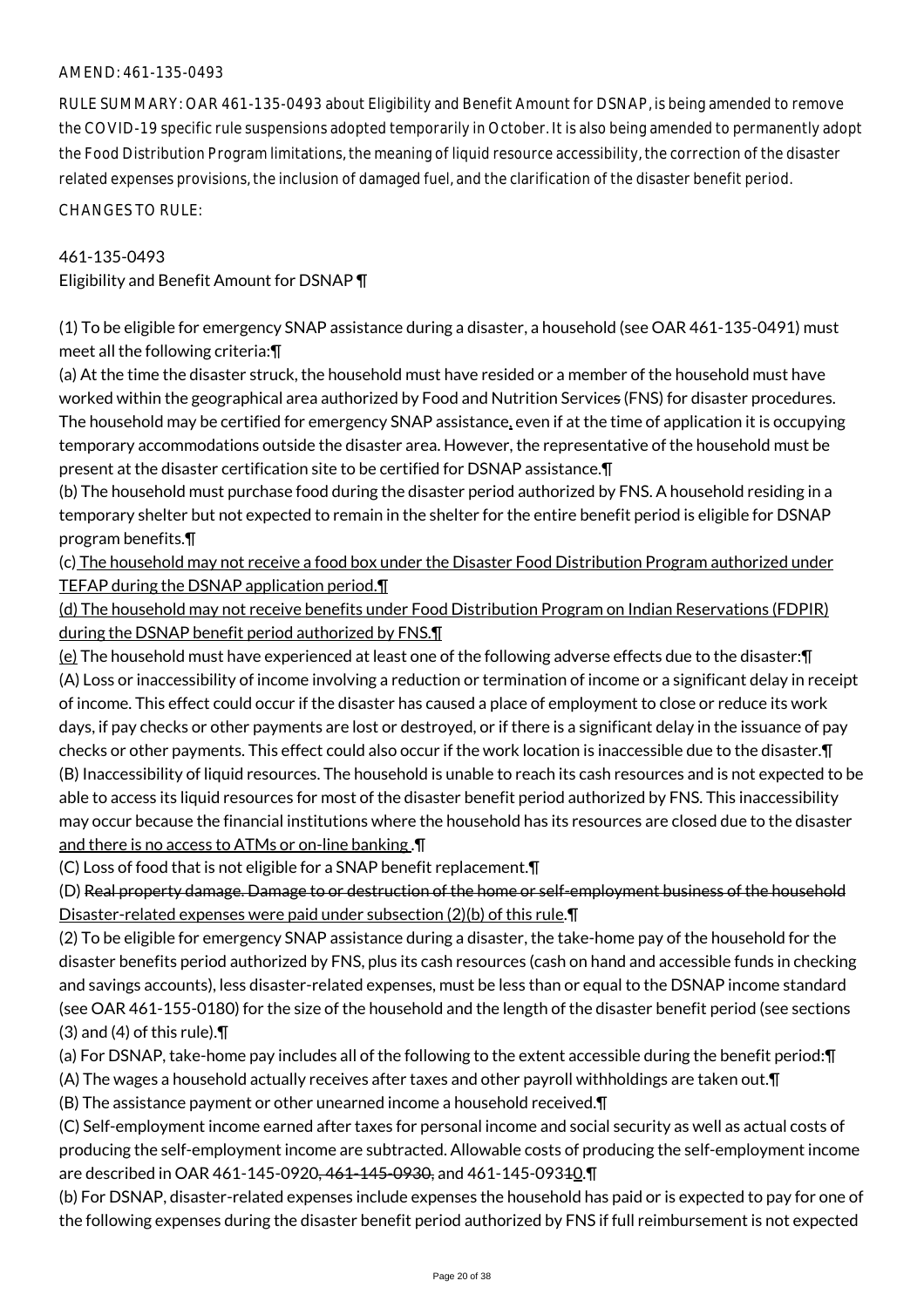during this disaster benefit period. If the household has received or reasonably anticipates receiving a reimbursement for part or all of the expense during the disaster benefit period, only the net expense to the household is deductible. An expense charged to a credit card is not an allowable expense if the credit card bill is paid after the disaster benefit period. No expenses are considered other than the following:¶

(A) Expenses to repair damages to the home or other property of the household essential to the employment or self-employment of a household member;¶

(B) Expenses for temporary shelter during evacuation or if the home of the household is not livable or if the household cannot reach its home;¶

(C) Expenses related to protecting property from disaster damage, including payment for the packing and storage of the items;¶

(D) Expenses to clean up the home or business following the disaster;¶

(E) Expenses related to replacing necessary personal and household items, such as clothing, appliances, tools, and educational materials;¶

(F) Medical expenses for disaster-related injury to a person who was a household member at the time of the disaster (including funeral and burial expenses in the event of death);¶

(G) Expenses to repair a vehicle damaged in the disaster;¶

(H) Pet boarding fees when a pet must be placed in boarding due to a disaster; and¶

(I) Dependent care expenses incurred during the disaster.¶

(J) Replacing fuel damaged or destroyed by the disaster (including a wood supply used for heat).¶

(3) If the disaster benefit period is one month30 consecutive days: []

(a) For a household not already receiving SNAP benefits:¶

(A) Income over that full monthe  $30$ -day period and all accessible resources are counted; $\P$ 

(B) Disaster-related expenses (described in subsection (2)(b) of this rule) paid, or expected to be paid during that full monthe 30-day period, are deducted; ¶

(C) The income limit is the DSNAP income standard (see OAR 461-155-0180); and¶

(D) The benefit amount is equal to the full month DSNAP payment standard monthly amount (see OAR 461-155- 0190).¶

(b) For a filing group (see OAR 461-110-0370) already receiving SNAP benefits, see OAR 461-135-0494.¶

(4) If the disaster benefit period is for one-half month:¶

(a) For a household not already receiving SNAP benefits:¶

(A) Income over the half-month period and all accessible resources are counted;¶

(B) Disaster-related expenses (described in subsection  $(22)(b)$  of this rule) paid, or expected to be paid during this period, are deducted;¶

(C) The income limit is one-half of the DSNAP income standard (see OAR 461-155-0180); and¶

(D) The benefit amount is equal to one-half of the full month DSNAP payment standard monthly amount (see OAR 461-155-0190).¶

(b) For a filing group already receiving SNAP benefits, see OAR 461-135-0494.¶

(5) The full amount of accessible cash resources must be counted, regardless of the length of the disaster benefit period.¶

(6) No DSNAP program benefits are authorized after the expiration of the period for which the Department is authorized by FNS to process and approve applications for this emergency SNAP assistance.¶

(7) A household determined eligible must receive benefits no later than three days after the date of application. If the third day falls on a weekend or holiday, benefits must be issued on either:¶

(a) The second day; or¶

(b) The first day if the second day is also a weekend or holiday.

Statutory/Other Authority: ORS 409.050, 411.816

Statutes/Other Implemented: ORS 409.010, 411.816, 7 CFR 280.1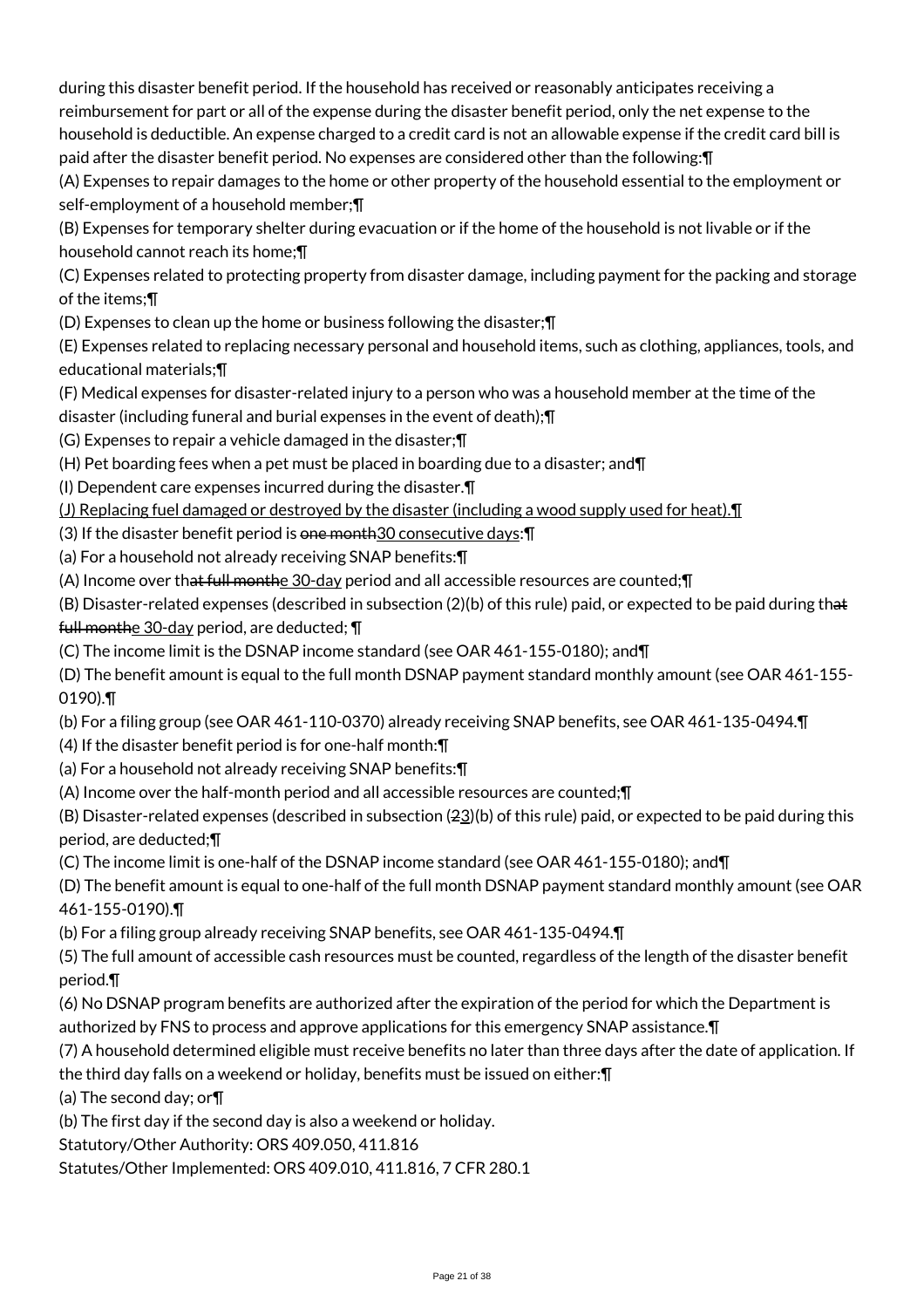RULE SUMMARY: OAR 461-135-0494 about DSNAP Treatment of Households Already Certified and Receiving SNAP Benefits, is being amended to remove text regarding the COVID-19 emergency supplement and to add text about how those receiving SNAP benefits may apply for DSNAP. The rule is also being amended to make terms more clear.

CHANGES TO RULE:

## 461-135-0494

DSNAP Treatment of Households Already Certified and Receiving SNAP Benefits ¶

(1) Supplemental emergency SNAP assistance from the DSNAP program may be issued to an eligible filing group (see OAR 461-110-0370) certified for SNAP benefits prior to the disaster.¶

(a) The DSNAP benefits are calculated using the maximum disaster benefits for the household (see OAR 461-135- 0491) minus the regular SNAP allotment of the benefit group (see OAR 461-110-0750) for the benefit period.¶ (b) A benefit group currently receiving SNAP benefits may receive a supplement by submitting an affidavit attesting to their disaster losses or by applying for DSNAP according to OAR 461-135-0492. T

(c) The Department may issue sMass Supplementsation, without requests, to a benefit group currently receiving SNAP in all or a portion of the disaster area if it is determined the area meets the federal criteria for Mass Supplementation and is approved by the Food and Nutrition Service of the United States Department of Agriculture (USDA).¶

(d) Neither an application nor an interview is required for a benefit group currently receiving SNAP to receive s Mass Supplementaltion emergency SNAP assistance from the DSNAP program. T

(2) Replacement of the value of food purchased with SNAP lost in the disaster may be issued to an eligible filing group certified for SNAP benefits prior to the disaster under OAR 461-165-0230.¶

(a) A SNAP replacement for the value of food lost in a disaster is not a DSNAP benefit.¶

(b) The value of lost food replaced with a SNAP benefit replacement is not considered a loss of food under OAR 461-135-0493.

Statutory/Other Authority: ORS 409.050, 411.816

Statutes/Other Implemented: ORS 409.010, 411.816, 7 CFR 280.1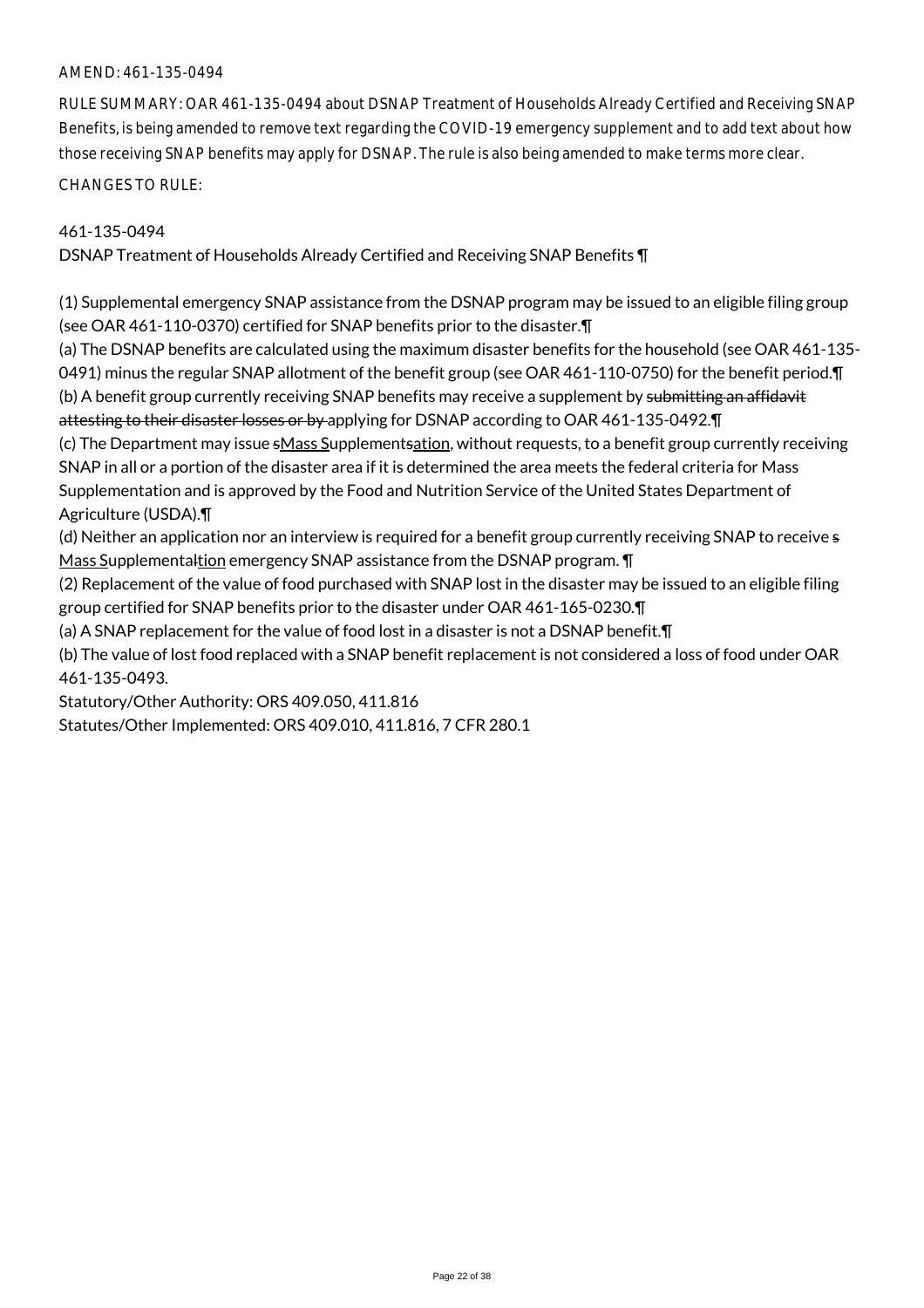RULE SUMMARY: OAR 461-135-0520 about Time Limit and Special Requirements for ABAWD; SNAP, is being amended put ODHS policies implemented as early as October 1, 2020, into permanent rule. These provisions remove any Oregon counties from being considered "SNAP time-limit areas" and establishes all Oregon counties as "exempt areas." These amendments were made due to the following: States may request Food and Nutrition Services approval to temporarily waive the time limit for a group of individuals in the State in the area in which the individuals reside. To be considered for approval, the request must be supported by corresponding data or evidence demonstrating that the requested area: (i) Has an unemployment rate of over 10 percent; or (ii) Does not have a sufficient number of jobs to provide employment for the individuals. A state may support a claim of insufficient jobs by submitting evidence that the State qualifies for extended unemployment benefits within the past 12 months. The Department of Labor's Trigger Notice No. 2020 – 17 shows the State's 13-week insured unemployment rate (IUR) was: (1) 5.56 percent and (2) 349 percent of the 13-week rate for the corresponding period in the two preceding years, making the State eligible for extended unemployment benefits, and thus also eligible to request a statewide waiver.

CHANGES TO RULE:

461-135-0520

Time Limit and Special Requirements for ABAWD; SNAP ¶

This rule establishes the time limit and special requirements for receipt of SNAP benefits for certain adults.¶ (1) Unless the context indicates otherwise, the following definitions apply to rules in OAR chapter 461:¶ (a) "Able-bodied adult without dependents (ABAWD)" means an individual 18 years of age or over, but under the age of 50, without dependents. For the purpose of this definition, "without dependents" means there is no child (see OAR 461-001-0000) under the age of 18 years in the filing group (see OAR 461-110-0310 and 461-110- 0370).¶

(b) "SNAP time-limit areas" means areas of Oregon in which the limitation on eligibility (see OAR 461-001-0000) for SNAP benefits for ABAWD in section 6(o)(2) of the Food and Nutrition Act of 2008 (7 U.S.C. 2015(o)(2)) applies. There are no "SNAP time-limit areas" are Benton, Clackamas, Marion, Multnomah, and Washington countiesin Oregon during October 1, 2020 to September 30, 2021.¶

(c) "SNAP time-limit exempt areas" means areas of Oregon in which the limitation on eligibility for SNAP benefits contained in section 6(o)(2) of the Food and Nutrition Act of 2008 (7 U.S.C. 2015(o)(2)) does not apply per a waiver approved by the United States Department of Agriculture. "Exempt areas" are <del>Baker, Clatsop, Columbia,</del> Coos, Crook, Curry, Deschutes, Douglas, Gilliam, Grant, Harney, Hood River, Jackson, Jefferson, Josephine, Klamath, Lake, Lane, Lincoln, Linn, Malheur, Morrow, Polk, Sherman, Tillamook, Umatilla, Union, Wallowa, Wasco, Wheeler, and Yamhill countiesall counties in Oregon during October 1, 2020 to September 30, 2021.¶ (2) Except as provided otherwise in this rule, an ABAWD who resides in one of the SNAP time-limit areas (see section (1) of this rule) is ineligible to receive food benefits as a member of any household after the individual received food benefits for three countable months (see section (3) of this rule) during January 1, 2019 to December 31, 2021.¶

(3) "Countable months" means months within the 36-month period of January 1, 2019 to December 31, 2021 in which an individual as a member of any household receives SNAP benefits in Oregon or in any other state, unless at least one of the following applies:¶

(a) Benefits were prorated for the month.¶

(b) The individual was exempt from the SNAP time limit for any part of the month for any of the following reasons:¶

(A) The individual resided for any part of the month in one of the SNAP time-limit exempt areas (see section (1) of this rule).¶

(B) The individual was pregnant.¶

(C) A child under the age of 18 years joined the filing group.¶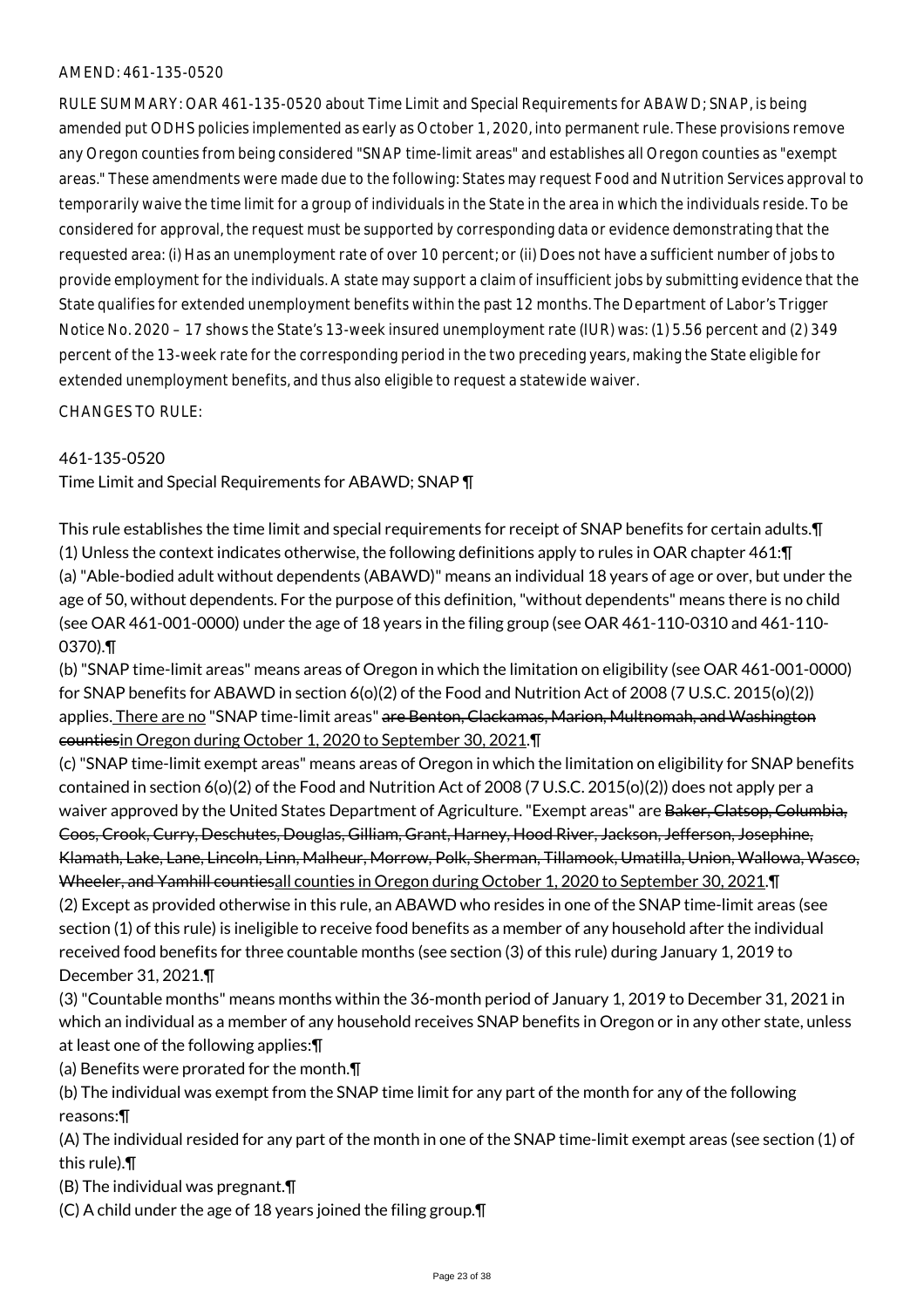(D) The individual met the criteria under OAR 461-130-0310(3)(a) or (b).¶

(c) The individual participated in one or more of the activities in paragraphs (A) to (D) of this subsection for 20 hours per week averaged over the month. For purposes of this rule, 20 hours per week averaged monthly means 80 hours per month. (Activities may be combined in one month to meet the 20 hours per week averaged monthly requirement.)¶

(A) Work for pay, in exchange for goods or services, or unpaid work as a volunteer.¶

(i) Work in exchange for goods and services includes bartering and in-kind work.¶

(ii) Unpaid or voluntary work hours must be verified by the employer.¶

(iii) For self-employed individuals, countable income after deducting the costs of producing income (as described in OAR 461-145-0930(5)) must average at least the federal minimum wage times 20 hours per week.¶

(B) Participate in a program under the Workforce Investment Act of 1998, Pub. L. No. 105-220, 112 Stat. 936 (1998).¶

(C) Participate in a program under section 236 of the Trade Act of 1974, Pub. L. 93-618, 88 Stat. 2023, (1975) (19 U.S.C. 2296).¶

(D) Comply with the employment and training requirements described in OAR 461-001-0020, 461-130-0305, and 461-130-0315. Work search activities must be combined with other work-related activities to equal 20 hours per week and may not exceed 9 hours per week.¶

(d) The individual complied with the Workfare requirements in OAR 461-190-0500.¶

(4) An ABAWD must submit evidence to the Department on the issue of whether a month is countable within 90 days following the last day of the month in questionwithin 90 days following the month they received the countable month to show they were exempt or met the 80 hour activity requirement..¶

(5) An ABAWD who is ineligible under section (2) of this rule but otherwise eligible may regain eligibility if the requirements of subsections (a) or (b) of this section are met. ¶

(a) The individual becomes exempt under subsection (3)(b) of this rule. Eligibility regained under this subsection begins on the date the individual files a new application and continues as long as the individual is exempt and is otherwise eligible. If not eligible on the filing date (see OAR 461-115-0040), eligibility begins the date all other eligibility requirements are met.¶

(b) The individual, during a consecutive 30-day period during which the individual is not receiving SNAP benefits, meets the requirements of subsection (3)(c) or (3)(d) of this rule.¶

(A) Eligibility regained under this subsection begins on the date the individual files a new application and continues as long as the individual meets the requirements of subsection (3)(c) or (3)(d) of this rule and is otherwise eligible. If not eligible on the filing date, eligibility begins the date all other eligibility requirements are met.¶

(B) There is no limit to how many times an individual may regain eligibility under this subsection during January 1, 2019 to December 31, 2021. ¶

(c) See OAR 461-180-0010 to add an individual to an open SNAP case after the individual has regained eligibility under this section.¶

(6) An individual who regains eligibility under section (5) of this rule and later fails to comply with the participation requirements of subsection (3)(c) or (3)(d) of this rule may receive a second set of food benefits for three consecutive countable months. The countable months are determined as follows:¶

(a) If the individual stopped participation in a work program, countable months start when the Department notifies the individual he or she is no longer meeting the work requirement.¶

(b) If the individual stopped participation in a work program, countable months start when the individual notifies the Department he or she is no longer meeting the work requirement.¶

(c) If a change occurred which results in an individual becoming subject to the time limit in section (2) of this rule and the change was required to be reported under rules in OAR chapter 461, division 170, the countable months start when the change occurred.¶

(d) If a change occurred which results in an individual becoming subject to the time limit and the change was not required to be reported under rules in OAR chapter 461, division 170, countable months start when the Department notifies the individual he or she must meet the work requirement.¶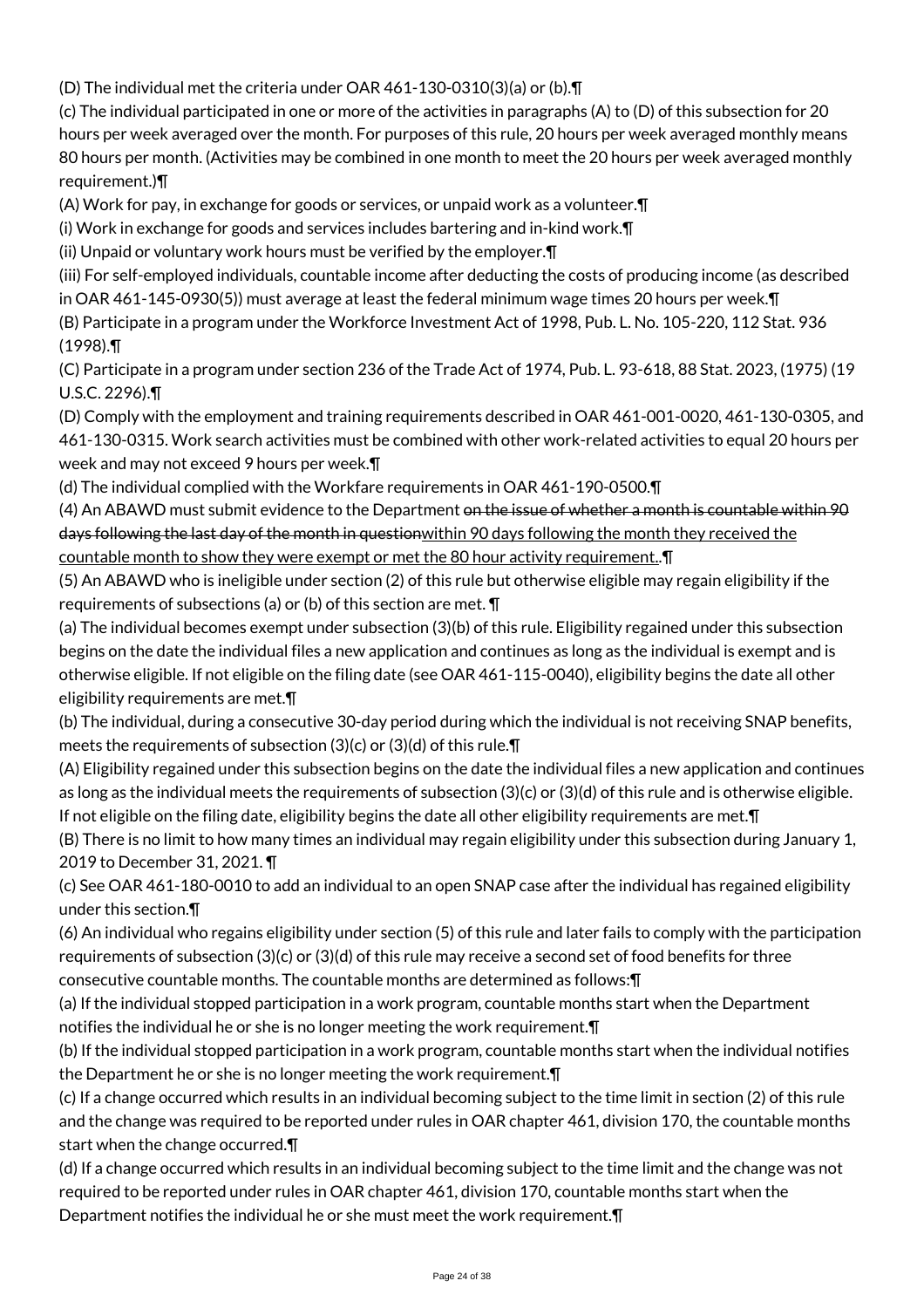(e) An individual may only receive benefits without meeting the requirements of subsection (3)(c) or (3)(d) of this rule for no more than a total of six countable months during January 1, 2019 to December 31, 2021. ¶ (7) This space is reserved for the use of discretionary exemptions, granted by the Food and Nutrition Service, for ABAWDs residing in certain SNAP time-limit areas who are at risk of having their benefits closed or reduced. Beginning April 1, 2020 to September 30, 2021, the Department is not granting discretionary exemptions.¶ (8) An ABAWD involved in the activities specified in subsection (3)(c) or (3)(d) of this rule or an activity listed in the individual's case plan (see OAR 461-001-0020) is eligible for support service payments necessary for transportation orand other costs related to completing the activity as allowed by OAR 461-190-0360. Statutory/Other Authority: ORS 409.050, 411.060, 411.070, 411.121, 411.816 Statutes/Other Implemented: 7 USC 2015, 7 USC 2029, 7 CFR 273.7, 7 CFR 273.24, ORS 409.010, 409.050, 411.060, 411.070, 411.121, 411.816, 411.825, 411.837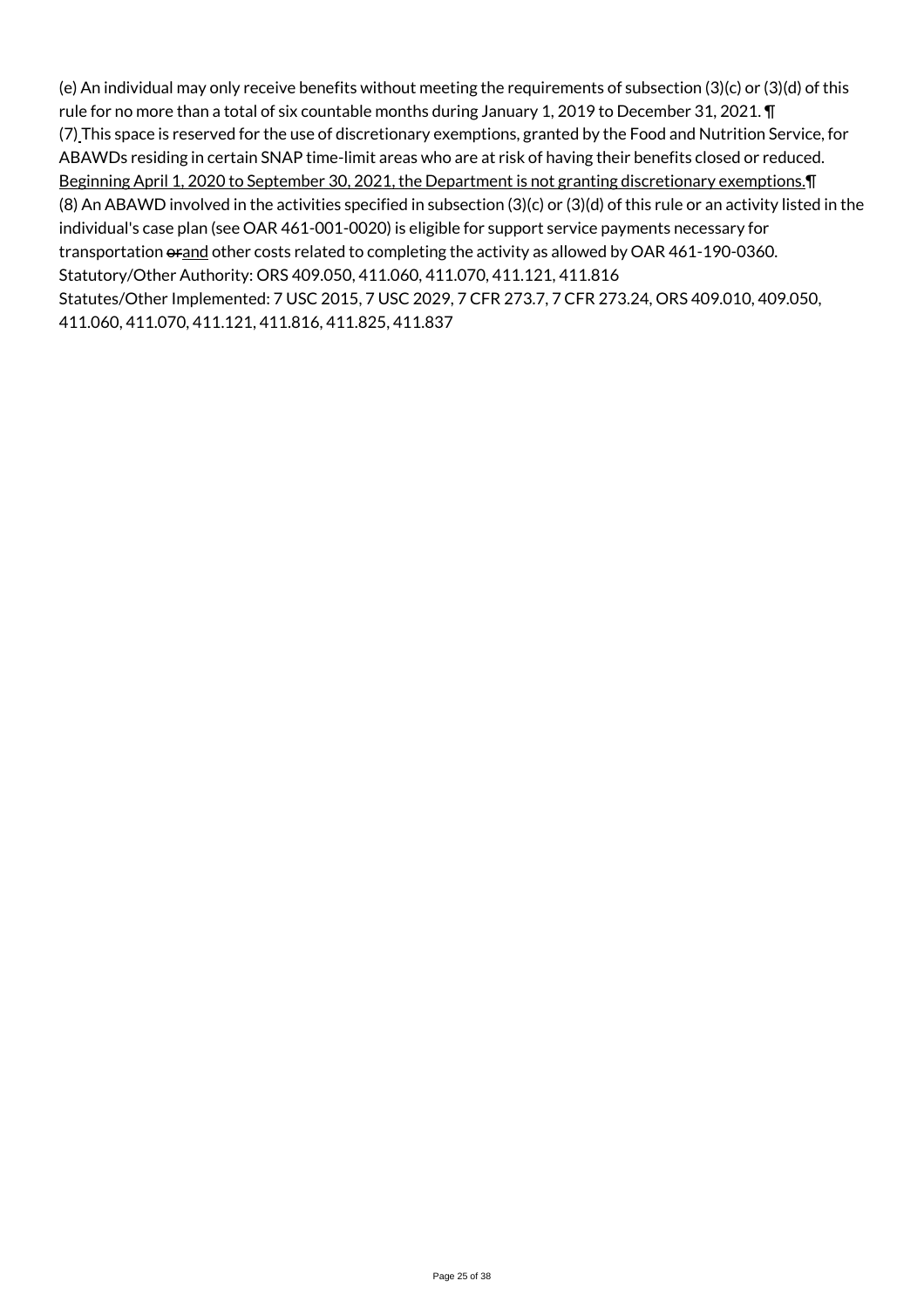RULE SUMMARY: OAR 461-135-0660 about SNAP; COVID-19, is being permanently amended to make clear how the emergency allotment (supplement) of SNAP is different than the Supplemental Nutrition Assistance Program, including foundation of law, notice requirements, and hearing rights. The rule is also being amended to adopt changes to the SNAP program due to COVID-19.

CHANGES TO RULE:

461-135-0660

SNAP; COVID-19

The provisions in this rule apply to the SNAP program.¶

(1) The Department suspends the following rule sections regarding the SNAP program as provided in this rule:¶ (a) OAR 461-115-0230(3), and¶

(b) OAR 461-135-0520(2) and (6).¶

(2) The Department amends the following rules and rule sections regarding the SNAP program as provided in this

rule:¶

(a) OAR 461-115-0020(2),¶

(b) OAR 461-115-0450(1) and (2), and¶

(c) OAR 461-170-0102.¶

(3) Per the Families First Coronavirus Act, Title 3, Section 2301:¶

(a) SNAP time limit work requirements for ABAWDs (see OAR 461-135-0520) are temporarily waived.¶

(b) ABAWDs will not be subject to earning countable months (see OAR 461-135-0520). ¶

(4) An individual who the Department has determined is mandatory (see OAR 461-130-0305) will be granted "good cause" (see OAR 461-130-0327) if the reason for not accepting employment or for leaving a job was due to the individual's concerns regarding their health due to the COVID-19 pandemic. ¶

(5) Notwithstanding OAR 461-115-0450, the Department may extend a certification period (see OAR 461-001- 0000) before the certification period ends, not to exceed 6 months, when the certification period ends in the months of March, April, May, or June of 2020.¶

(6) Notwithstanding OAR 461-170-0102, the Department waives the requirement to submit an "Interim Change Report" or a "Mid-Certification Review" in order to continue receiving benefits when the Interim Change Report or Mid-Certification Review is due in the months of March, April, May, or June of 2020.¶

(7) Emergency allotments (supplements) are permitted through USDA waiver under Families First coronavirus Response Act of 2020. The Department may issue an emergency suppleallotment of SNAP benefits for any months approved for an emergency suppleallotment by the Food and Nutrition Service, with the following limitations:¶

(a) The emergency suppleallotment does not change the benefit level, calculated under OAR 461-160-0400, for the benefit group (see OAR 461-110-0750).¶

(b) The emergency suppleallotment shall be issued on a date determined by the Department, not subject to OAR 461-165-0100.¶

(c) The amount of the emergency suppleallotment shall be the difference between the benefit level calculated under OAR 461-160-0400 and the maximum Payment Standard for the number of individuals in the benefit group. If there is no difference, no emergency supplement shall be issued. allotment shall be issued. T (d) When the Food and Nutrition Service makes a change that ends, reduces, or suspends the emergency allotment:¶

(A) No decision notice (see OAR 461-001-0000) is required. The Department is not required to mail a notice of intended action.¶

(B) The Department shall publicize the change using one or more of the following methods: ¶

(i) Informing the public through the news media. ¶

(ii) Placing posters in the offices that serve affected individuals, in the locations where SNAP is issued, and at other sites frequented by individuals receiving SNAP. ¶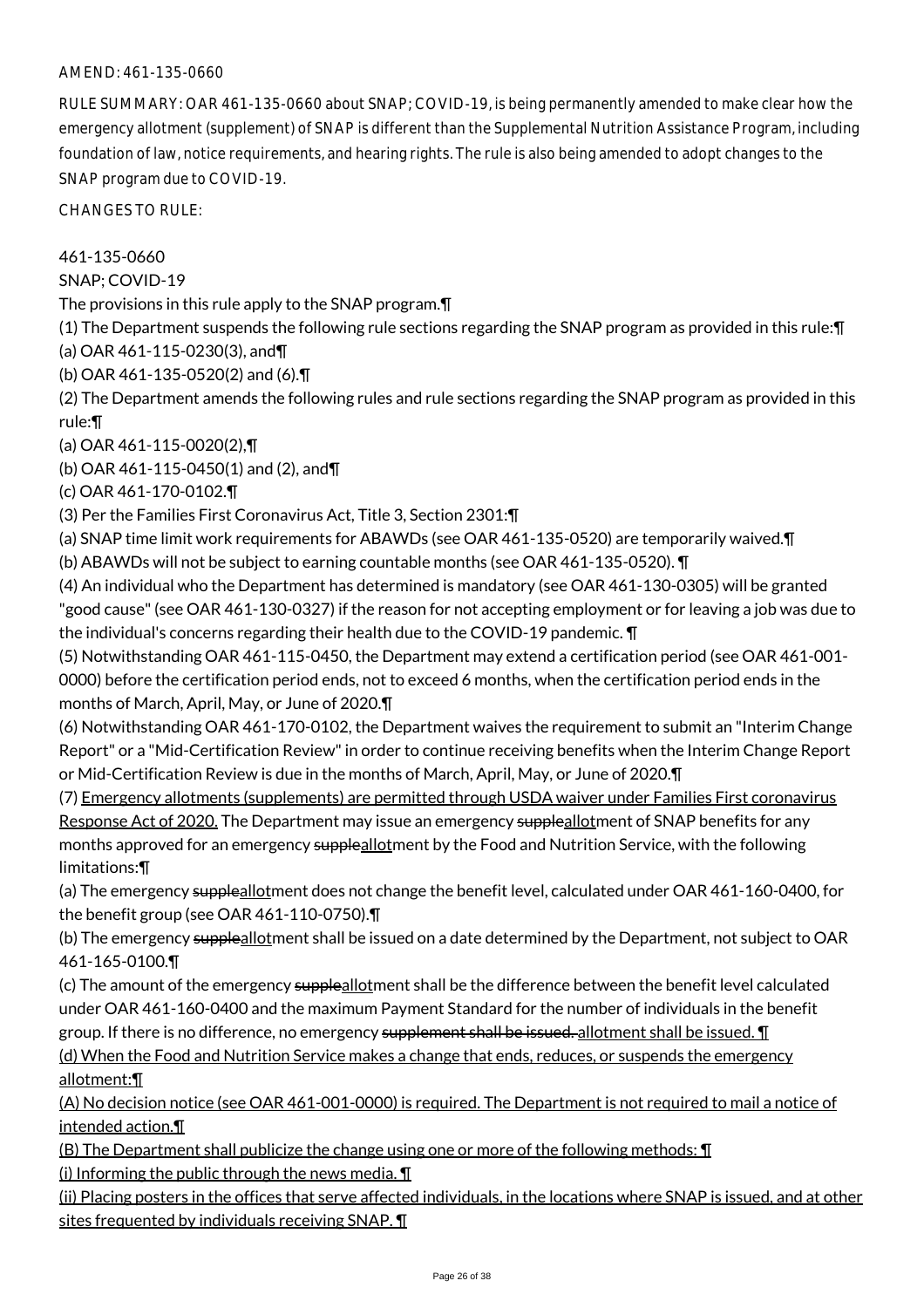(iii) Mailing a general notice to the households of affected recipients.¶

## (e) Excepting an overpayment (see OAR 461-195-0501), there is no right to hearing to dispute emergency

allotment and no right to continuing benefits.¶

(8) For applications with a filing date (see OAR 461-115-0040): ¶

(a) Established from March 23, 2020 to August 31, 2020, the Department waives the requirement under OAR

461-115-0020 section (1) to meet the interview requirements in order to complete the application process, and¶ (b) Established from March 23, 2020 to August 31, 2020, the Department suspends the requirement under OAR

461-115-0230(3)(b) to grant a face-to-face interview at the applicant's request.¶

(9) The provisions listed in sections (3) and (4) of this rule end on the last day of the month in which the public health emergency declaration made by the Secretary of Health and Human Services under section 319 of the Public Health Service Act based on an outbreak of coronavirus disease 2019 (COVID-19) is lifted.

Statutory/Other Authority: ORS 411.060, 411.070, 411.121, 411.816, ORS 409.050

Statutes/Other Implemented: ORS 409.010, ORS 411.060, 411.070, 411.121, 411.816, 411.825, 411.837, 7 USC 2015, 7 USC 2029, 7 CFR 273.7, 7 CFR 273.24, Pub. L. 116-127, ORS 409.050, 7 CFR 273.10, 7 CFR 273.14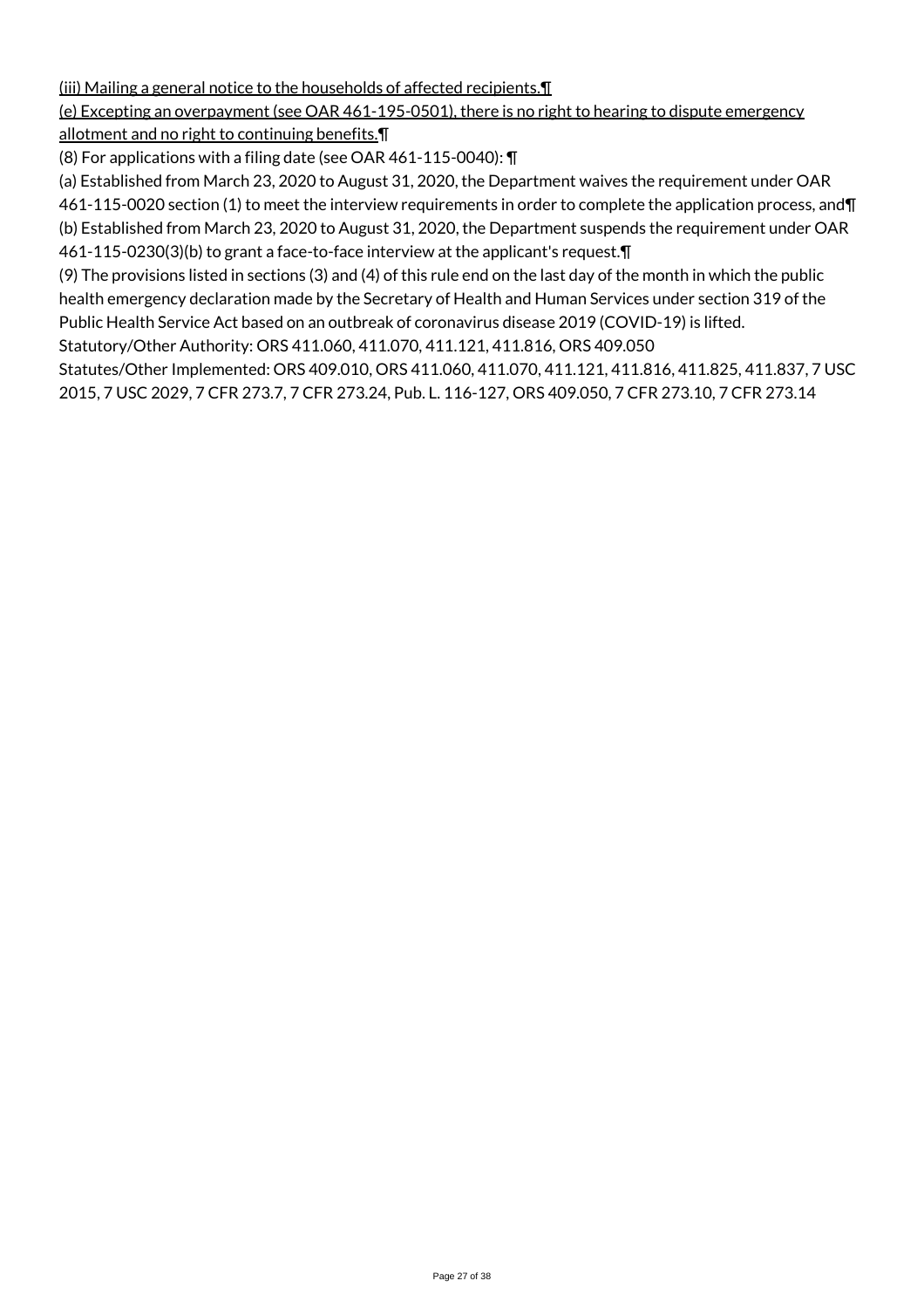RULE SUMMARY: OAR 461-135-1250 about Specific Requirements; Post-TANF, is being amended to remove all Post-TANF specific requirements and to change the title of the rule to make clear the Post-TANF program has closed. CHANGES TO RULE:

#### 461-135-1250

Specific Requirements: Post-TANF Closure of Post-TANF Program ¶

(1) This rule explains specific requirements for the Post-TANF program. Through September 30, 2010, the Post-TANF program provides \$100 per month per qualifying adult in aid for 12 consecutive months or until the household income exceeds 250 percent of the Federal Poverty Level (FPL), whichever comes first, as long as the client meets JOBS federally required participation rates (see OAR 461-001-0025) in combined unsubsidized paid work and JOBS activities.¶

(2) Effective October 1, 2010, the Post-TANF program provides \$50 per month per qualifying adult in aid for 12 consecutive months or until the household income exceeds 250 percent of the FPL, whichever comes first, as long as the client meets JOBS federally required participation rates in combined unsubsidized paid work and JOBS activities.¶

(3) To enroll in the Post-TANF program, a client must:¶

(a) Have obtained unsubsidized paid employment;¶

(b) Have become ineligible for the Pre-TANF, TANF or SFPSS programs due to earnings; and¶

(c) Be a Work Eligible Individual as defined by federal regulations.¶

(4) To remain eligible for the monthly Post-TANF payment, the client must meet the requirements of all of the following subsections:¶

(a) Meet all TANF eligibility requirements, except the client need not meet the following requirements:¶

(A) OAR 461-120-0310 and 461-120-0340 (child support assignment and cooperation);¶

(B) OAR 461-120-0330 (pursuing assets);¶

(C) OAR 461-155-0030 (income limits); and¶

(D) OAR 461-160-0015 (resource limits).¶

(b) Report and meet the monthly JOBS federal participation requirements with unsubsidized paid work and, if necessary, other JOBS activities.¶

(c) Provide the Department with employer-produced documents of paid, unsubsidized work hours within 45 days after Pre-TANF, TANF, or SFPSS has ended.¶

(d) The client must also provide employer-produced documents of paid, unsubsidized work hours each time requested by the Department or no later than the last day of the sixth month following the date the client provides the verification of work hours in accordance with subsection (c) of this section.¶

(e) Report all changes in residency and household group (see OAR 461-110-0210) affecting Post-TANF eligibility within 10 days of the occurrence. T

(f) Changes reported for another program that affect Post-TANF eligibility are considered reported for Post-TANF.¶

(5) A client failing to comply with subsection (4)(c) of this rule but then providing documents after 45 days is eligible for Post-TANF payments only in the month the local Department office receives the documents and the months thereafter.¶

(6) Household income for the Post-TANF program is calculated in accordance with all TANF financial rules.¶ (7) Each parent (see OAR 461-001-0000) of a two-parent family is entitled to a monthly Post-TANF payment if both parents meet all Post-TANF enrollment and eligibility requirements.¶

(8) Monthly payments in the Post-TANF program begin the month after the last regular TANF benefit payment; or for Pre-TANF clients, the month after the Department verifies that the client meets TANF eligibility requirements.¶

(9) A client in the Post-TANF program is entitled to support services in accordance with OAR 461-190-0241.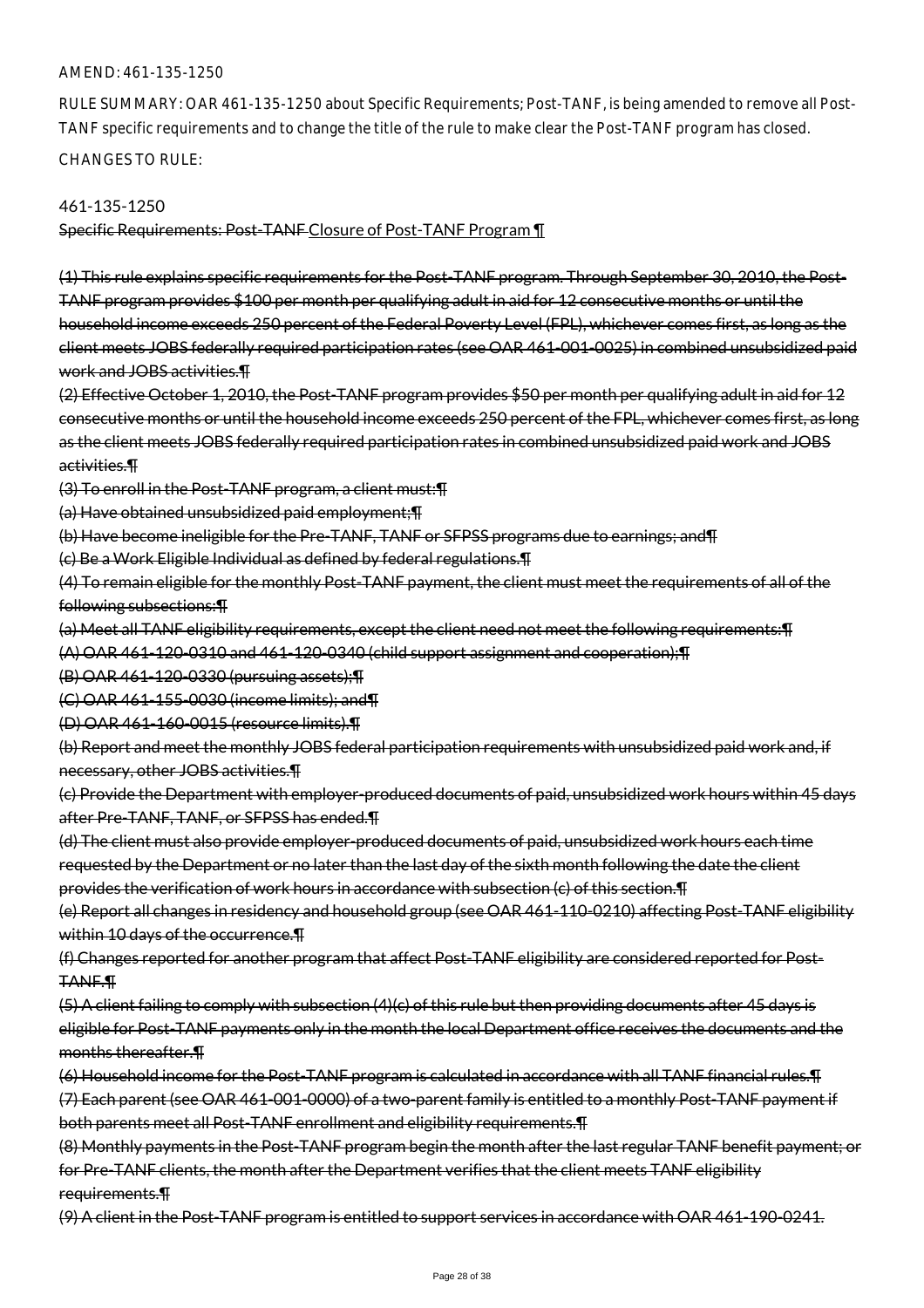Additional support services may be granted with manager approval.¶

(10) A client is no longer eligible for a Post-TANF payment when the client does not meet JOBS federal

participation requirements due to:¶

(a) Loss of employment;¶

(b) A reduction in work hours, and the client chooses not to participate in required JOBS activities offered by the Department; or¶

(c) A reduction in JOBS activity hours without good cause (see OAR 461-130-0327) that when combined with work hours does not meet the JOBS federally required participation rates.¶

(11) Notwithstanding any other administrative rule in Chapter 461, effective April 30, 2012 the Post-TANF program funding ends. Continuation of Post-TANF benefits is not authorized after April 30, 2012, regardless of whether a hearing request on Post-TANF is submitted or pending.

Statutory/Other Authority: ORS 411.060, 411.070, 412.006, 412.009, 412.049, 412.124 Statutes/Other Implemented: ORS 411.060, 411.070, 412.006, 412.009, 412.049, 412.124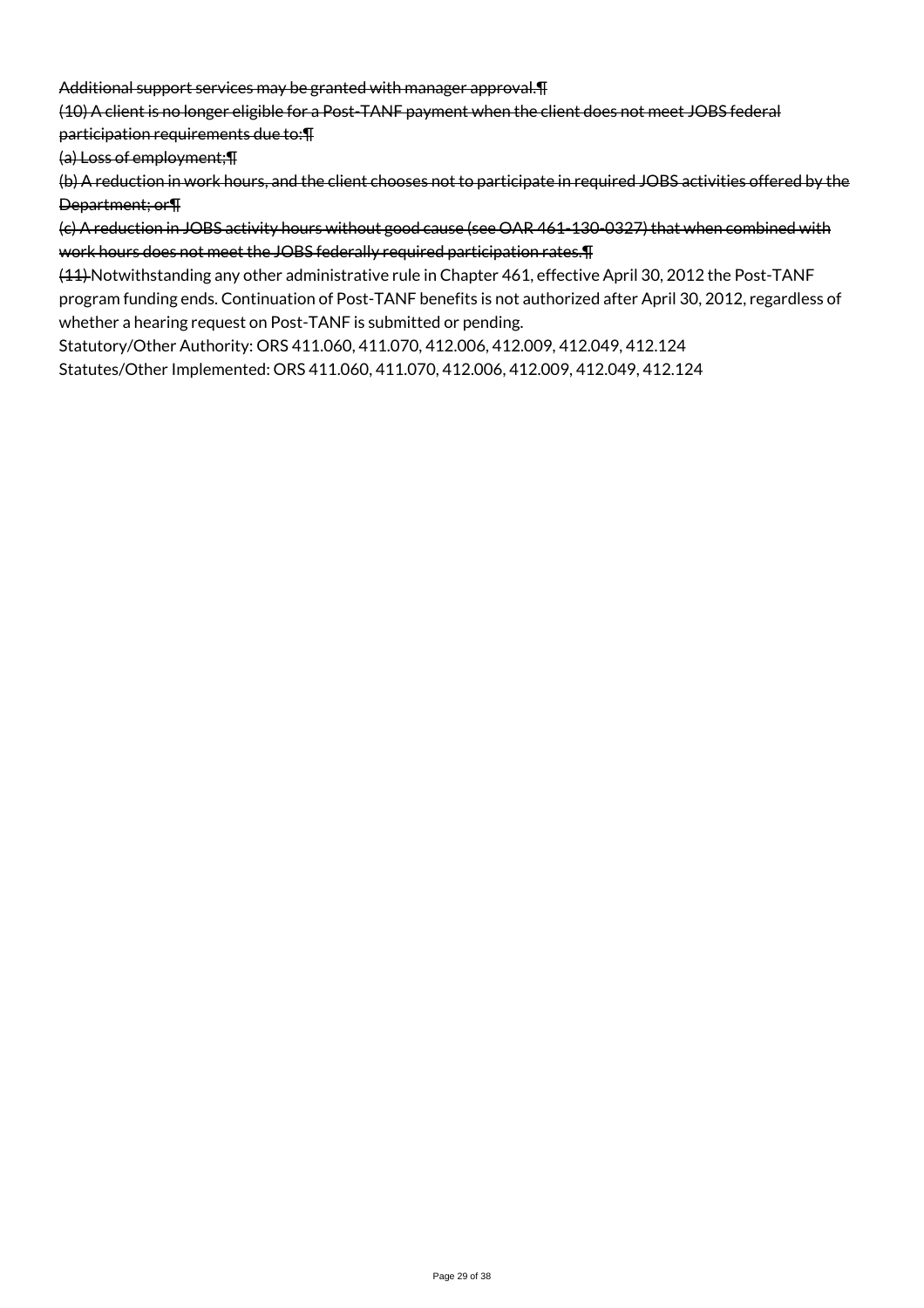RULE SUMMARY: OAR 461-135-1260 about Specific Requirements: Job Participation Incentive, is being amended to remove the Post-TANF program. It may also be amended to clarify Job Participation Incentive.

CHANGES TO RULE:

# 461-135-1260

Specific Requirements: Job Participation Incentive ¶

(1) This rule explains specific requirements of the Job Participation Incentive (JPI). The JPI food benefit provides \$10 per month for qualifying SNAP households with a dependent child (see OAR 461-001-0000) under age 18.¶ (2) An individual eligible for JPI may receive a \$10 monthly food benefit.¶

(a) The individual receives the \$10 incentive payment starting the month the Department receives documentation that all enrollment criteria in section (3) of this rule have been met.¶

(b) There are no partial months of JPI benefits.¶

(c) The individual may only be issued retroactive JPI benefits as allowed under OAR 461-180-0130.¶

(3) As used in this rule, a "two-parent household" refers to a SNAP household group (see OAR 461-110-0210) that contains a dependent child under age 18 and the dependent child's two parents.¶

(4) To receive JPI, an individual must be in a SNAP filing group (see OAR 461-110-0370) and meet the requirements of all of the following subsections:¶

(a) Be working at an unsubsidized paid employment that meets the federally required participation rates (see OAR 461-001-0025). For self-employment or piece rate work, the hours of work must be equivalent to the required average weekly hours at Oregon State minimum wage. An individual must meet the requirements of at least one of the following paragraphs:¶

(A) Be a single parent (see OAR 461-001-0000) of a dependent child under six years of age and working at an unsubsidized paid employment for an average of at least 20 weekly hours.¶

(B) Be a single parent of a dependent child at least six years of age and under 18 years of age, and working at an unsubsidized paid employment for an average of at least 30 weekly hours.¶

(C) Be a parent in a two-parent household (see section (3) of this rule) that does not receive federally-funded child care assistance, and the parents are working at unsubsidized paid employment for a combined average of at least 35 hours per week.¶

(D) Be a parent in a two-parent household that receives federally-funded child care assistance and the parents are working at unsubsidized paid employment for a combined average of 55 hours per week.¶

(b) Provide the Department with employer-produced documents of paid, unsubsidized work hours covering a consecutive two-week period that has occurred within the last 60 days.¶

(c) Anticipate weekly employment hours will remain the same or increase for the reporting period.¶

(d) Provide employer-produced documents of paid, unsubsidized work hours each time requested by the

Department and no later than the last day of the sixth month following the date the client provides the verification of work hours in accordance with subsections (a) and (b) of this section.¶

(e) Be an eligible adult in a SNAP benefit group (see OAR 461-110-0750) and the parent of an eligible dependent child under age 18 in the same SNAP benefit group.¶

(f) Not be receiving any Post-TANF, SFPSS, or TANF program benefits in the same month.¶

(5) To remain eligible for JPI, a client must:¶

(a) Meet all SNAP eligibility and reporting requirements (see OAR 461-170-0011); and¶

(b) Meet all requirements in section (4) of this rule at the time of the interim change report and at the time of the recertification of SNAP benefits.¶

(6) Household income in JPI is calculated in accordance with all SNAP financial rules.¶

(7) A client is no longer eligible for JPI when it has been determined that the client does not meet federally

required participation rates and requirements due to any of the following:¶

(a) Loss of employment.¶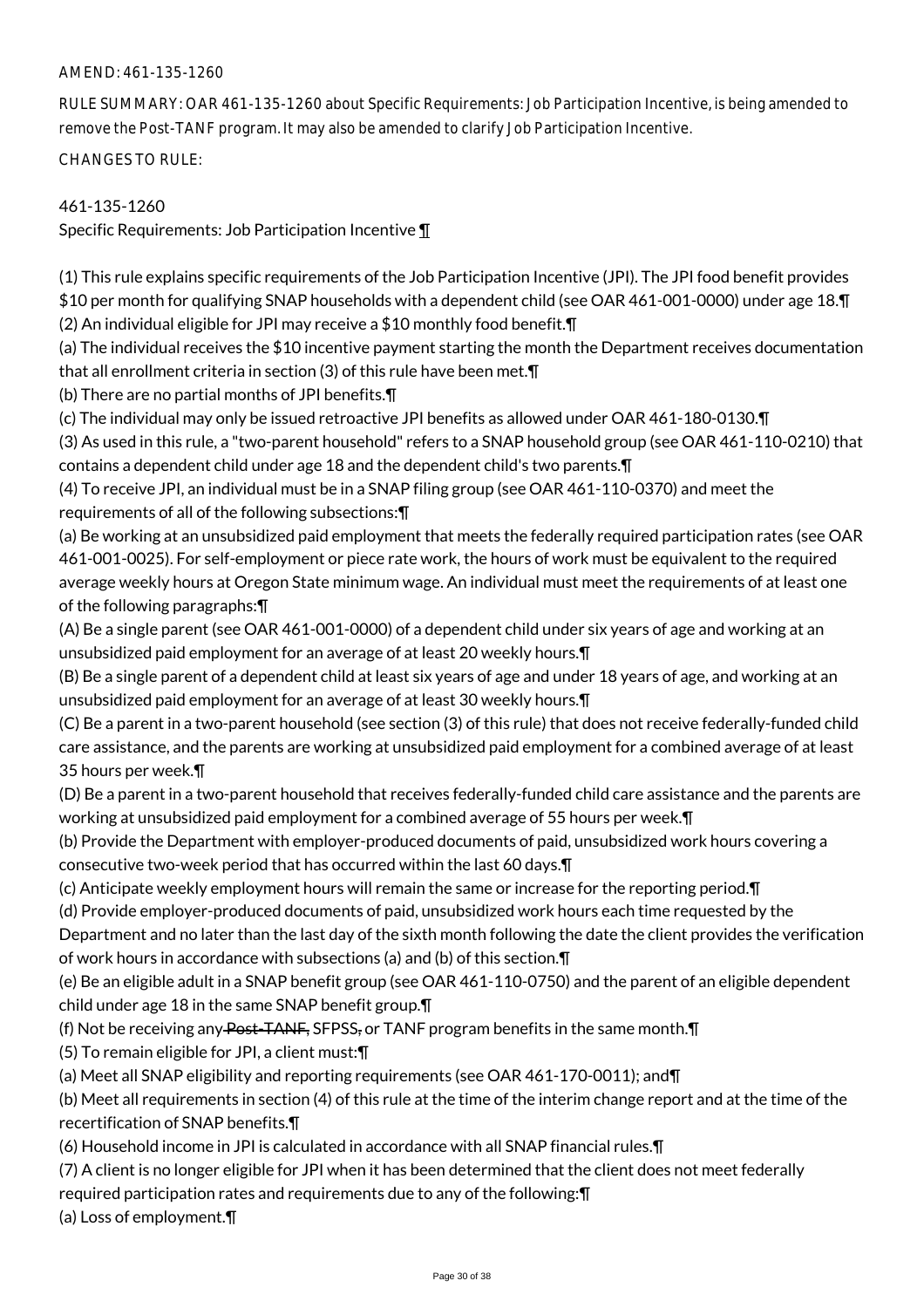(b) A reduction in work hours.¶

(c) The client no longer has a dependent child under age 18 in their SNAP benefit group. Statutory/Other Authority: ORS 409.050, 411.060, 411.070, 412.049 Statutes/Other Implemented: ORS 409.010, 411.060, 411.070, 412.049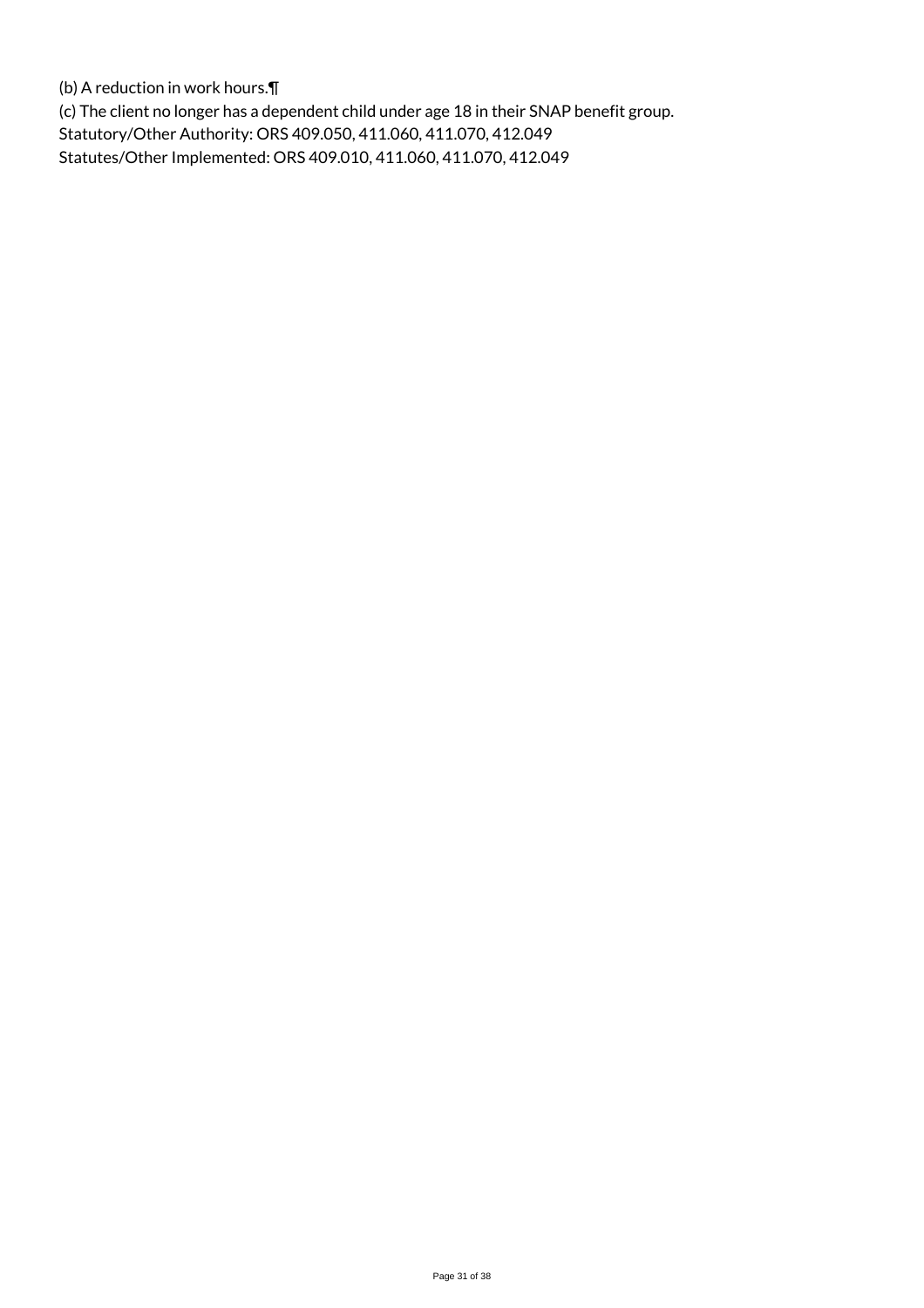RULE SUMMARY: OAR 461-145-0087 about Coronavirus Aid, Relief, and Economic Security (CARES) Act, is being amended to permanently adopt the changes in how Federal Pandemic Compensation payments are treated for certain programs.

CHANGES TO RULE:

## 461-145-0087

Coronavirus Aid, Relief, and Economic Security (CARES) Act

(1) In all programs, Recovery Rebate payments authorized by the Coronavirus Aid, Relief, and Economic Security Act (CARES Act) are: ¶

(a) An e $E$ xcluded assets (OAR 461-001-0000) in the month of receipt, $\P$ 

(b) An e $E$ xcluded assets for 12 full months starting with the month following the month of receipt, and  $\P$ 

(c) After the 12-month period, the remainder is countable (OAR 461-001-0000) as a resource.¶

(2) Federal Pandemic Unemployment Compensation payments authorized by the CARES Act are treated as follows:¶

(aAssistance payments authorized by the CARES Act are not Disaster Unemployment Assistance (see OAR 461- 145-0100) and are treated as follows: II

(a) Retroactive payments are counted as periodic or lump-sum income (see OAR 461-140-0110 and 461-140- 0120), and¶

(b) All other payments are counted as unearned income.¶

(3) Federal Pandemic Unemployment Compensation payments authorized by the CARES Act are treated as follows:¶

(a) For all programs, Federal Pandemic Unemployment Compensation payments are not Disaster Unemployment Assistance (see OAR 461-145-0100).¶

(b) In the GA and OSIPM programs, the payments are excluded as income and resourcesets in the month of receipt. All funds remaining after the month of receipt are treated as a a countable resource. I

(bc) In the QMBERDC, QMB, TANF, and TA-DVS programs, the payments are excluded assets. T

(ed) In all otherthe DSNAP and SNAP programs, the payments are treated as unemployment compensation

benefits (see OAR 461-145-0550). Federal Pandemic Unemployment Compensation payments are not Disaster

Unemployment Assistancexcluded assets in the month of receipt and the following nine months. All funds remaining after the exclusion period are a countable resource.¶

(e) In all other programs,¶

(A) Retroactive payments are counted as periodic or lump-sum income (see OAR 461-1450-01<del>00)</del>10 and 461-140-0120), and¶

(B) All other payments are counted as unearned income.

Statutory/Other Authority: ORS 411.060, 411.070, 411.083, 411.404, 411.816, 412.014, 412.049 Statutes/Other Implemented: ORS 411.060, 411.070, 411.083, 411.404, 411.816, 412.014, 412.049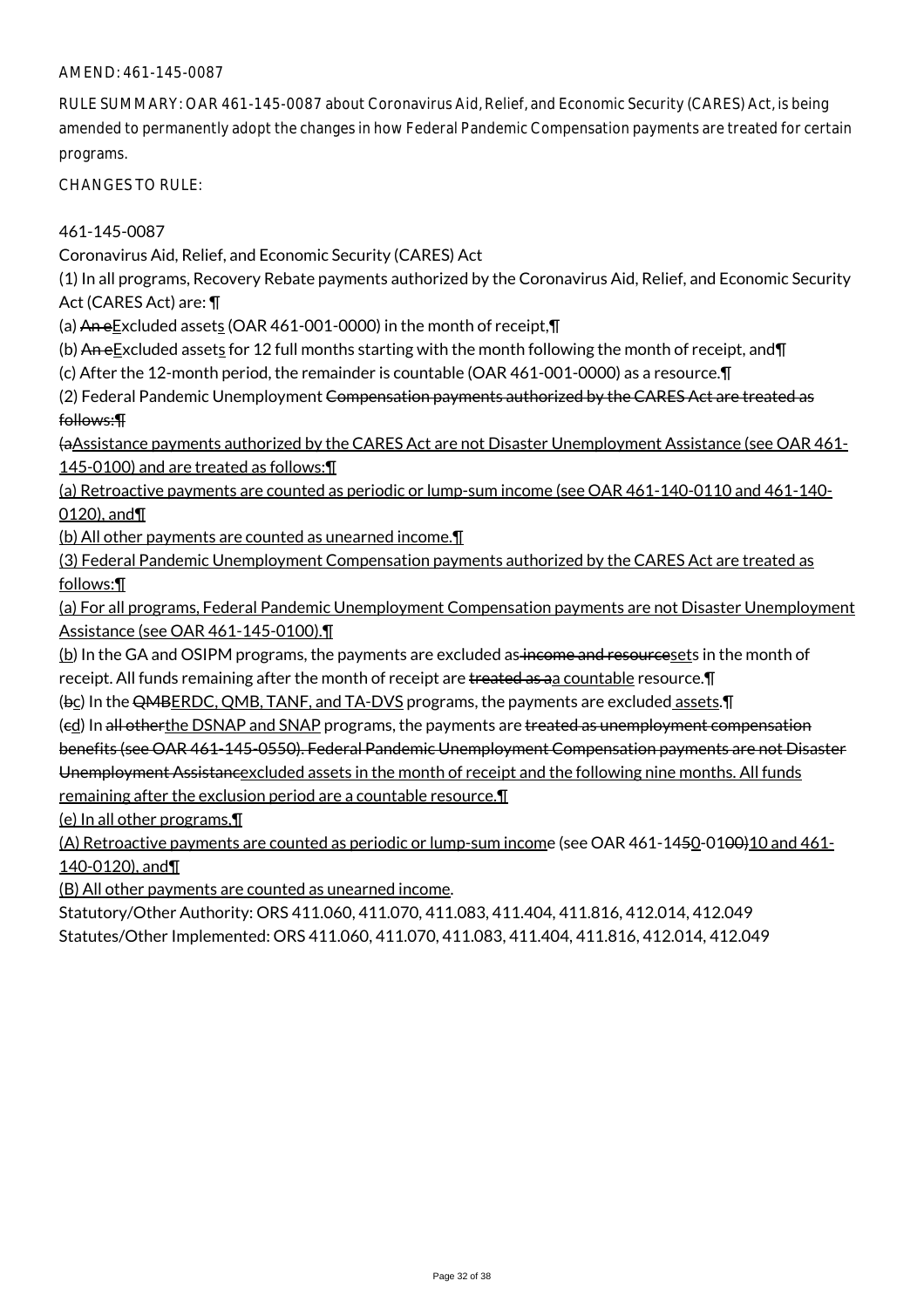RULE SUMMARY: OAR 461-145-0320 about Life Insurance, is being amended to remove retroactive text and the Post-TANF program.

CHANGES TO RULE:

461-145-0320 Life Insurance ¶

# Retroactively effective July 6, 2020:¶

(1) Benefits paid on a life insurance policy are counted as unearned income in the month received. Except in the QMB-BAS, QMB-SMB, and QMB-SMF programs, any amount retained into the following month is counted as a resource.¶

(a) The Department counts benefits as received when the insured individual dies or when the insured individual is eligible for and receives accelerated payments before death, such as when the insured individual has a terminal illness.¶

(b) When the payment is a lump sum due to the death of the insured individual a deduction is allowed, not to exceed \$1,500, for the cost of the deceased individual's last illness and burial if these costs were not otherwise insured.¶

(2) Burial insurance that generates a cash surrender value is treated in the same manner that this rule treats life insurance.¶

(3) Burial insurance that does not generate a cash surrender value is treated as follows:¶

(a) For all programs except OSIP, OSIPM, and QMB-DW, it is excluded. ¶

(b) In the OSIP, OSIPM, and QMB-DW programs, it is considered an irrevocable burial arrangement and treated in accordance with OAR 461-145-0040. ¶

(4) When the ownership or beneficiary of a life insurance policy has been irrevocably assigned and designated for burial, it is treated in accordance with OAR 461-145-0040 and is not counted towards the \$1500 life insurance limit.¶

(5) The value of a life insurance policy is treated as follows:¶

(a) All term insurance that has no cash surrender value is excluded.¶

(b) In the ERDC, QMB-BAS, QMB-SMB, QMB-SMF, REF, REFM, SFPSS, SNAP, TA-DVS, Pre-TANF, Post-TANF, and TANF programs, the cash surrender value of the life insurance policy is excluded.¶

(c) In the OSIP, OSIPM, and QMB-DW programs:¶

(A) For the purposes of this subsection, the following definitions apply:¶

(i) "Cash surrender value" means the equity that the policy acquires over time.¶

(ii) "Dividend" means a payment of surplus company earnings from the insurer.¶

(iii) "Dividend accumulation" means a dividend left with the insurer to accumulate interest that may be withdrawn without affecting the policy's face value or cash surrender value.¶

(iv) "Dividend addition" means the amount of insurance purchased with a dividend that increases the policy's death benefit and cash surrender value.¶

(v) "Face value" means the amount of the death benefit contracted for at the time the policy was purchased and does not include a dividend addition added after purchase of the policy.¶

(vi) "Viatical settlement" means an agreement allowing a third party to acquire a life insurance policy from a terminally ill individual at an agreed-upon percentage of the life insurance policy's face value.¶

(B) The cash surrender value of life insurance policies owned by the financial group (see 461-110-0530) is excluded if the total face value of all policies for the insured individual is less than or equal to \$1,500. If the total face value of all policies for the insured individual is more than \$1,500, the entire cash surrender value are counted as a resource to the owner of the policies. The total face value does not include any dividend addition. A dividend accumulation must count as a resource even if the face value of the policy that generated the dividend accumulation is excluded.¶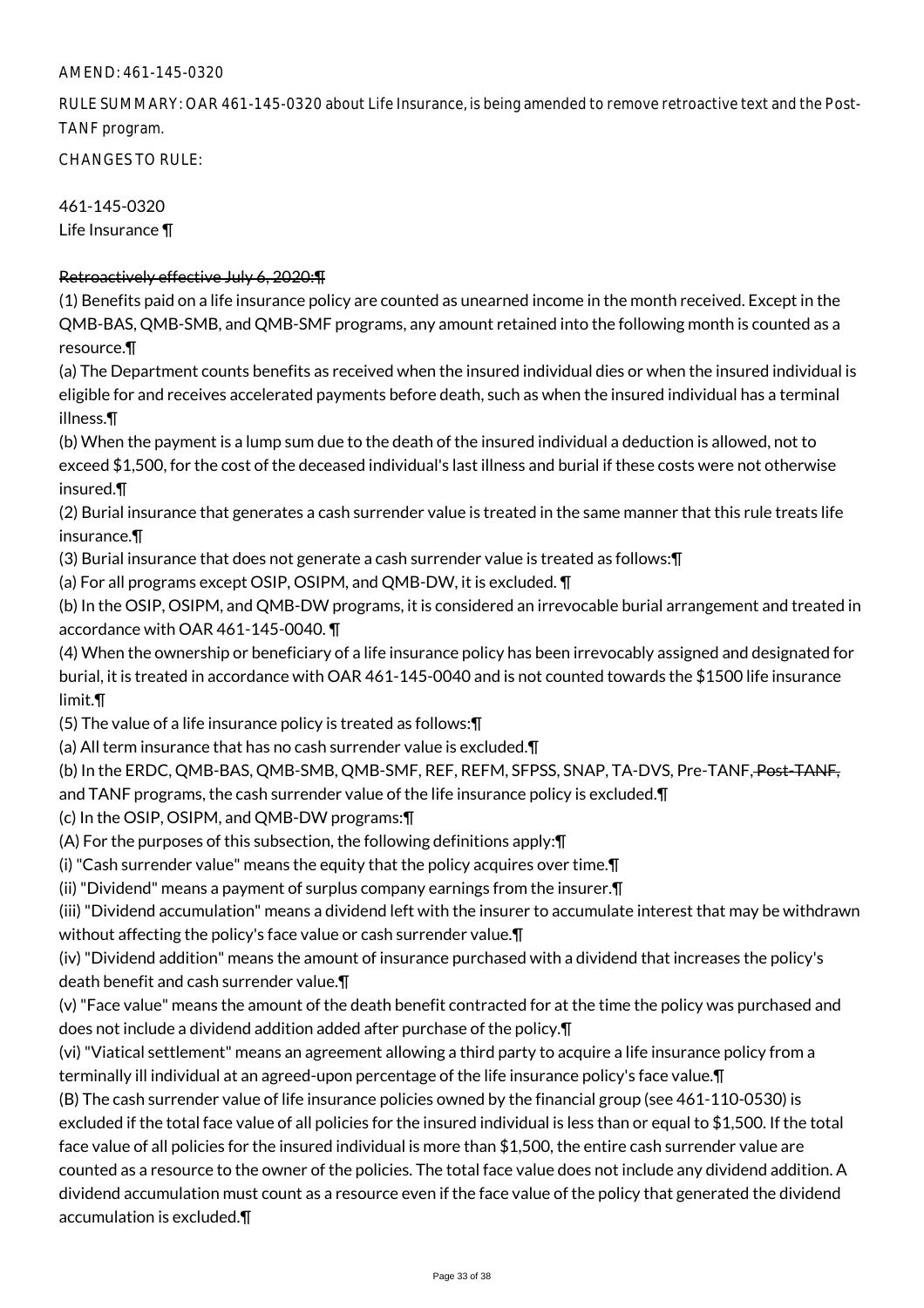(C) The face value of term life insurance policies excluded under subsection (a) of this section are not counted in determining if the \$1,500.00 life insurance exclusion limit is exceeded.¶

(D) The cash surrender value of a policy acquired through a viatical settlement is excluded.

Statutory/Other Authority: ORS 411.706, 411.816, 412.049, 413.085, 414.685, ORS 329A.500, 409.050,

411.060, 411.070, 411.083, 411.404, 411.704

Statutes/Other Implemented: ORS 409.010, 411.060, 411.070, 411.083, 411.404, 411.704, 411.706, 411.816, 412.049, 413.085, 414.685, 414.839, ORS 329A.500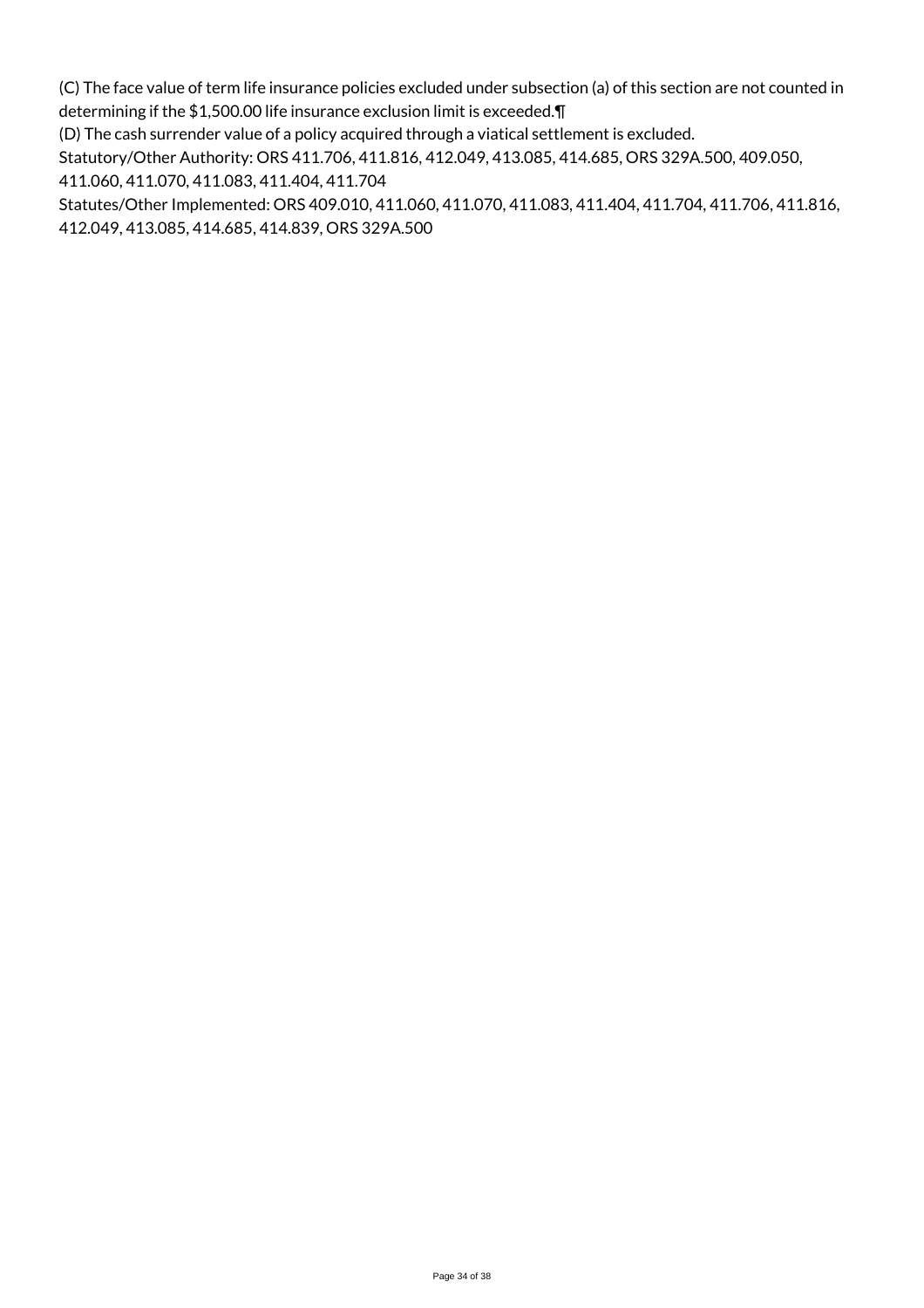RULE SUMMARY: OAR 461-145-0410 about Program Benefits, is being amended to remove the Post-TANF program and to make a program name more clear.

CHANGES TO RULE:

# 461-145-0410 Program Benefits ¶

(1) EA payments are treated as follows:¶

(a) In the ERDC and SNAP programs, a payment made directly to the client is counted as unearned income. Dual payee and provider-direct payments are excluded.¶

(b) In all programs except the ERDC and SNAP programs, these payments are excluded.¶

(2) Employment Payments (see OAR 461-001-0025 and 461-135-1270) are treated as follows:¶

(a) In the REF, REFM, SNAP, and TANF programs, these payments are counted as unearned income in the month received.¶

(b) In all programs not covered in subsection (a) of this section, these payments are excluded.¶

(3) Payments from ERDC and TANF child care are excluded unless the client is the provider.¶

- (4) Payments from the MAGI medical (including MAGI-CHIP), OSIPM, QMB, and REFM programs are excluded.¶
- (5) Payments from JPI (see OAR 461-135-1260) are issued as a food benefit and are excluded.¶

(6) SNAP payments are treated as follows:¶

(a) The value of an SNAP benefit is excluded in all programs except the EA program. In the EA program, the value is counted as a resource when determining the emergency food needs of the filing group (see OAR 461-110-0310 and 461-110-0370).¶

(b) OFSET service payments are excluded.¶

(7) Benefits from the GA, OSIP (except OSIP-IC), Post-TANF, REF, SFPSS, TANF, and tribal-TANF programs are treated as follows:¶

(a) In the EA program, these payments are counted as unearned income, except that these payments are excluded for a benefit group (see OAR 461-110-0750) whose emergent need is the result of domestic violence (see OAR 461-001-0000).¶

(b) In the ERDC program:¶

## (A) Post-TANF payments are excluded.¶

(B) All other, payments are counted as unearned income.¶

(c) In the QMB-BAS, QMB-SMB, and QMB-SMF programs, these payments are excluded.¶

(d) In the SNAP program:¶

(A) These payments are treated as unearned income.¶

(B) An amount received as a late processing payment is treated as lump-sum income (see OAR 461-001-0000 and 461-140-0120).¶

(C) Payments made to correct an underpayment are treated as lump-sum income.¶

(D) Ongoing special needs payments for laundry allowances, special diet or meal allowance, restaurant meals,

accommodation allowances, and telephone allowances are treated as unearned income. All other special needs payments are excluded as reimbursements.¶

(e) In all programs except the EA, ERDC, QMB-BAS, QMB-SMB, QMB-SMF, and SNAP programs:¶

(A) These payments are excluded in the month received, and any portion remaining following the month of receipt is counted as a resource.¶

(B) Payments made to correct an underpayment are excluded.¶

(f) In all programs:¶

(A) JOBS, REF, and TANF JOBS Plus support service payments are excluded.¶

(B) For the treatment of JOBS Plus income, see OAR 461-145-0130.¶

(8) Payments from OSIP-IC (OSIP-Independent Choices) are treated as follows:¶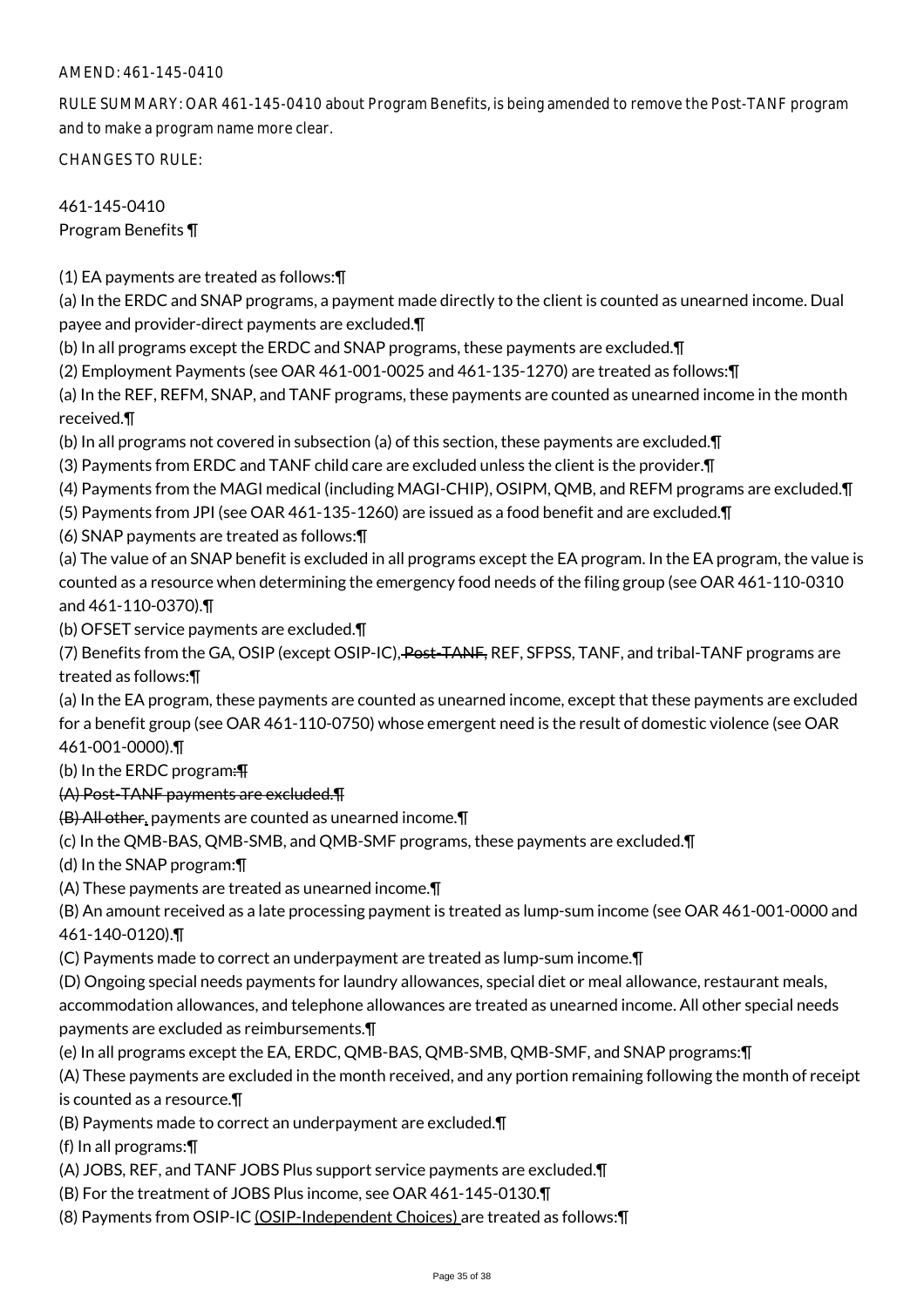(a) In the SNAP program, these payments are counted as unearned income and assets held in a contingency fund (see OAR 411-030-0020) are counted as a resource.¶

(b) In all other programs, these payments and funds held in a contingency fund are excluded.¶

(9) Pre-TANF program payments are treated as follows:¶

(a) In the SNAP program, a payment for basic living expenses, made directly to the client, is counted as unearned income. All other payments are excluded.¶

(b) In all programs except the SNAP program, these payments are excluded.¶

(10) TA-DVS payments are excluded for all programs.

Statutory/Other Authority: ORS 329A.500, 409.050, 411.083, 411.404, 411.816, 412.014, 412.049, 413.085, 414.685

Statutes/Other Implemented: ORS 329A.500, 409.010, 411.083, 411.404, 411.700, 411.816, 412.014, 412.049, 7 CFR 273.9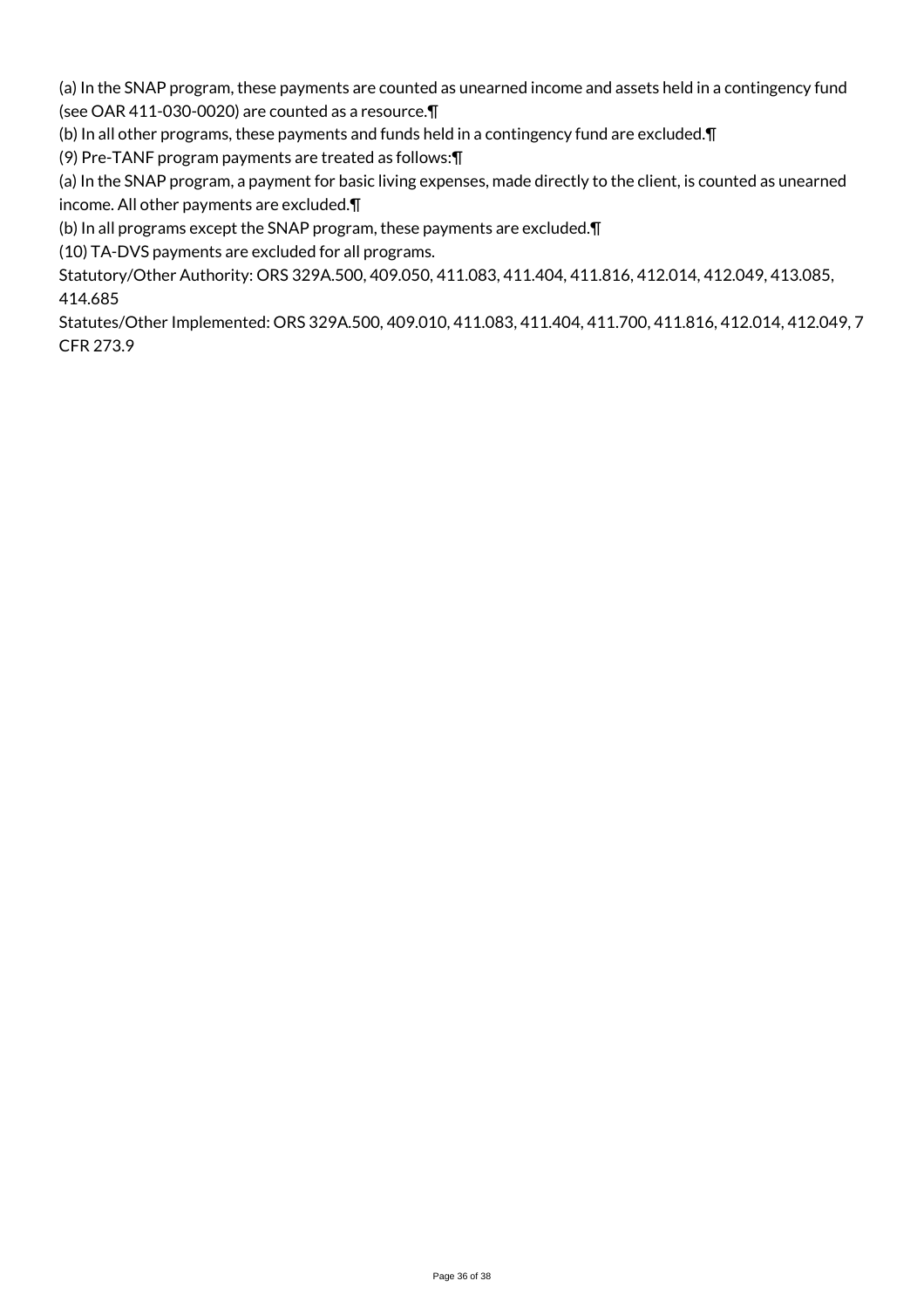## AMEND: 461-180-0120

RULE SUMMARY: OAR 461-180-0120 about Effective Dates; Removing an Individual is being amended to permanently adopt more inclusive language and to improve the rule's precision.

CHANGES TO RULE:

461-180-0120

Effective Dates; Removing an Individual ¶

The effective date for removing an individual from a benefit group (see OAR 461-110-0750) is one of the following:¶

(1) If the individual has left the benefit group in the current budget month because the or she isy are ineligible, is disqualified, or hasve left the household, the effective date is: $\P$ 

(a) The first of the month after the notice period (see OAR 461-175-0050) ends, if the change will reduce benefits.¶

(b) The last day of the month in which the notice period ends, if the change will end benefits.¶

(2) If the individual is reasonably expected to leave the household next month, the effective date is the later of the following:¶

(a) The first of the month following the month in which the individual leaves the household group (see OAR 461- 110-0210), if the change will reduce benefits.¶

(b) The end of the month in which the individual is expected to leave the household group, if the change will end benefits.¶

(3) When an individual in a benefit group of more than one individual dies, the effective date of the closure or reduction in benefits is one of the following:¶

(a) In the ERDC, REF, REFM, SNAP, and TANF programs, the last day of the month in which the 40-day notice period endstimely continuing benefit decision notice (see OAR 461-001-0000) notice period ends under OAR 461-175-0050.¶

(b) For all programs not covered by subsection (a) of this section, the date of the individual's death. Statutory/Other Authority: ORS 329A.500, 409.050, 411.060, 411.070, 411.404, 411.706, 411.816, 412.014, 412.049, 413.085, 414.231, 414.685, 414.826

Statutes/Other Implemented: ORS 329A.500, 409.010, 411.060, 411.070, 411.404, 411.706, 411.816, 412.014, 412.049, 414.231, 414.826